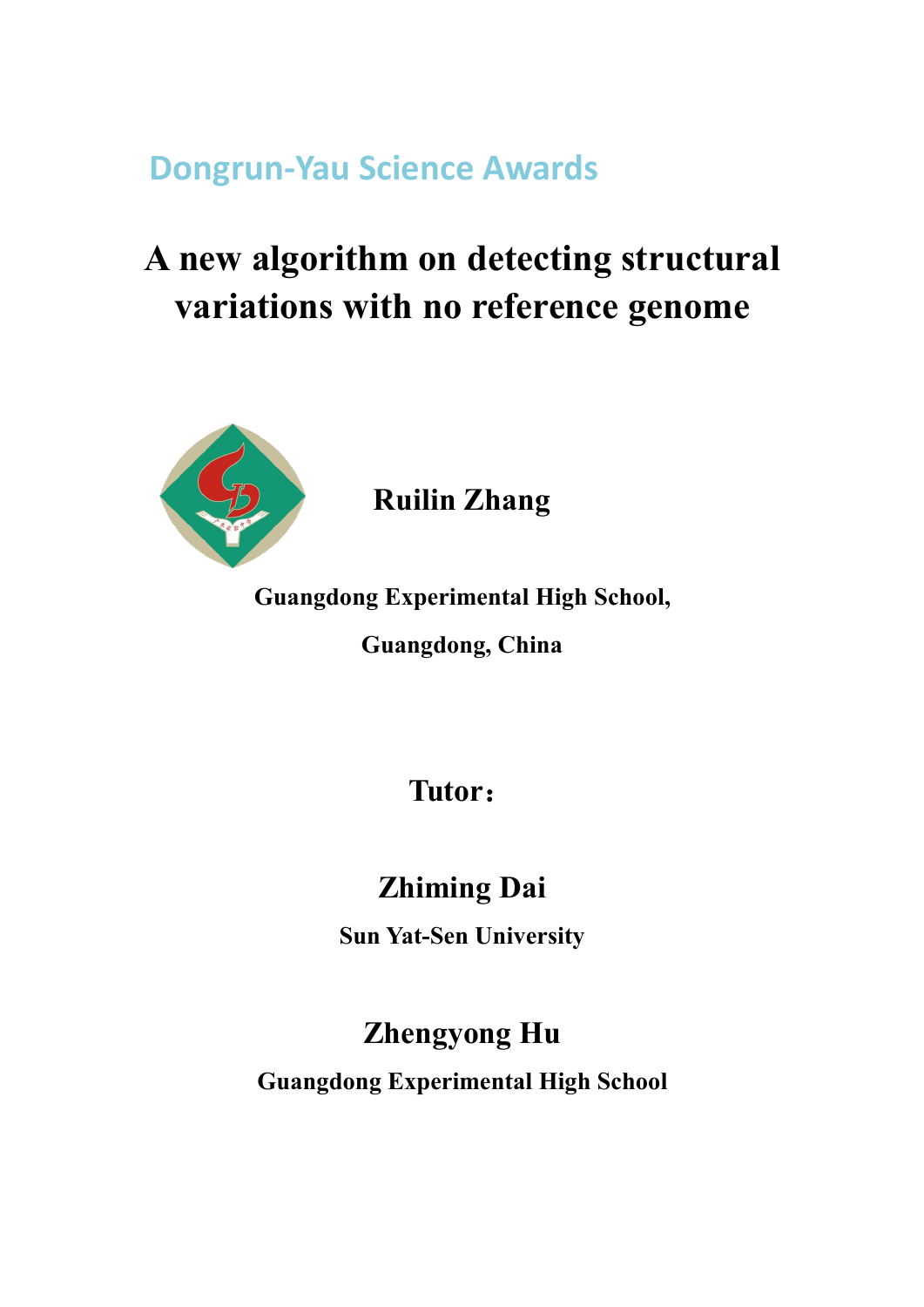# **A new algorithm on detecting structural variations with no reference genome**

Ruilin Zhang 1

Tutor : Zhiming Dai<sup>2</sup> Zhengyong Hu<sup>3</sup> 3

<sup>1</sup> Scientific Researcher Training Class in honor of Academician Zhong Nanshan, Senior 3, Guangdong Experimental High school, Guangzhou 510375, China; <sup>2</sup> School of Data and Computer Science , Sun Yat-Sen University,Guangzhou 510006, China; <sup>3</sup> Guangdong Experimental High school,Guangzhou 510375, China.

### **Abstract**

Structural variations in genome could be more critical than SNP (Single-Nucleotide Polymorphism) in causing tumor cells, immune system diseases and fatness<sup>[1~8]</sup>. It is necessary and important to detect structural variations with next generation sequencing data by means of efficient and accurate algorithms. This paper introduced a new algorithm using k-mers (short fragments of genome), string algorithms and graph algorithms, which combines similarity check, variation detection with sequence assembly. Our results showed that our method has high accuracy and it is more reliable than methods using reference and more efficient than popular algorithms.

**Key Words**: bioinformatics, structural variation, sequence assembly, k-mer, genome mutation, cancer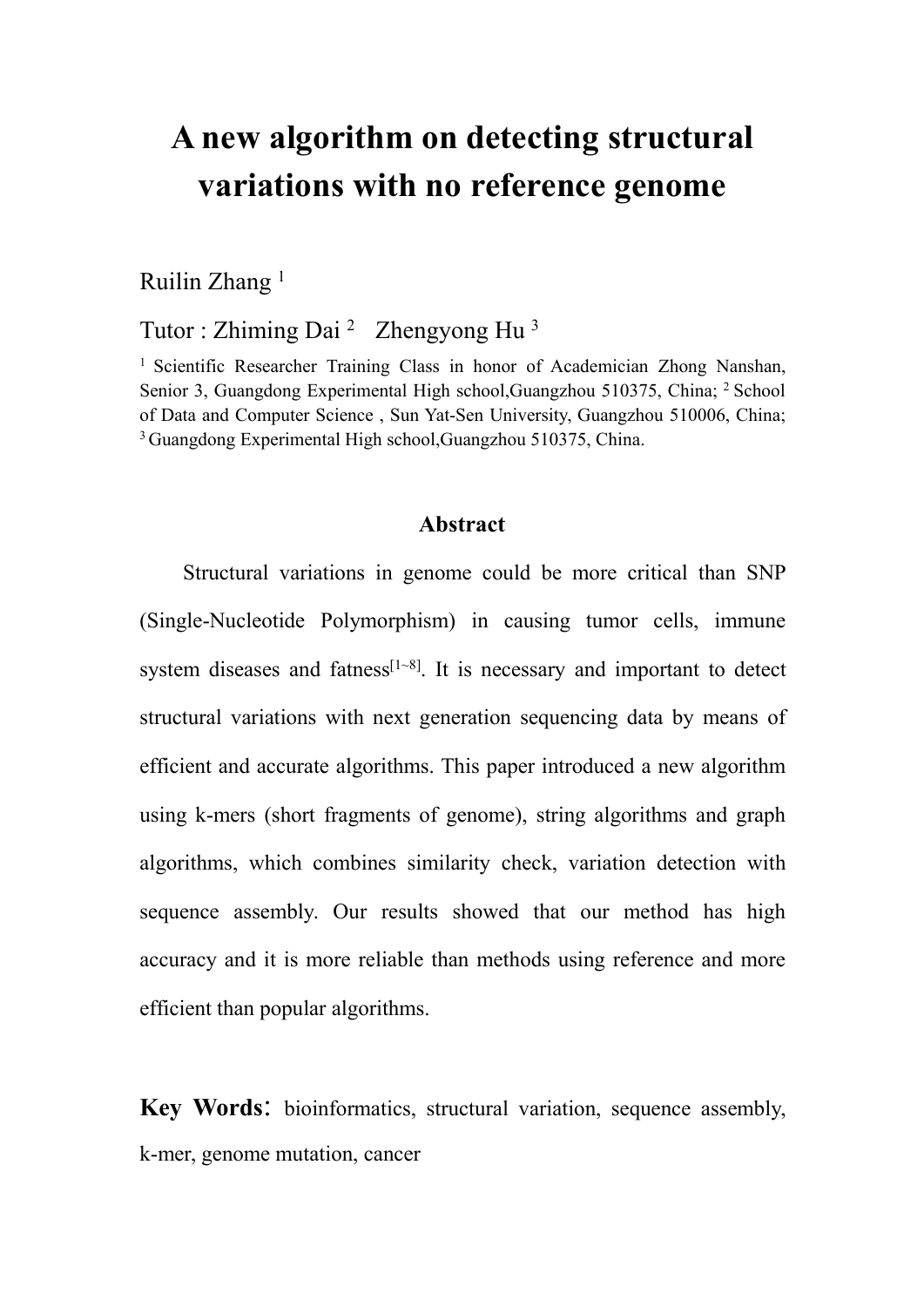# **Contents**

| 2.2 Identification of variation type and location19 |  |
|-----------------------------------------------------|--|
|                                                     |  |
|                                                     |  |
|                                                     |  |
|                                                     |  |
|                                                     |  |
|                                                     |  |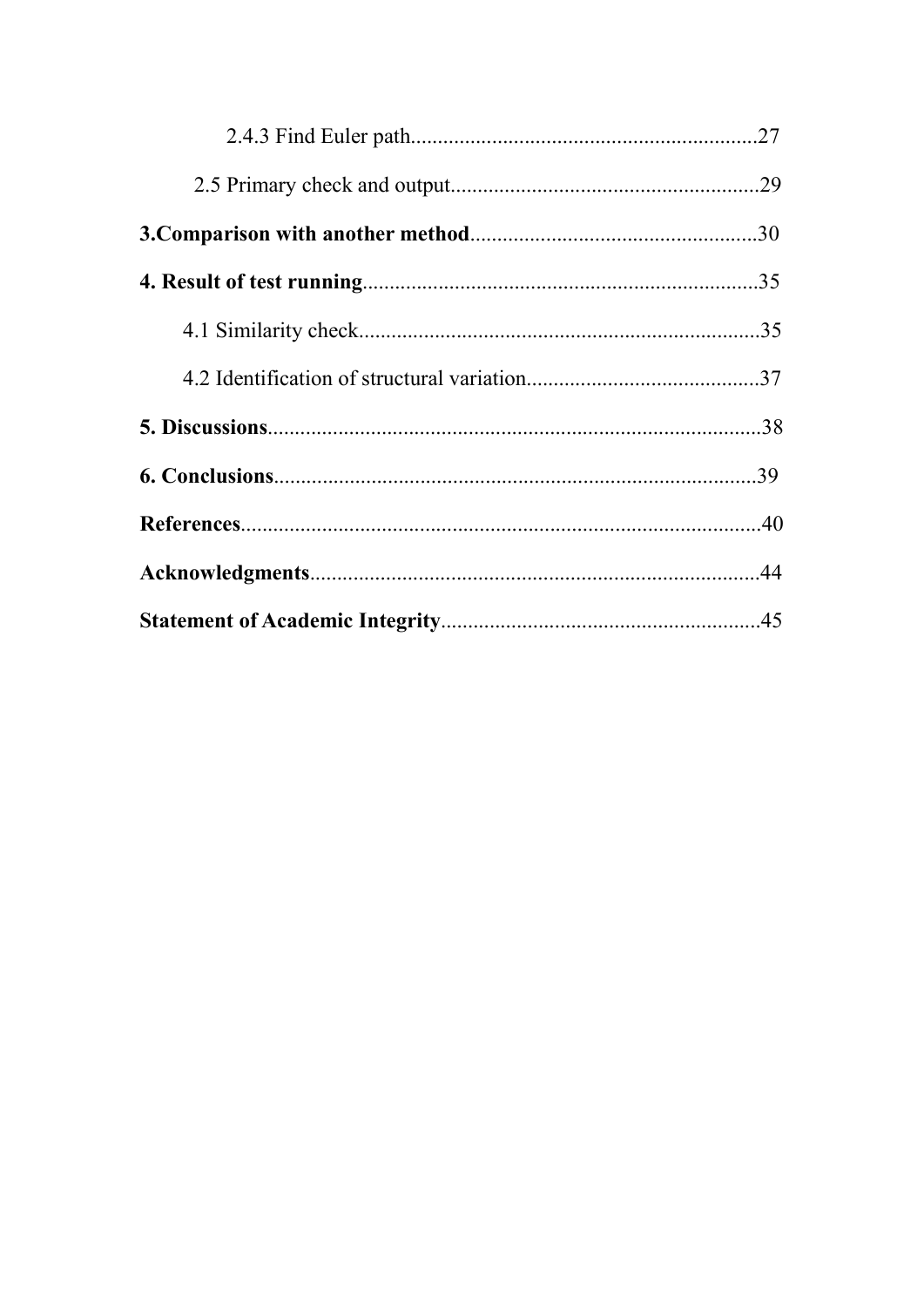# **1. Introduction**

Next generation sequencing technology provides us with large quantities of genomics data<sup>[9,10]</sup>. The raw data we can obtain is a massive number of reads. Adapting to the data's characteristics, many researchers have achieved encouraging results with reference genome, such as COSMOS<sup>[11]</sup> and SV-Bay<sup>[12]</sup> . SV-Bay<sup>[12]</sup> is an algorithm which uses reference and a combination of Bayesian model and clustering to detect SVs. COSMOS is an algorithm using mapping, clustering and checking of sequencing depth to detect the SVs.

There are certainly problems that methods using reference may cause. The most serious one comes from the difference in human's genome. Currently, the references we use are from limited people. If we want to use their genome and regard theirs as the normal ones, hoping that this method can treat another person, it is hard to figure outwhat are SVs and what are polymorphic differences.

Methods that do not use reference are needed. SMUFIN[13] is an algorithm developed by aresearch group in Spain. It use both normal and abnormal cells from the patient and directly sequence and construct a "Quaternary sequence tree" to quite violently detect the difference

**- 1 -**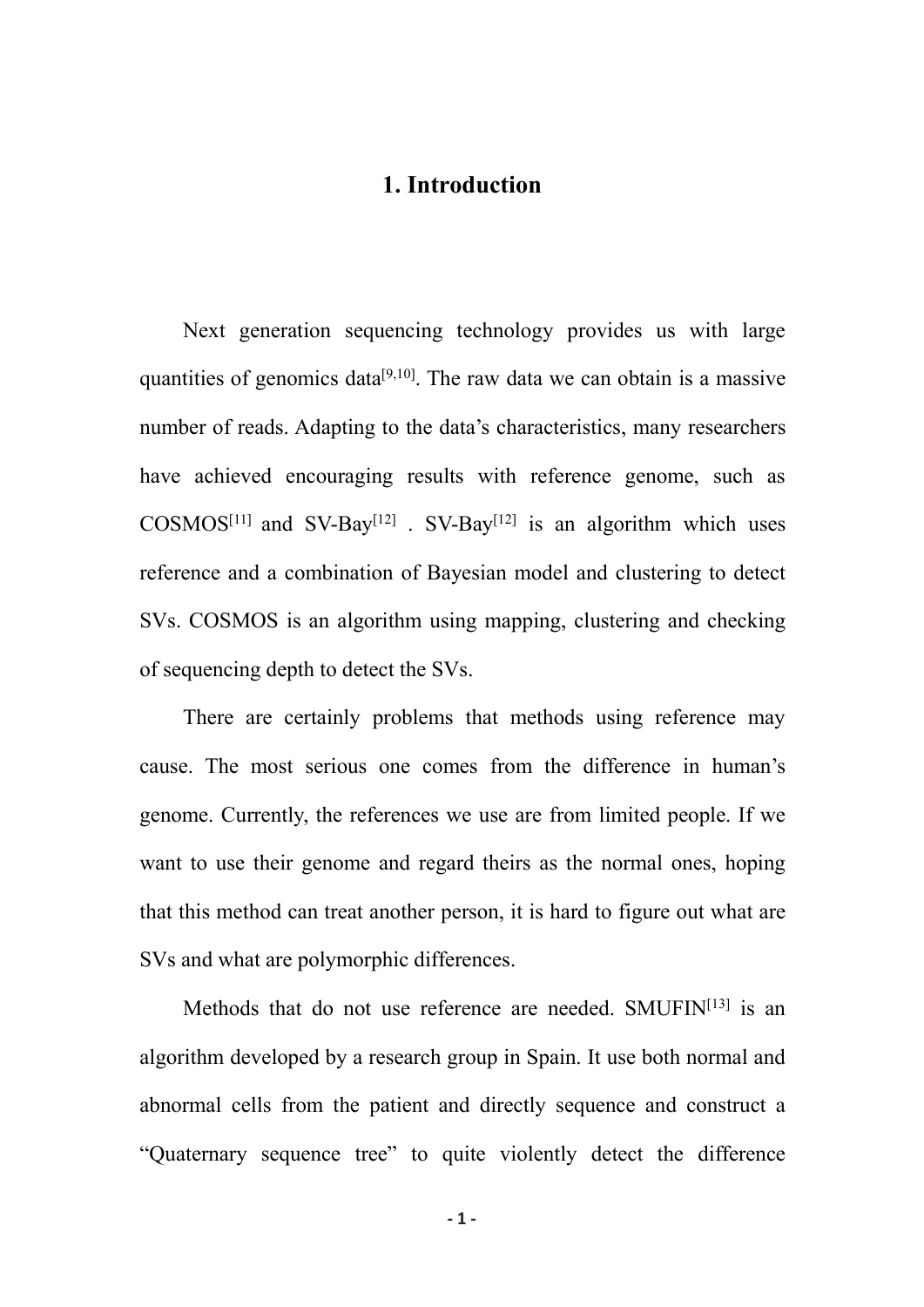between them. It is very time consuming and its consumption could be seen in the paper of COSMOS<sup>[11]</sup>.

K-mer [14~15], is the name of short sequences that contain k bases. k-mers are widely used in feature recognition of biological information. In this paper, k-mers are used to detect variations and assemble the genome.

Sequence assembly  $[16-18]$ , is a technique uses reads to construct the whole genome<sup>[18]</sup>. Currently, methods based on the next generation sequencing mainly use three strategies $[18]$ : Greedy, Overlap-Layout-Consensus(OLC) and De Bruijn graph [16,19].

De Bruijn graph [16,19] is a kind of graph whose nodes represent sequences which include k bases of the read and edges represent their neighborhood relationship. To construct the whole genome, we do some modifications on this graph and find Euler paths on the graph<sup>[18]</sup>. Based on this theory, many softwares such as SOAP [20] were developed.

We developed a new method using k-mers to detect SV, SNP and assemble the genome.<br>The method is:

1. A reliable algorithm, for it does not use any reference genome to ensure it will not be affected by polymorphic differences.

2. An efficient algorithm, as is shown in "3.Comparison with another

**- 2 -**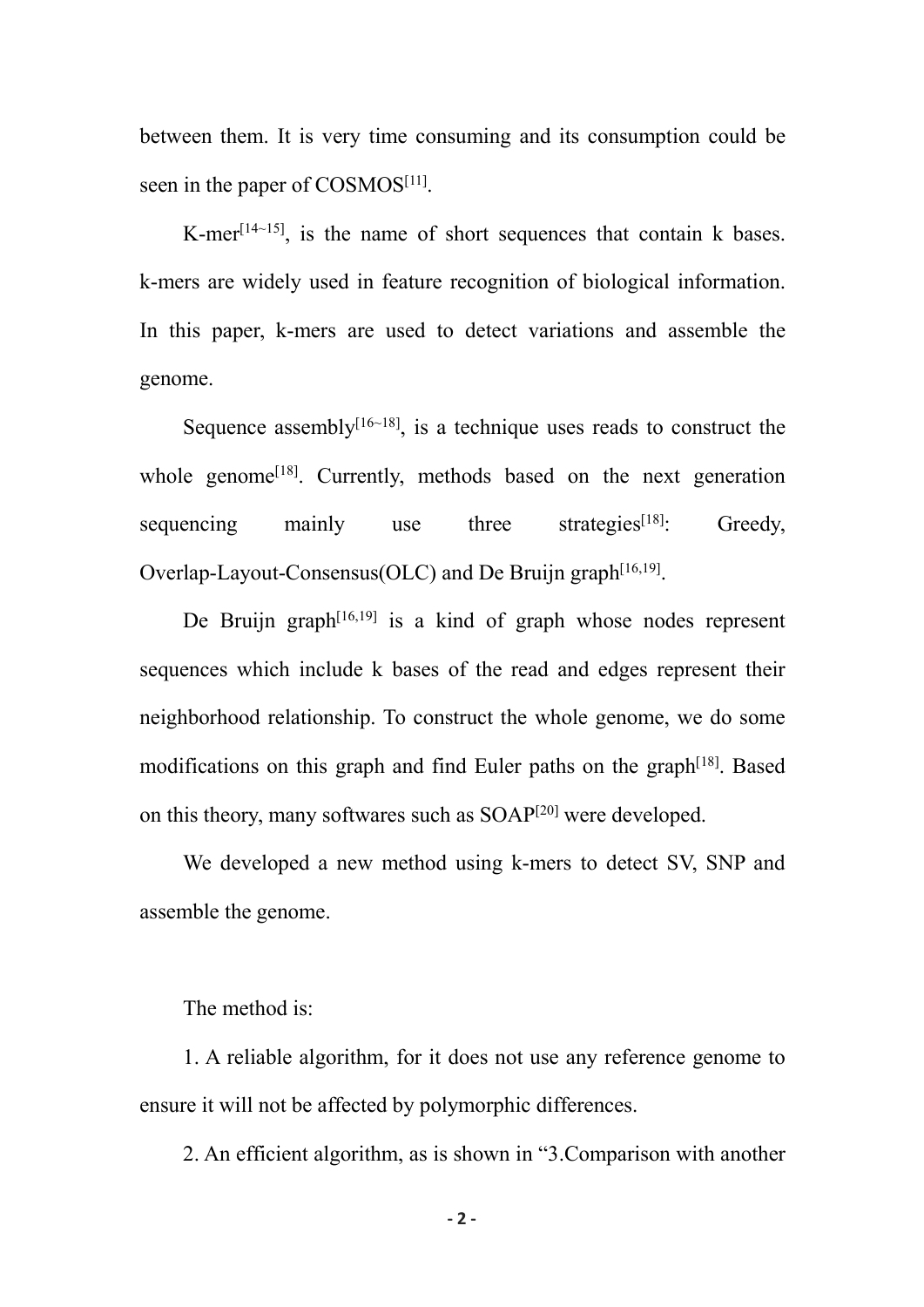method" , it can use less memory and ensure sensitivity and specificity with a higher speed.

3. An accurate algorithm, as is shown in "4. the result of test running" , it achieved a 99.926% successful rate in similarity check and a high percentage of successful identification of structural variations.

# **2. Method**



**(Figure 1) The process of the algorithm**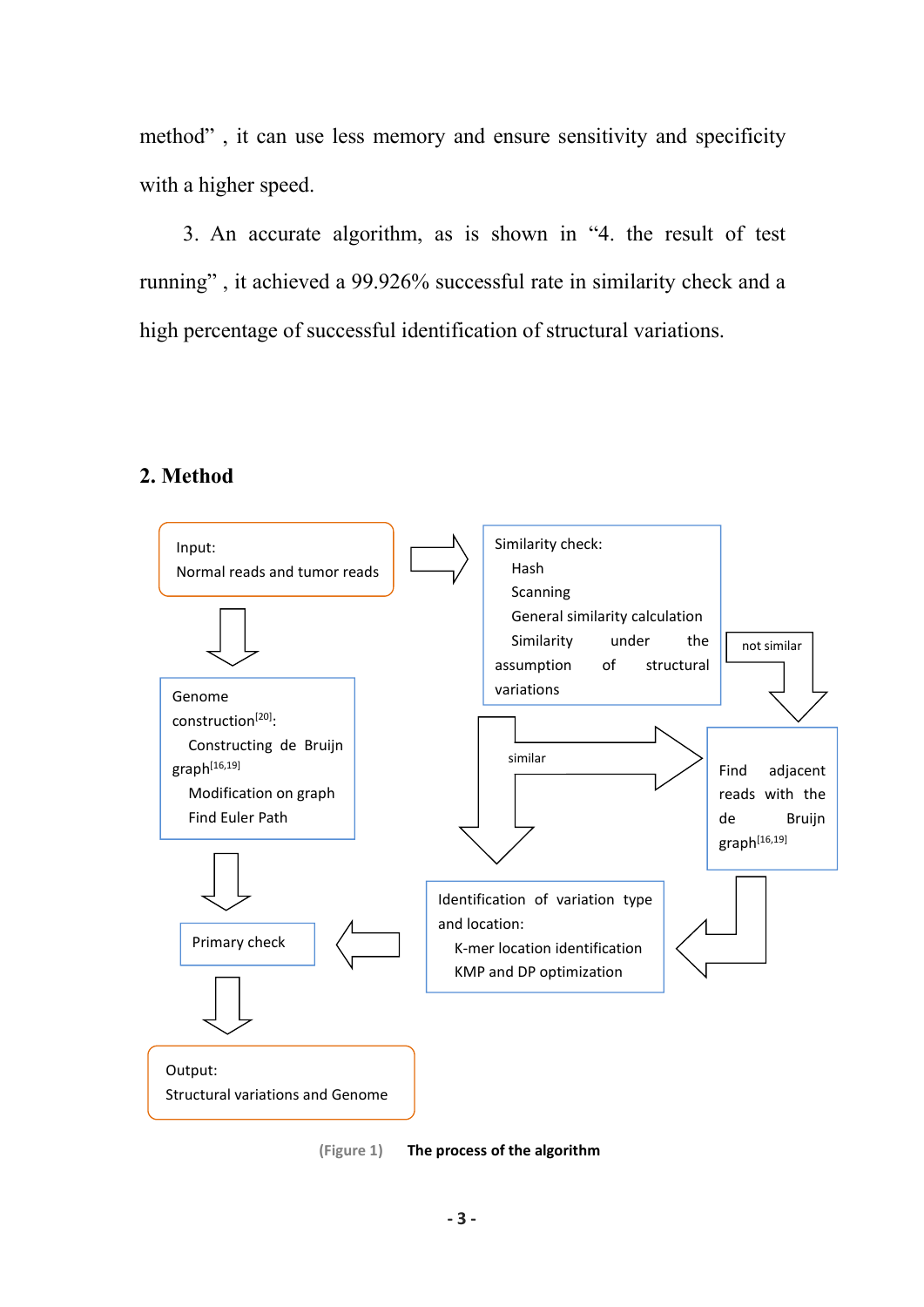As input, we use normal reads and tumor reads from the same person in order not to be affected by polymorphic differences. We will firstly check the similarity between reads and construct de bruijn graph. Part of reads that have their similar reads will directly go to the procedure of finding structural variations. We will find the adjacent reads of other reads and identify the structural variations. As we construct the whole genome, we can mark the structural variations on the genome and output the results.

Each of the procedure that are mentioned in the previous paragraph contains many steps. These steps are shown in the figure above and will be discussed in the following chapters.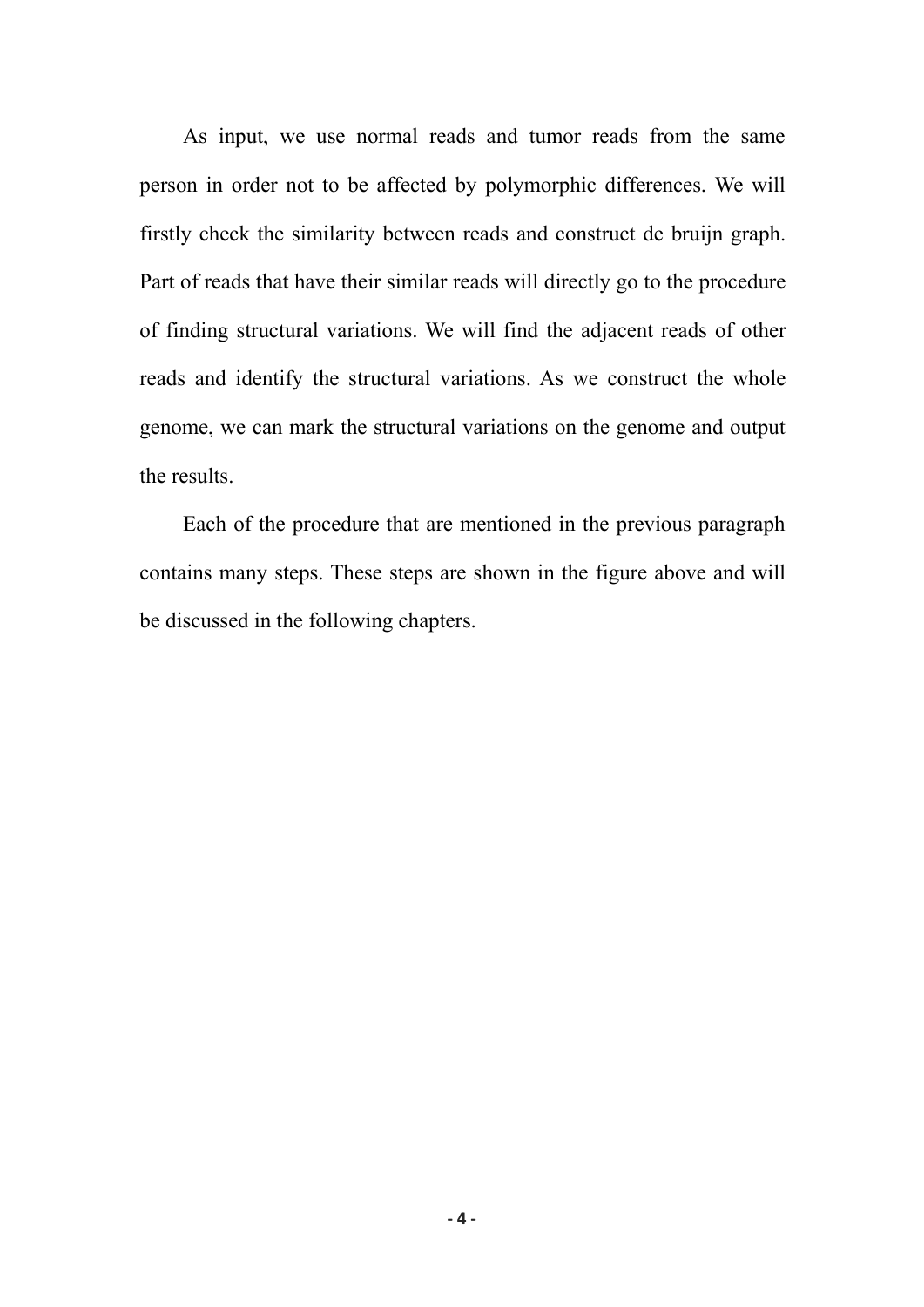#### **2.1 Similarity check**

We will first check the similarity between tumor reads and normal reads for detection of structural variations.

# **2.1.1 Data processing**

Information of reads from next generation sequencing platforms differ from one software to another. In our research, we use ART<sup>[21]</sup>, a simulator of next generation sequencing data to generate reads in different regulations. It can generate reads in the regulation of Illumina, SOLiD, 454, etc. Also, Bowtie<sup>[22,23]</sup>, a memory-efficient short read aligner, can map reads to the reference and provide mapping results.The two softwares is of great importance to data simulation<sup>[24]</sup> and testing.

When it comes to the next procedure, we refer to different information form, extract the reads from the data and turn them into our preferred form. For example, SAM (Sequence Alignment/Map) [25] is a popular format. We would like to extract the read itself and its position , sum of flags and mapping quality from the SAM format data.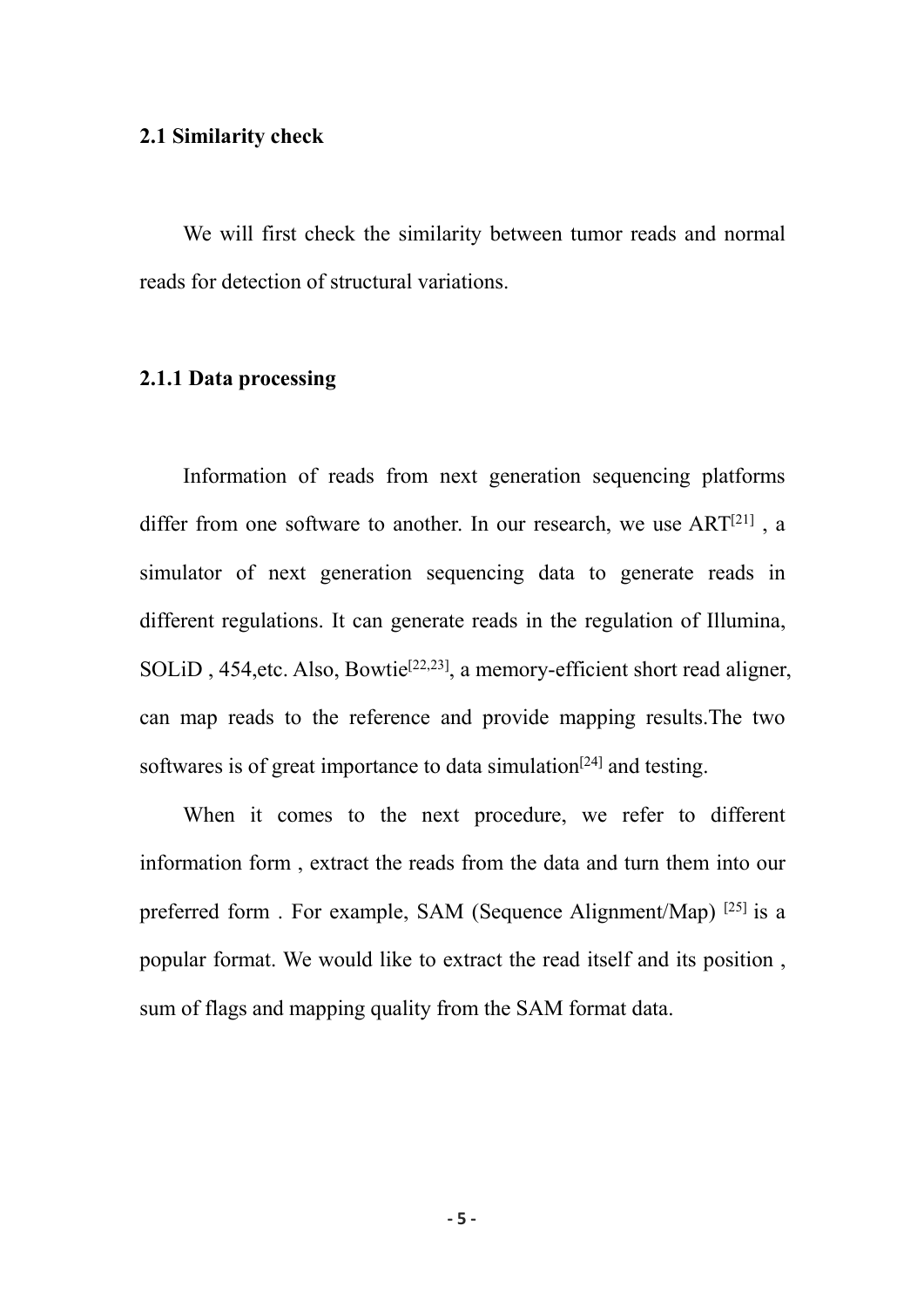#### **2.1.2 Hash**

From next-generation sequencing platforms, we get normal reads, which are from normal cells of the patient, and tumor reads,which are from the tumor and mutated tissue of the patient.

Using hash technology, we can calculate several hash values of a read. They would be calculated by the reads itself and the sequences without one base (and two/three bases) at its beginning and sequences without one base (and two/three bases) at its end.

For a DNA sequence S, we use  $S_i$  represent the number corresponding to its i-th base and len(S) represent its length.

Corresponding number:

| $(A(\text{Adenine}) 0 (00_2))$           | $\vert$ T(Thymine) 1 (01 <sub>2</sub> ) |
|------------------------------------------|-----------------------------------------|
| $\vert$ C(Cytosine) 2 (10 <sub>2</sub> ) | $\vert$ G(Guanine) 3 (11 <sub>2</sub> ) |

**(Table 1) The corresponding number of base in DNA**

Its hash value:

$$
H(S) = \sum_{i=1}^{len(S)} S_i * k^{len(s)-i} \mod p
$$

Consider the possible rare or unknown base and the U(Uracil)base, we let k=6 for the compatibility reason. P is a big prime number.

.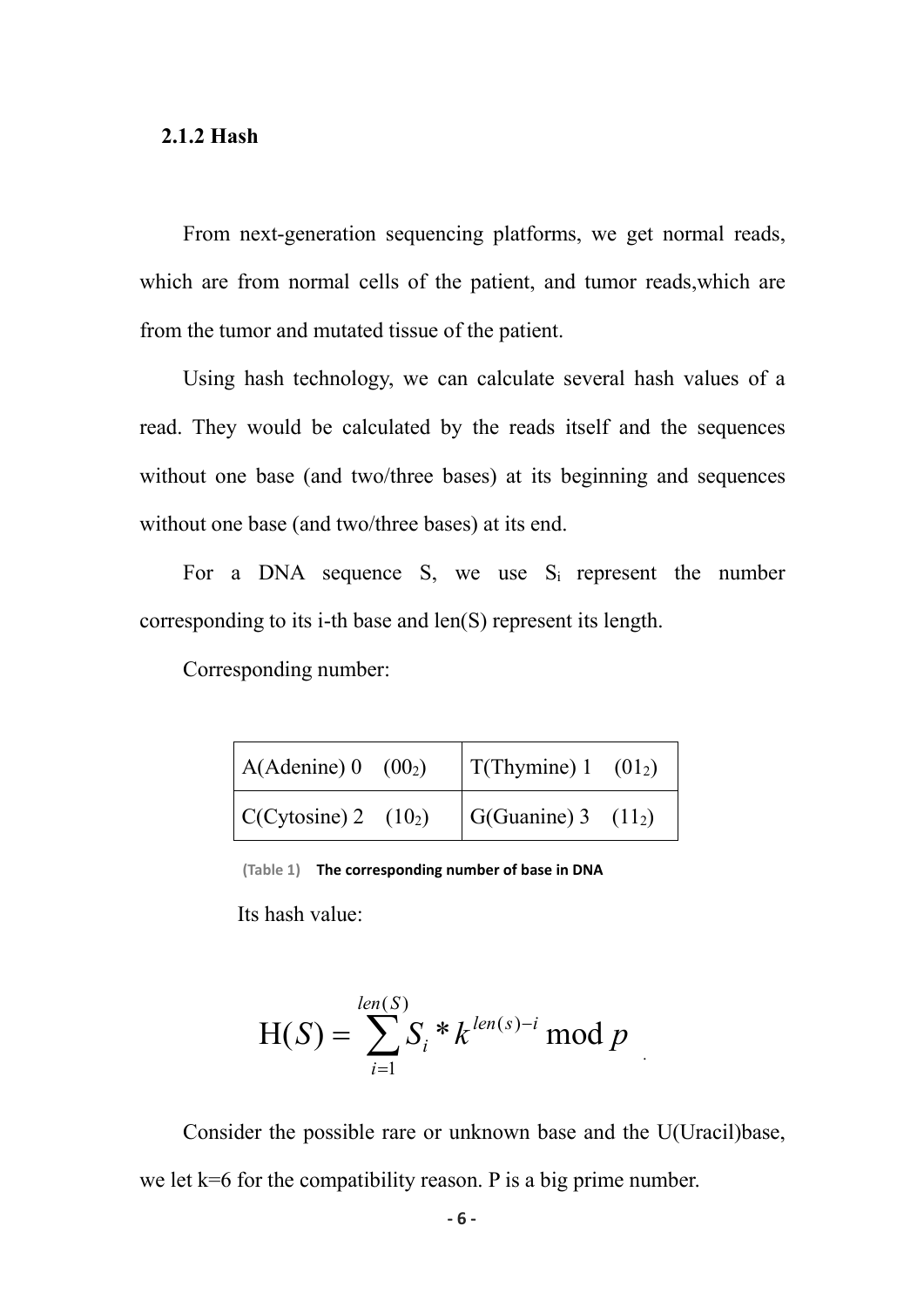When two reads have the same hash value, we will check whether their sequence is similar. With this procedure we can quickly identify highly similar reads which have the same bases in a large scale.

#### **2.1.3 Scanning**

In order to avoid the situation that too many single-nucleotide mutations (SNPs) have negative effect , we can use scanning to directly find out the similar reads which are the same except for one or two bases.



**(Figure 2) The mechanism of the scanning procedure**

Each arrow will move from one side to the other side. If the same-side arrows of two reads reach the same base, they would check the next base. If not, they will later skip them and mark this place as a difference. Each arrow have one (or two)chance to skip. If the two arrows can finally meet, we can consider two reads similar .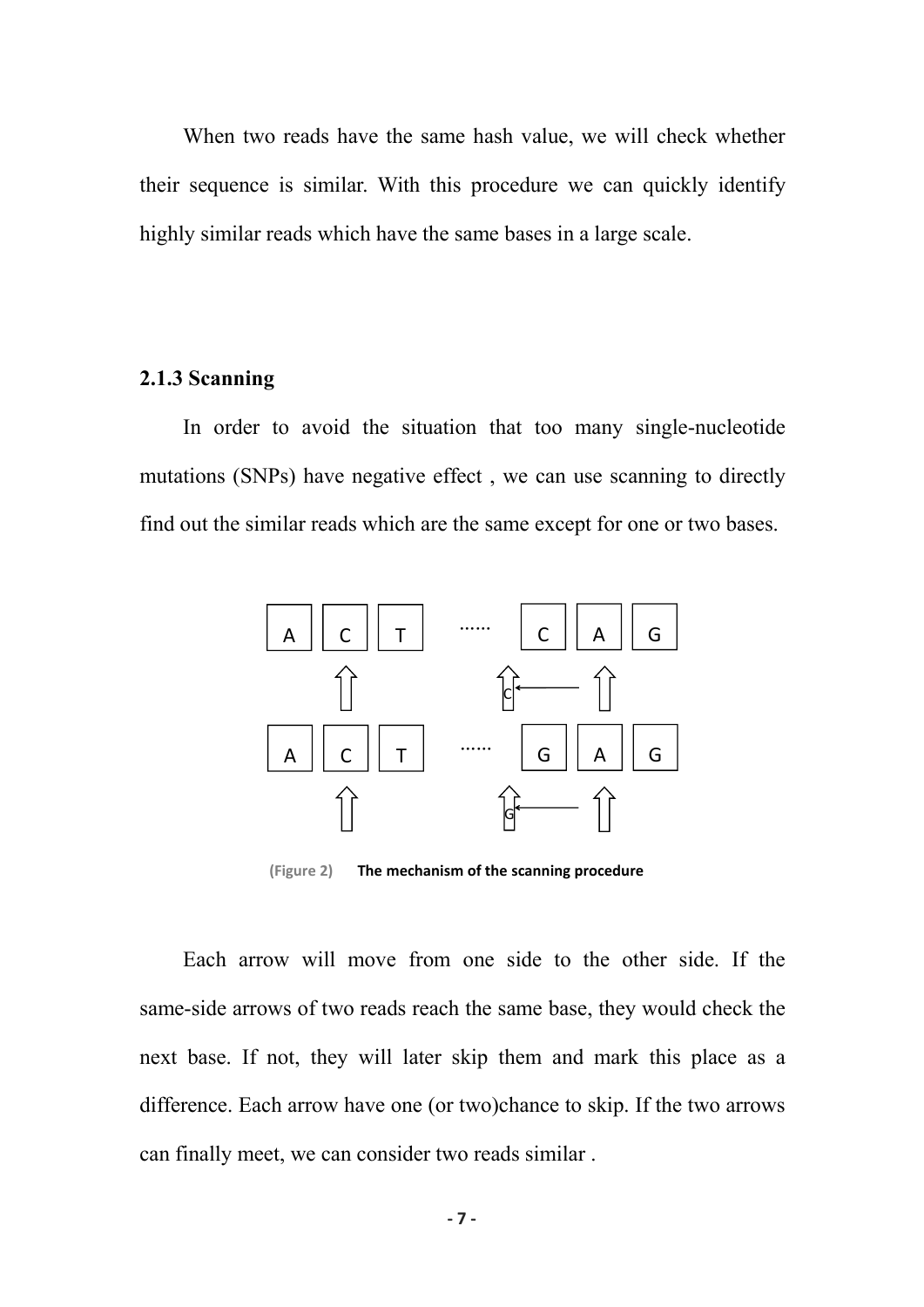Scanning is an essential procedure to find single-nuclotide mutation and simplify the later calculation.

# **2.1.4 General similarity calculation**

### **2.1.4.1 k-mer cutting**

In the calculation of general similarity, we first cut reads into k-mers. In my source code, the lengths of k-mers are from 1 base to  $\varphi$  times the length of the whole read (integer). Take a 50-base-long read and  $\varphi$ =0.618 for example ,we will have twenty 31-base-long k-mers, twenty-one 30-base-long k-mers, ……,49 two-base-long k-mers and 50 single-base k-mers.

The number of k-mers would be:  

$$
i = len(S) - \varphi \times len(S) + 1
$$

In the formula above, len(S) represent the length of the read,  $\varphi$ represents the ratio of the length of longest k-mer to the length of the read.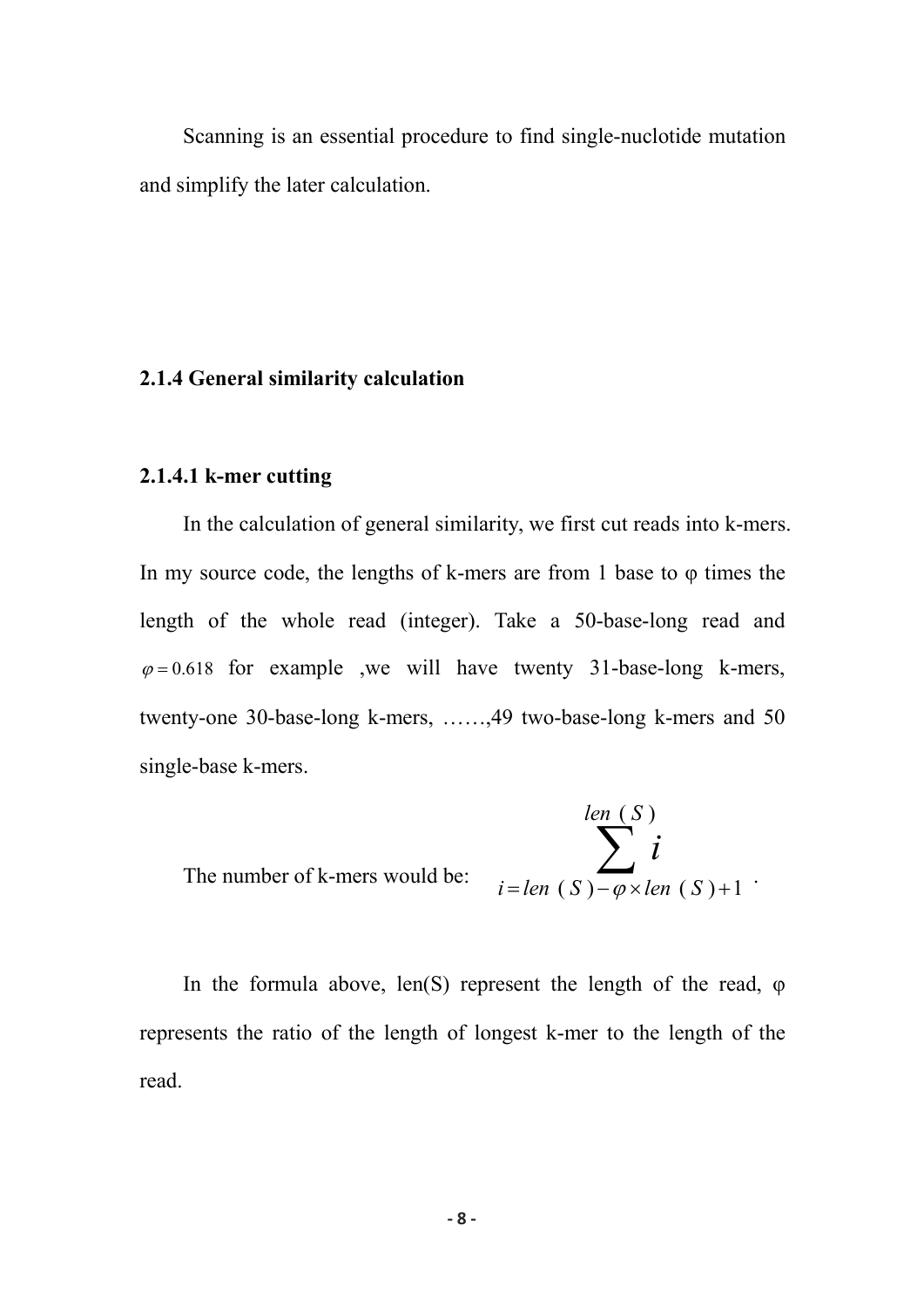#### **2.1.4.2 Find the different k-mers**

We sort the k-mers we cut in a specific order, and find the different k-mers between reads.

Definition of different k-mers: k-mers that exist in read A but not in read B, including k-mers that occur different times in the two reads.

We then compute the percentages of the number different k-mers to the total number. The percentages are computed in different length respectively.

The general similarity based on k-mers can be calculated as:

$$
\sqrt[k]{\sum_{l=\varphi\times len(S)}^{len(S)} [(1-p_l)\times w_l]^k}
$$

.

 $P_1$  is the percentage of the number of different k-mers to the total number in the length l. W<sub>1</sub> is the weight of this length. W<sub>1</sub>s could be all 1.0 or have an ascending pattern. K is an essential parameter, related to the sensibility of the general similarity calculation . When k become smaller, it will more sensitive when there are some extreme numbers.

A threshold value  $\theta$  is set for the general similarity, if the number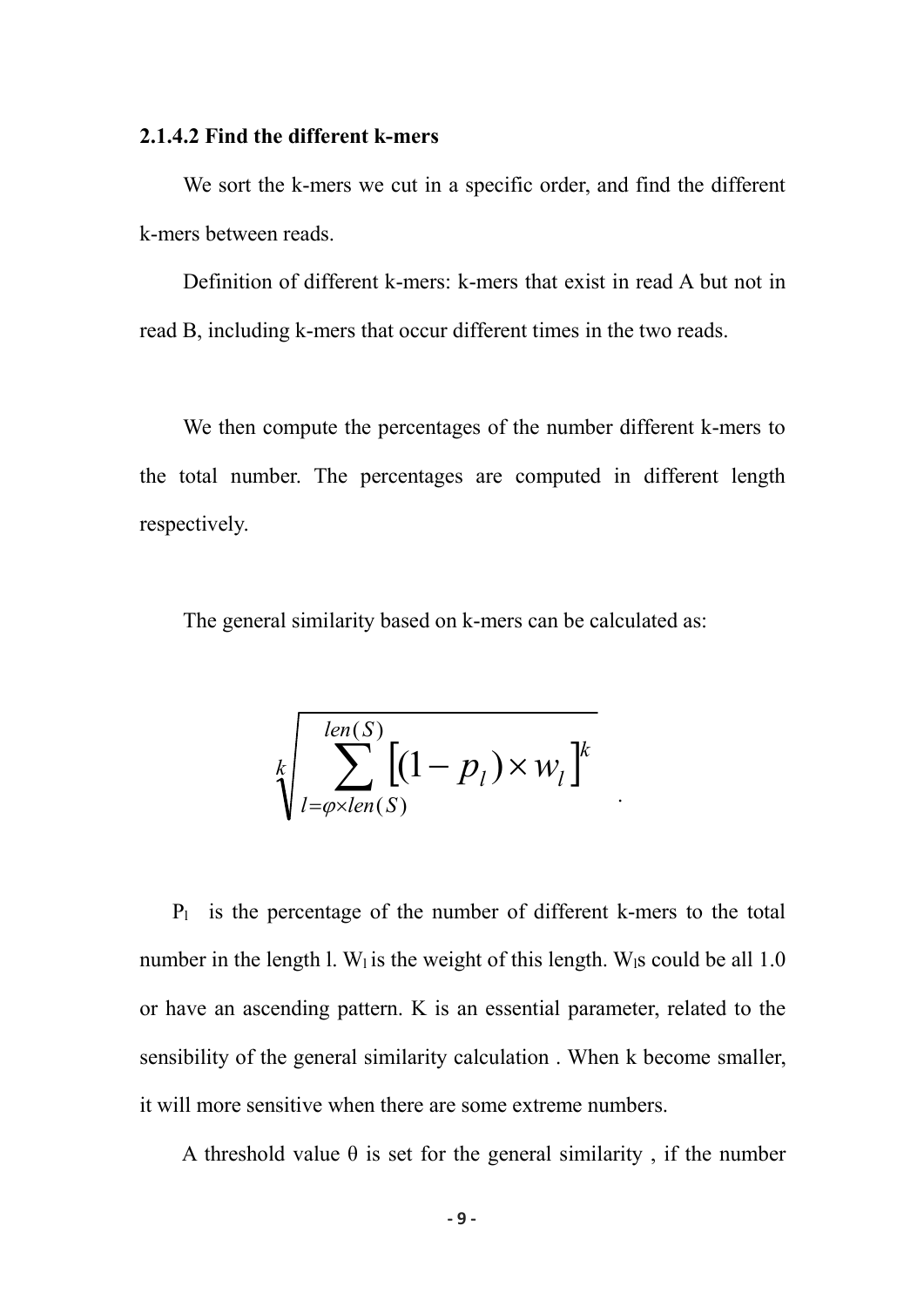we calculate is large than the threshold value  $\theta$ , we would consider two reads similar.

It is worth noticing that, in order to avoid the situation where the number of k-mers are quite different between two reads due to the difference in length, if the original different k-mers explain most of the differences in the k-mers, we would consider two reads similar.

### **2.1.5 Similarity under the assumption of SV**

Because the possibility that there is more than one SV in a single read is low, we can assume that there is only one or no structural variation in a read. Though we accept this assumption and so design our algorithm, there is still a large possibility that the algorithm can identify two or more SVs in one read.

As we have already accepted the assumption, there are different kinds of k-mers.



**(Figure 3) Mutated k-mers generated from mutated sequence**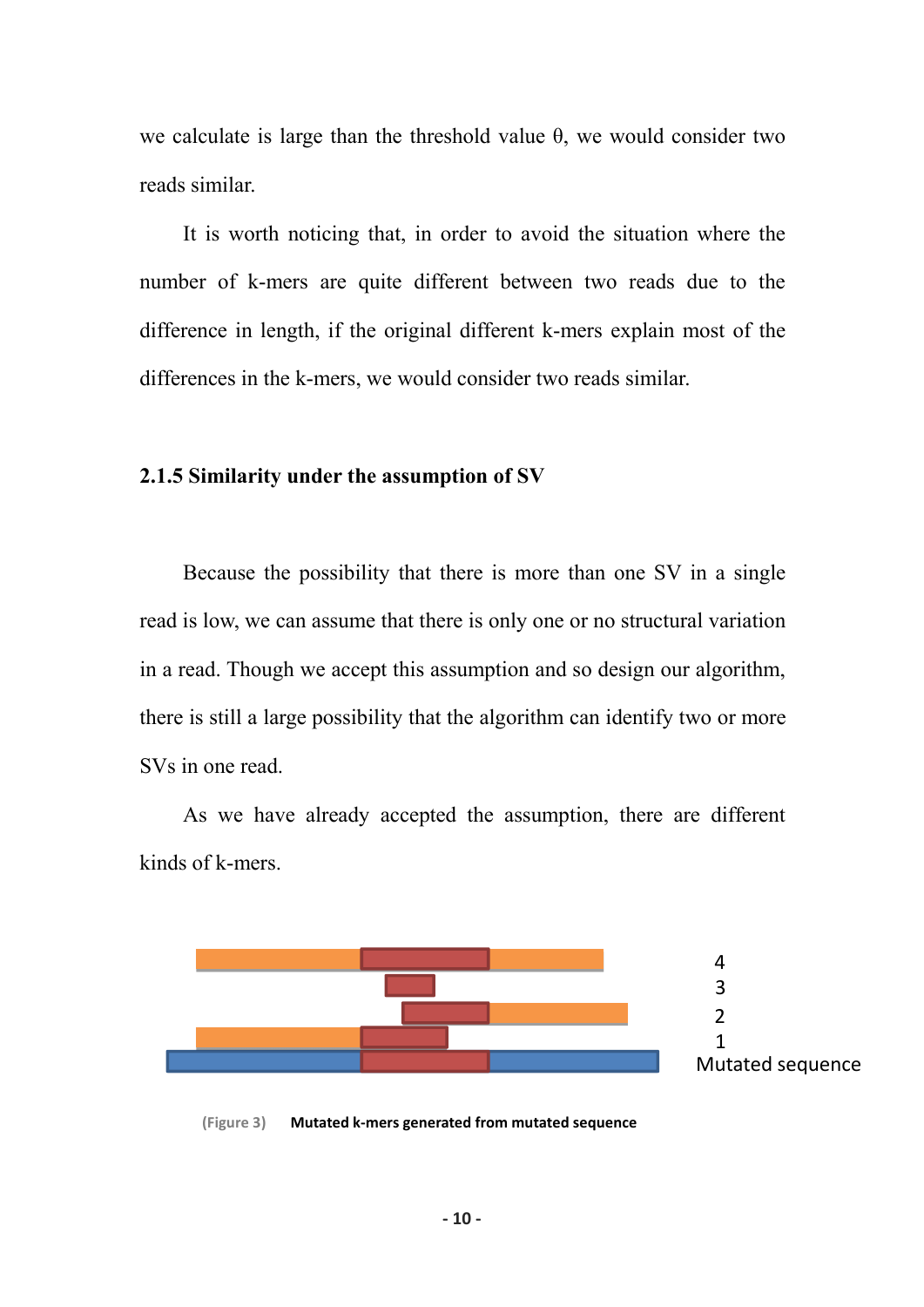The middle red zone represent the mutated area of the read. The k-mers lies in the non-mutated area are not drawn in the figure. There are four kinds of unusual k-mers:

1.Part of its end locates in the mutated area;

2.Part of its beginning locates in the mutated area;

3.All of it locates in the mutated area;

4.It overlaps all the mutated area.

## **2.1.5.1 positive and negative direction tree**

### Type 2 and 4 k-mers

A trie tree<sup>[26]</sup> in the positive direction is constructed for the goal to find and rule out the type 2 and type 4 k-mers. In this tree ,each node represent a base , each edge connects the previous base and following base in the positive direction. There are also special edges which contribute to the calculation of the estimation value.

In order to find type 2 and type 4 k-mers, for each node we have an estimation value which consider the ACG length in the previous non-mutated ATC zone and the number of k-mers which include the base represented by the

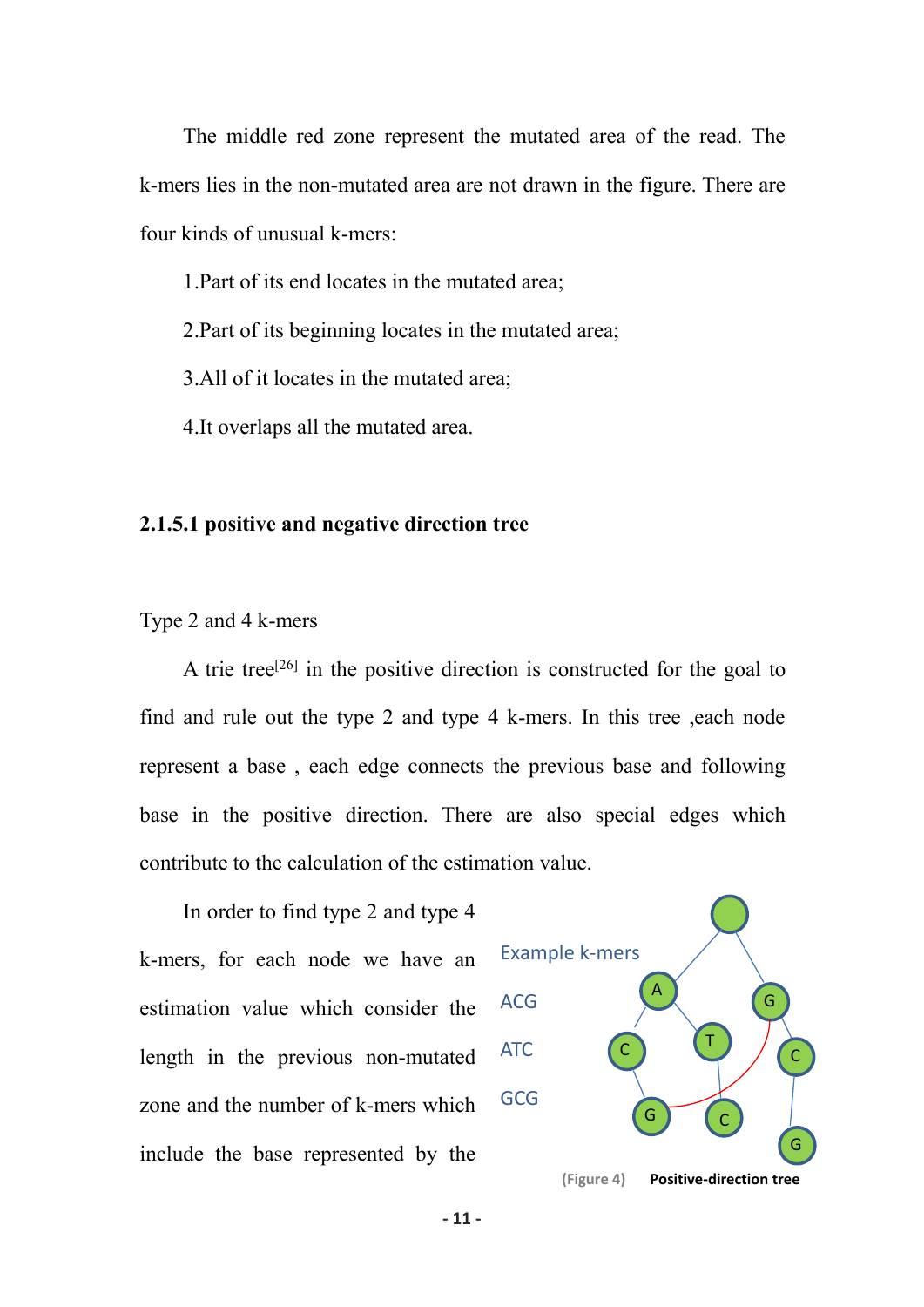node.<br>Its estimation value :

$$
\frac{W_1 + W_n}{\left(\frac{W_1}{Dep} + \frac{W_n}{Cnt}\right) \times k}
$$

.

.

Dep is the depth of the node. W<sub>1</sub> is the weight of the length which is particularly the depth of the node.Cnt is the number of k-mers that have the base represented by the node. $W_n$  is the weight of the number of k-mers.

In the formula above, k is an essential parameter to prevent the situation where the depth of the node which is also the length of the chosen non-mutated area in front of the mutated area too long from happening. When the depth of the node increase, k will become larger correspondingly.

Like false link in AC-automaton(Aho-Corasick automaton)<sup>[27]</sup>, special edges (the red one in the figure above) are constructed to connect nodes which satisfy the following requirement : the whole sequence represented by one node is a suffix of the sequence represented by the other node.

So the estimation value could be written as:

$$
\frac{W_l + W_n}{\left(\frac{W_l}{Dep} + \frac{W_n}{Cnt}\right) \times k} + r \times \sum \frac{W_l + W_n}{\left(\frac{W_l}{Dep'} + \frac{W_n}{Cnt'}\right)}
$$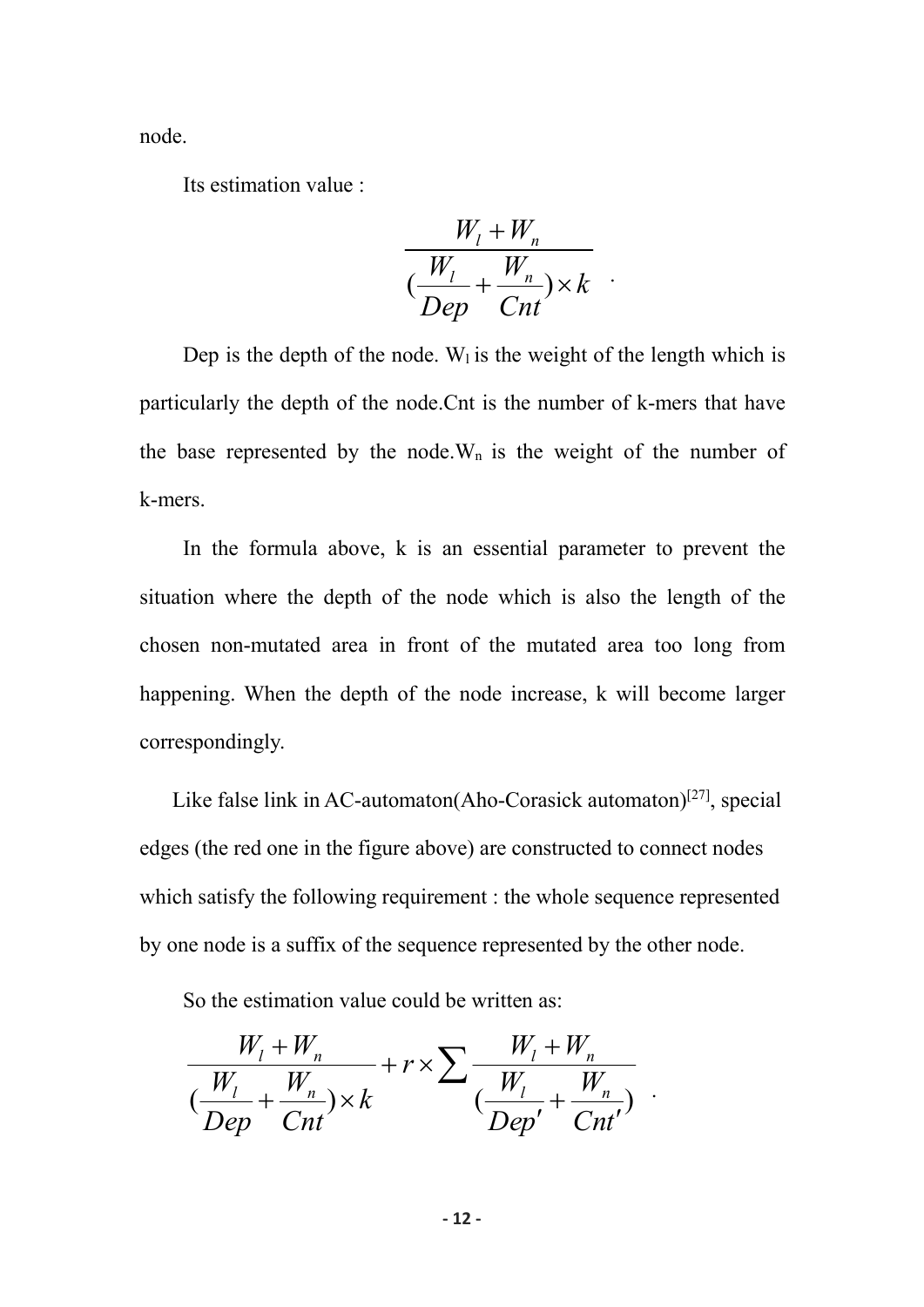Dep' and Cnt' is the depth and the number of k-mers respectively of the node connected with this node by a special edge and its sequence is the suffix of the sequence represented by this node. R is the parameter to mainly weaken its contribution to the calculation.

The sequence with the highest estimation value would be consider as the non-mutated area in front of the mutated area. All k-mers whose prefix is the sequence represented by the node which also are k-mers overlap the base represented by the node will be ruled out as type 4 and type 2 k-mers. These k-mers will not take part in the later computation.

Type 1 k-mers

The method which is used to find type 1 k-mers is similar to the method we use to find type 2 and type 4 k-mers.

We construct a trie tree<sup>[26]</sup> in the negetive direction. In this tree , each node represent a base , each edge connects the following base and previous base in the negative direction. There are also special edges

which contribute to the calculation of the estimation value.

Like the special edges in positive-direction tire tree, special edges (the red one in the figure) are constructed to connect nodes which



**- 13 -**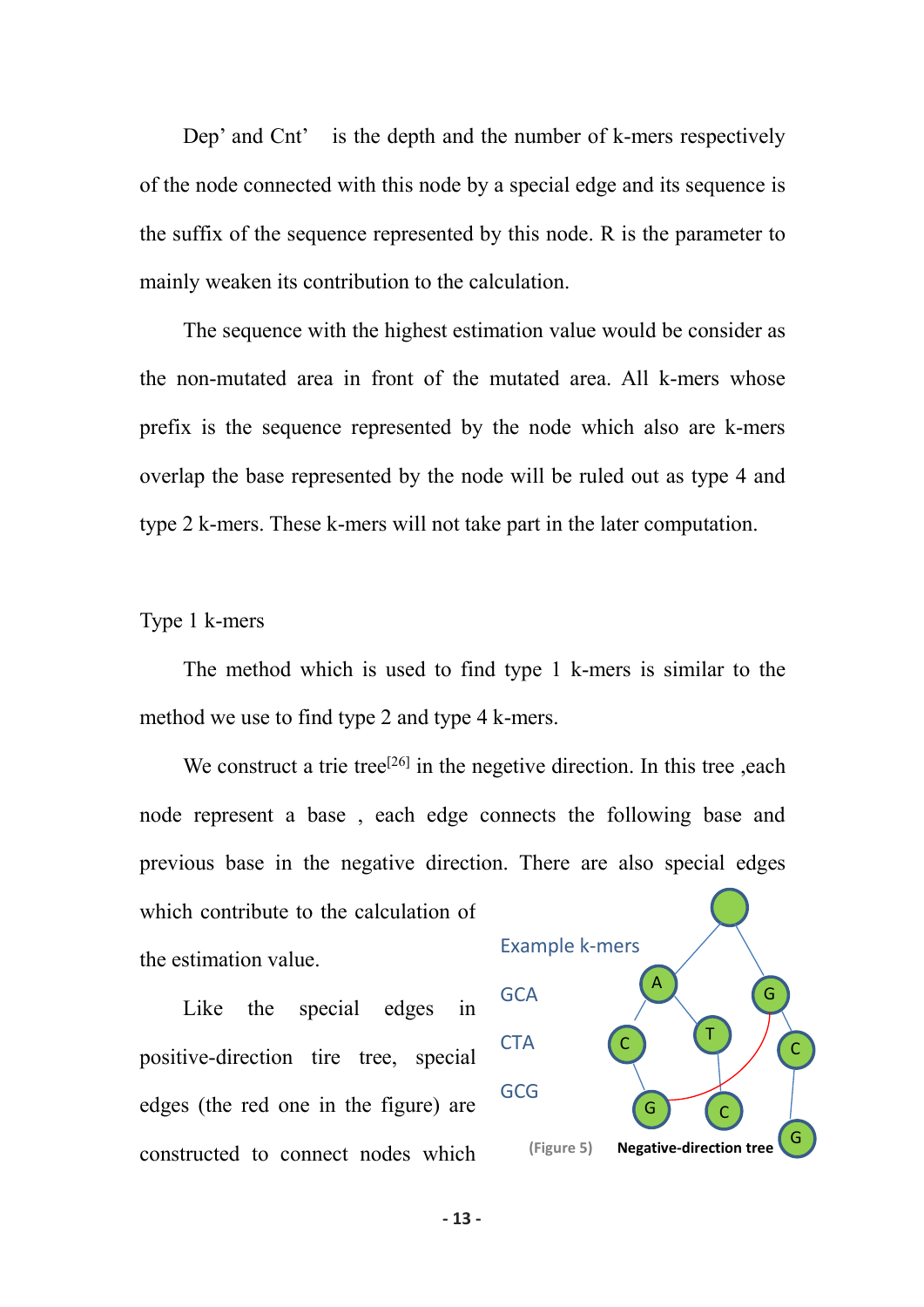satisfy the following requirement : the whole sequence represented by one node is a prefix of the sequence represented by the other node.

The estimation value could be also written as:

$$
\frac{W_l + W_n}{\left(\frac{W_l}{Dep} + \frac{W_n}{Cnt}\right) \times k} + r \times \sum \frac{W_l + W_n}{\left(\frac{W_l}{Dep'} + \frac{W_n}{Cnt'}\right)}.
$$

The meanings of W , Dep , Cnt, k and r are the same as the positive direction tire tree. Dep' and Cnt' is the depth and the number of k-mers respectively of the node connected with this node by a special edge and its sequence is the prefix of the sequence represented by this node.

.

If the sum of the length of the chosen sequence in the positive-direction tree and the length of the current sequence represented by the node is larger than the whole read, the estimation value of this node in the negative-direction tree would be replaced by a negative number. And we will not consider this node and the nodes whose sequence's length is larger than it.

The sequence with the highest estimation value would be consider as the non-mutated area that follows the mutated area. All k-mers overlap the base represented by the node will be ruled out as type 1 k-mers. These k-mers will not take part in the later computation.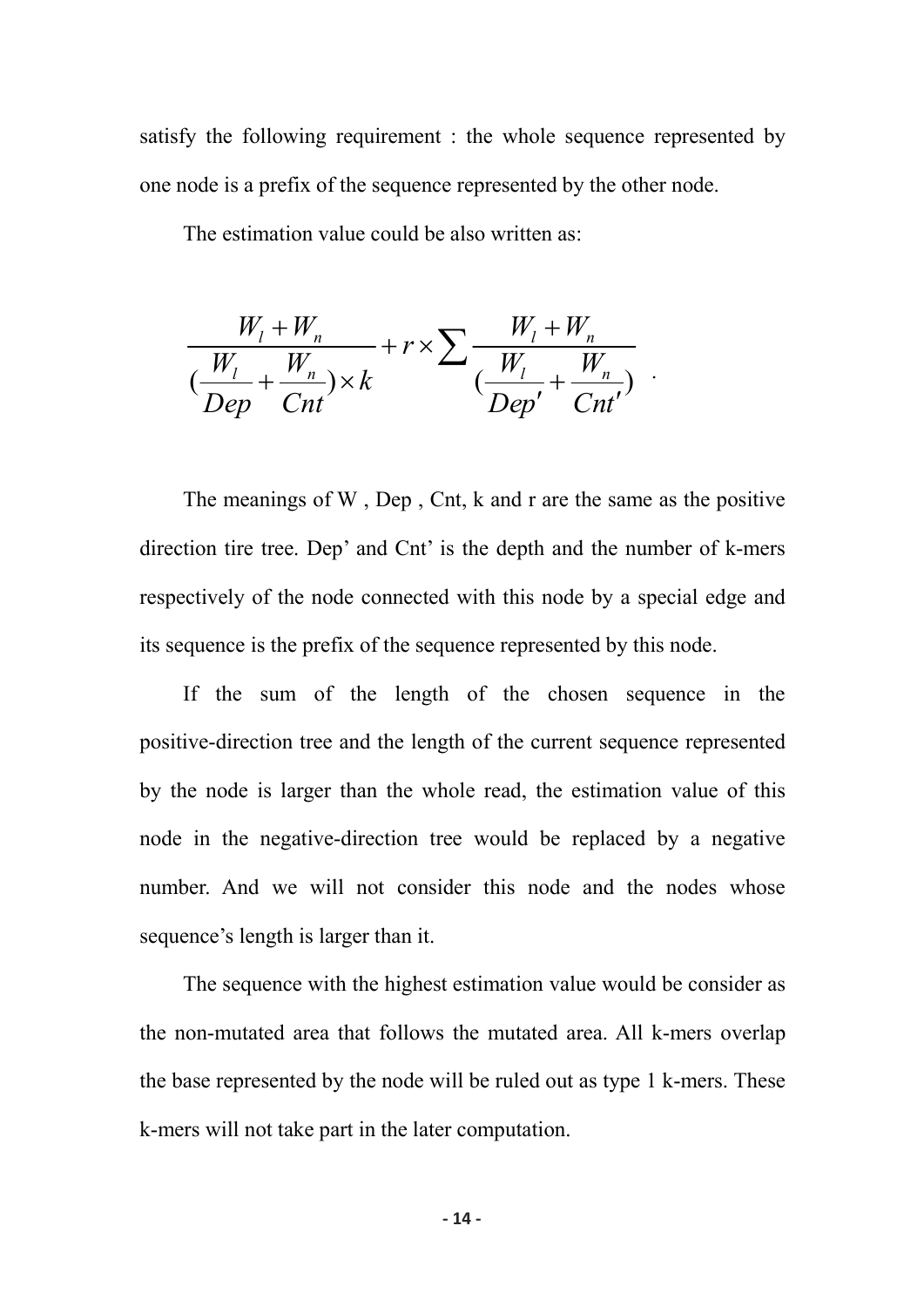### **2.1.5.2 Inclusive relations ofk-mers**

Type 3 k-mers

In order to find type 3 k-mers, we adopt another approach. Since we have already found the non-mutated area in front of and behind the mutated area , and ruled out the type 1,2,4 k-mers. It means that nearly all k-mers we have is located exactly in the mutated area.

We will check the inclusive relations among the left k-mers to check whether the reads are similar.

### Data processing

In the procedure that we generate k-mers from the read, with the optimization that we divided the procedure by the length of k-mer and k-mers have inclusive relations in the read, we can have a graph which shows the inclusive relations of the k-mers.

Pseudo-code:

| For i = 1 to $\varphi^*$ len (S) { //length                                                                                               |  |
|-------------------------------------------------------------------------------------------------------------------------------------------|--|
| For $i = 0$ to len(S) - $i + 1$ { //location in the read                                                                                  |  |
| Register k-mer (location j, length i)<br>Construct edge (current k-mer, recorded k-mer)<br>//construct edge represents inclusive relation |  |
| Update record(current k-mer, location j, length i)                                                                                        |  |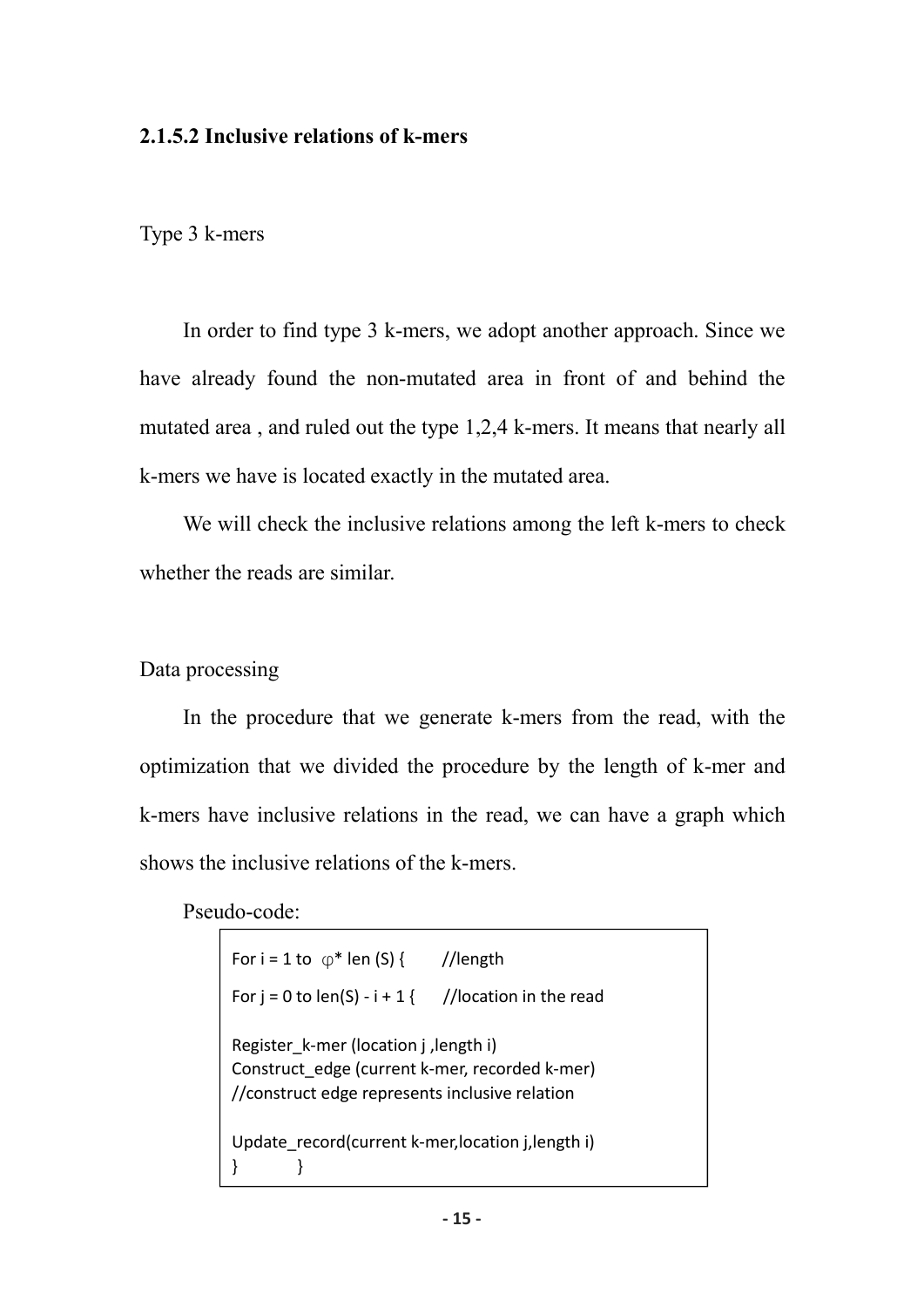We construct a graph with the procedure above, and sort the edges in a specific order in the graph.

Ideal number of edges

In the ideal case, all k-mers we left have the ideal inclusive relations. For one k-mer(not located at the edge of the mutated area ), it is included in two k-mers whose length is one base longer than it (except for the longest one) and it includes two k-mers whose length is one base shorter than it(except for the one-base-long k-mers).



**(Figure 6) Inclusive relations between k-mers**

In the figure above, rectangles represent k-mers. The middle rectangle is the k-mer which is discussed in the previous paragraph. The arrows represent the inclusive relations.

If the k-mer is located at the edge of the mutated area. It will be included by only one k-mer whose length is one base longer than it.

There are two calculation method for the ideal number of arrows(inclusive relations).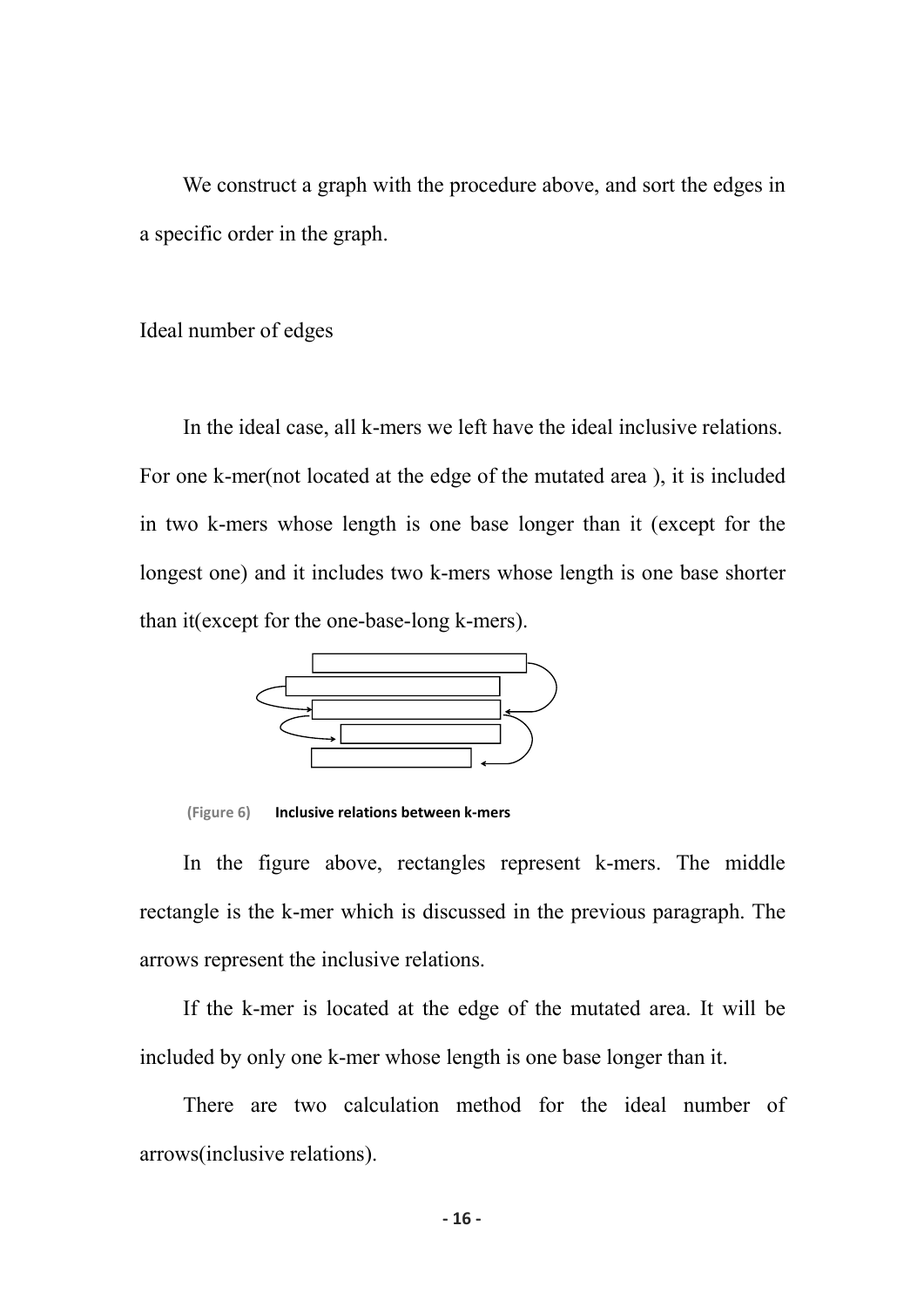Method one :

Method one is based on the length of the expected mutated area. The longest k-mer includes two k-mer, two k-mers included by the longest will have four inclusive relations with three k-mers whose length is one base shorter than them. Finally, the (n-1) two-base-long k-mer have (2n-2) inclusive relations with the single-base-long k-mers.

.

So the ideal number is:

$$
\sum_{i=2}^{2n-2} i
$$
, and it can be simplified as  $n^2 - n$ .

n is the length of the expected mutated area.

Method two :

Method two is based on the number of the left k-mers.

Let n' be the length of mutated area calculated by the number of k-mers (N) .

N and n' have the following relation:

$$
N = \sum_{i=1}^{n'} i = \frac{n'^2 + n'}{2}
$$
, that is  $2N = n'^2 + n'.$ 

So we have an equation  $x^2 + x - 2N = 0$ , let x be the positive solution of the equation. The ideal number of inclusive relations is:

$$
x^2 - x = 2N - 2x = 2(N - x)
$$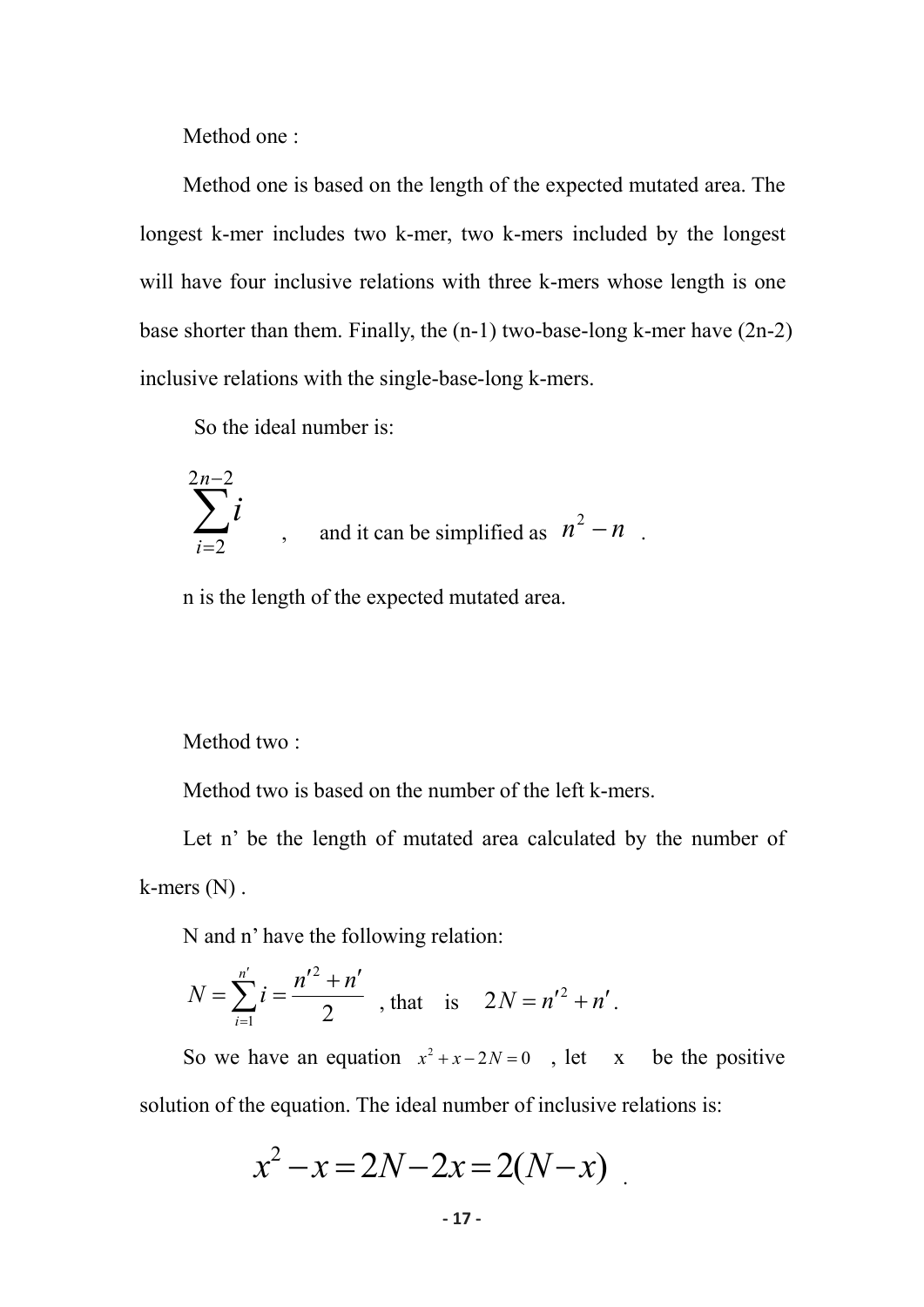With the ideal numbers calculated by two methods, an acceptable interval can be set for the actual inclusive relations.

Assumed that two ideal numbers (a and b  $(b \ge a)$ ) are two ends of an interval which overlap a certain length(percentage) of our final acceptable part and , then (b-a) and the length of the acceptable interval satisfy  $(b-a) = \varphi \times l$ .  $\varphi$  is the ratio of the distance between a and b to the length of the interval. Moreover, if we assume the interval between a and b is in the exact middle of the acceptable interval, then the acceptable interval can be written as

$$
\left[a-\frac{1-\varphi}{2}\times\frac{b-a}{\varphi},b+\frac{1-\varphi}{2}\times\frac{b-a}{\varphi}\right].
$$

And it can be simplified as

$$
\left[\frac{(\varphi+1)a+(\varphi-1)b}{2\varphi},\frac{(\varphi-1)a+(\varphi+1)b}{2\varphi}\right].
$$

If the inclusive relations between the k-mers is in the acceptable interval , it indicates that our left type 3 k-mers satisfy our expectation, two reads are similar under the assumption of structural variations. If not, two reads are probably not similar though we have assumed that there would be structural variations.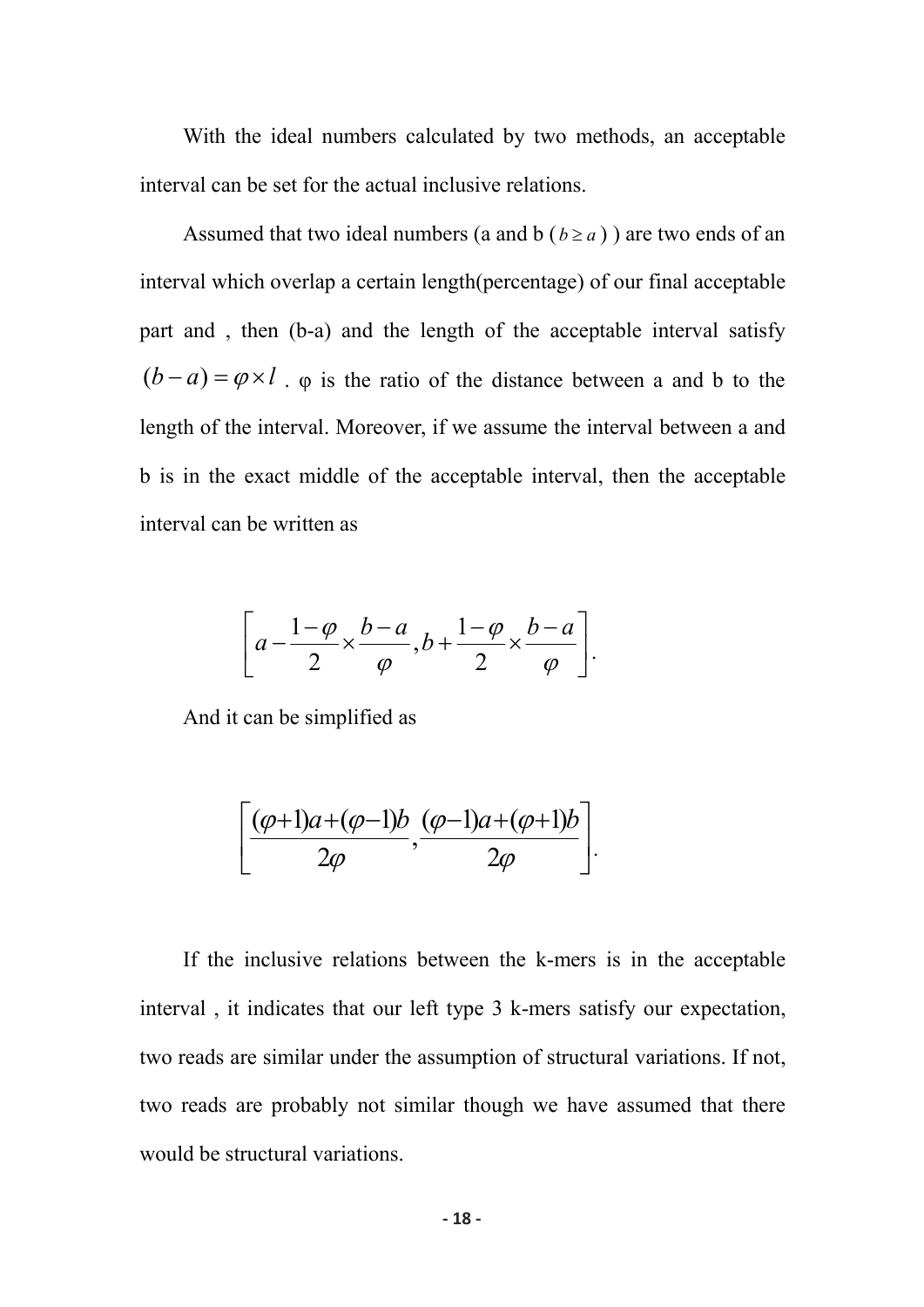# **2.2 Identification of variation type and location**

There are various kinds of structural variations. But most of these variations could be considered as some combinations of several basic structural variations such as insertion , deletion , translocation, inversion and CNV(copy number variation) [28]

|            | (Figure 7) Examples of simple structural variations |
|------------|-----------------------------------------------------|
| <b>CNV</b> | ACTAGCATGCAG->AGCTAGCATGCGCATAG                     |
|            | Inversion ACTAGCATGCAG->ACTATACGGCAG                |
|            | Translocation ACTAGCATGCAG->AGCATCTAGCAG            |
|            | Deletion ACTAGCATGCAG->ACTAGCAG                     |
|            | Insertion ACTAGCAG->ACTAGCATGCAG                    |

Insertion, is a variation which will insert a sequence in the normal DNA sequence. Deletion is a variation which will delete a sequence from the normal DNA sequence. Translocation is a variation which will make a sequence leave its previous location and insert in another location. Inversion is a variation which will invert a sequence. CNV is a variation which will change the copy number of a certain sequence.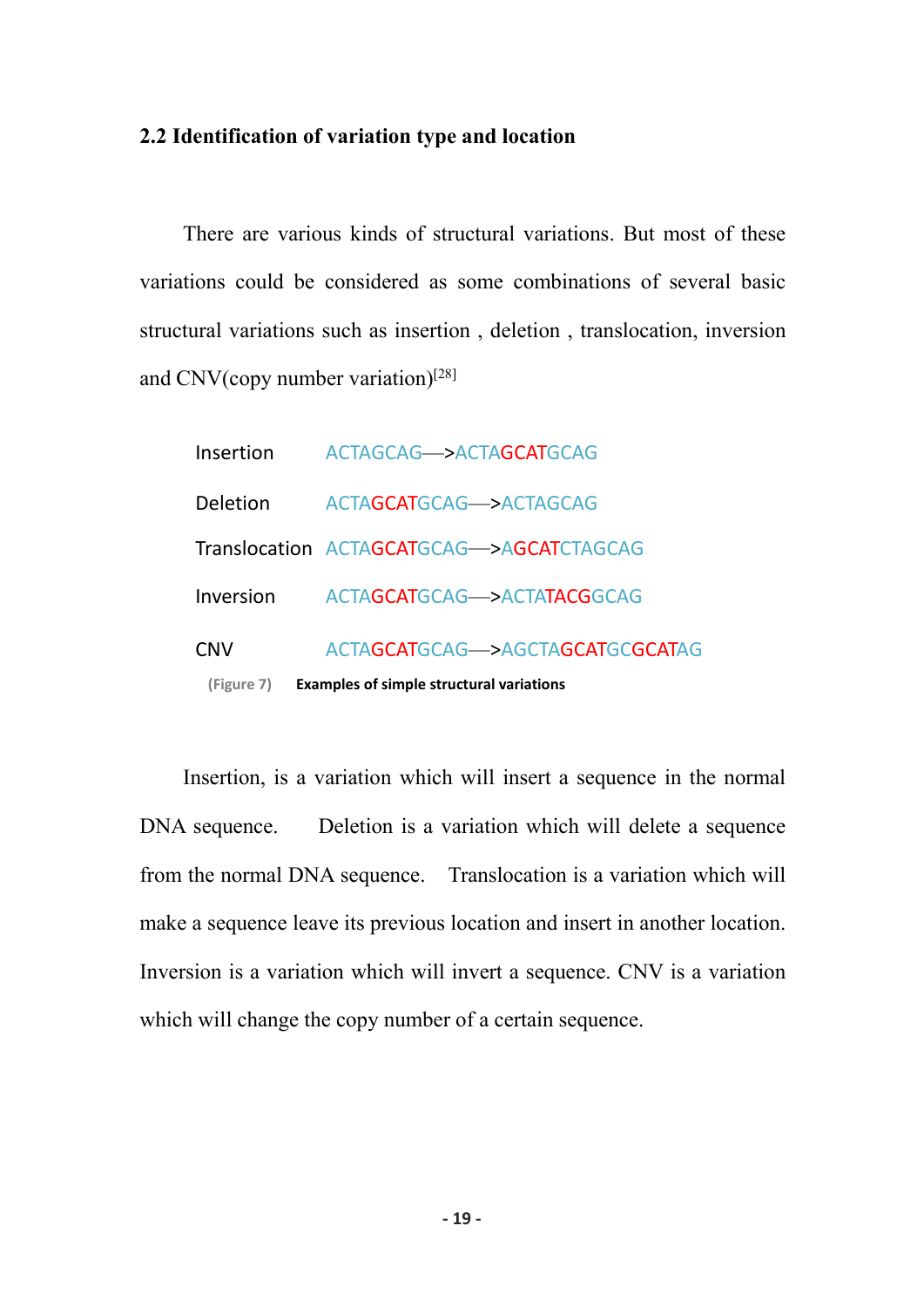#### **2.2.1 k-mer location identification**

Since we have had the k-mers from reads, it is efficient and accurate to detect the variation type and location through k-mers.

We adopt a method which firstly check the location where the k-mers can be mapped in the reads , and then construct a graph to show the location relation of the k-mers.

It is unrealistic to map all the k-mers with various length on the read because of its high consumption. It is accurate and efficient to check k-mers with several lengths.

Three to five kinds of k-mers will be mapped for the goal to detect structural variations. The length of k-mers are 1, 3, x, y,  $\frac{1}{4}$  the length 4  $\frac{1}{4}$  the length of the read, respectively. The value of x and y can be defined by the user, and satisfy  $3 < x < y < \frac{1}{2}$  *elength* \_ *of* \_ *the* \_ *read* to guarantee that the k-mers  $3^{10.6}$   $-7 - 1$   $-10$  $3 < x < y < \frac{1}{2}$ \* length \_of \_the \_read to guarantee that the k-mers are useful.

Having known the relation between k-mers and the location in the read, we will begin to identify the variations.

CNV(copy number variation): there are distinct number variation in the locations that a certain k-mer or a few k-mers can be mapped . At the same time ,other k-mers can be quite perfectly mapped to the corresponding locations.In this case, the type of variation can be defined as CNV.

Insertion : there are distinct gap where there cannot be the location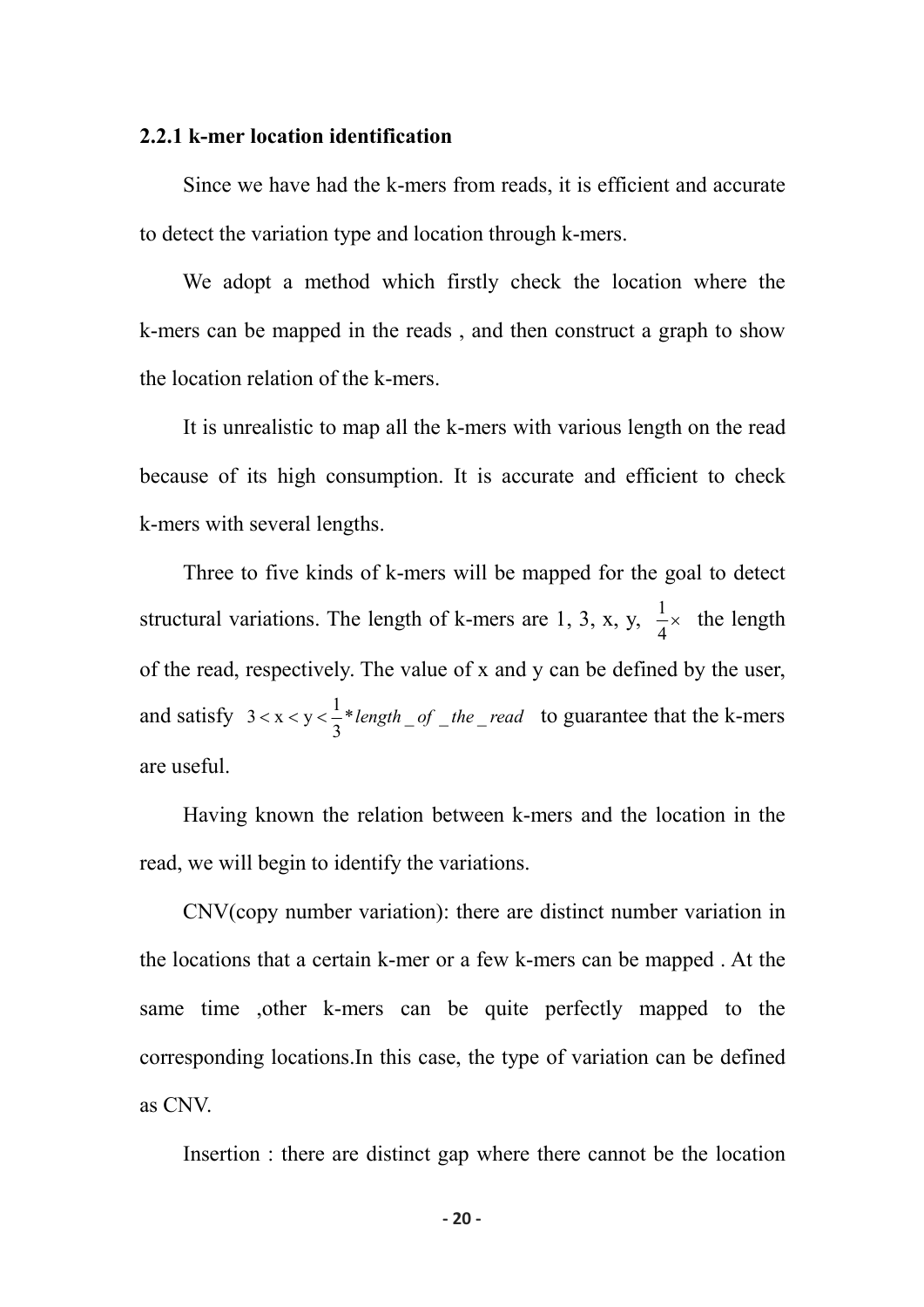for some long k-mers to map, while k-mers can be quite perfectly mapped to other corresponding locations. In this case, the type of variation can be defined as insertion and the location is clear.

Deletion: there are k-mers cannot be mapped to any places reasonably , while all locations can be places for other k-mers to map . In this case, the type of variation can be defined as deletion and the location is clear.

Translocation : distinct changes take place in the location for certain k-mers to be mapped while other k-mers can be quite perfectly mapped to corresponding locations .In this case, the type of variation can be defined as translocation and locations of disappearance and insertion are clear.

Inversion: in order to detect inversion, we firstly invert the k-mers and search place for them to be mapped again. If there are corresponding places for inverted k-mers to be mapped while other k-mers can be mapped to corresponding locations, the type of variation can be defined as inversion and the location is clear.

# **2.2.2 KMP [29] and DP [30] optimization**

In the procedure to construct a graph which shows the location relation of the k-mers and the read. It is unwise to check whether the bases are match one base by another.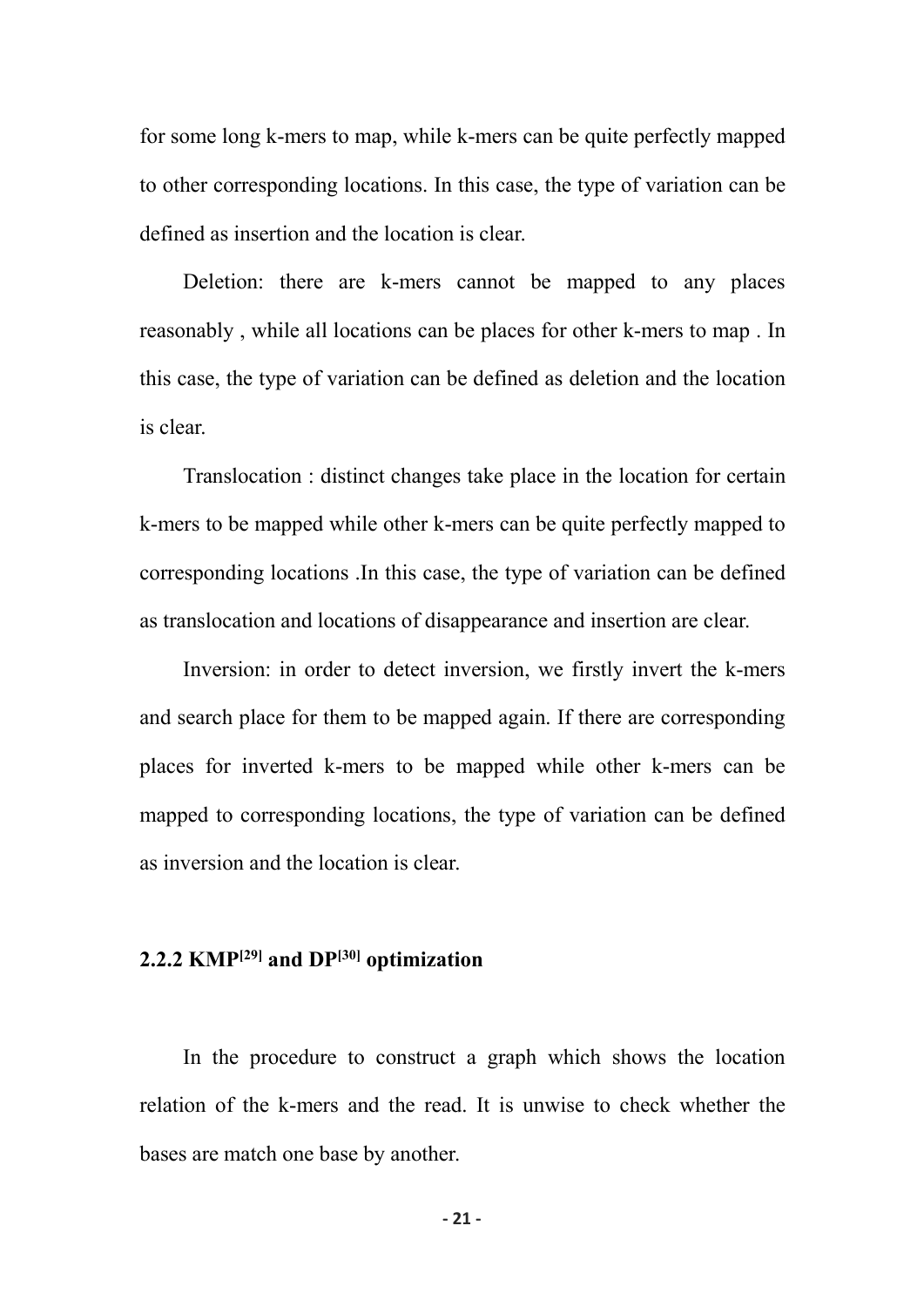In our algorithm, we use KMP algorithm to optimize. KMP algorithm is Knuth–Morris–Pratt algorithm<sup>[29]</sup> . It is an excellent algorithm in string match, especially when the letters of the string are not so many. It uses the feature of the sequence to avoid unnecessary comparison and reach an  $O(m+n)$  complexity (m is the length of the k-mer and n is the length of the read ) .

For each k-mer, a "fail array"or "next array" is constructed for later match.

The c<sup>++</sup> code is :

| // kmer[i][j] the j th base in the i th kmer          |  |
|-------------------------------------------------------|--|
| // fail[i][j] the j th fail location of the i th kmer |  |
| inline void getfail(int x){                           |  |
| int j, len=kmerlength[x];                             |  |
| $fail[x][0]=-1;$                                      |  |
| $fail[x][1]=0;$                                       |  |
| for(int i=2;i<=len;i++){                              |  |
| $j = \{ \text{fail}[x][i-1] \}$                       |  |
| while(kmer[x][j+1]!=kmer[x][i]&&j!=-1)j=fail[x][j];   |  |
| $fail[x][i]=j+1;$                                     |  |
|                                                       |  |
|                                                       |  |
| void constructnextarray(){                            |  |
| $for(int i=1; i<=k \text{mertot}; i++)$               |  |
| getfail(i);                                           |  |
|                                                       |  |
|                                                       |  |
|                                                       |  |

In the procedure of matching, if the bases at the i-th location are not match, the whole k-mer will move forward by a distance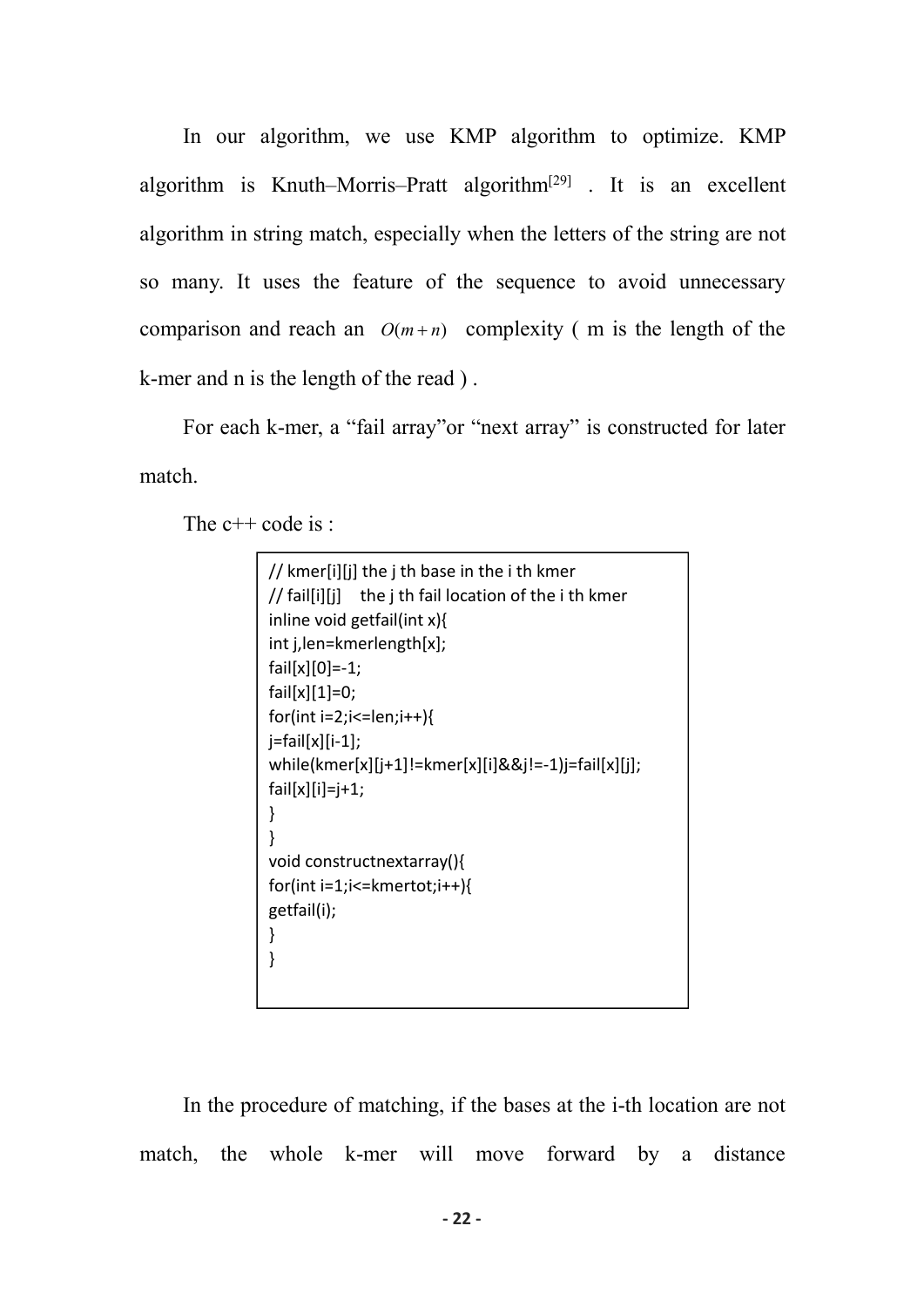$$
(i-1) - fail[this \_kmer][i-1]
$$
 for later matching.

In the procedure of identifying variation, the map situation on the read is quite complicated. If we use the method of brute force search, it would cause high consumption.

Here, dynamic programming<sup>[30]</sup> is used to solve it.

An array is constructed to represent the situation.

 $bool \_ dp[i][j][k]$  represents the match situation of the i th base in the detecting read and the j th base in read which generates k-mers , it can also represent k bases are mismatch before this situation.

The Dynamic transfer equation :

 $dp[i][j][k] = (dp[i-m][j-m][k] \&\& \exists kmer (length_m, match)) | dp[i-m'][j-m'][k-m']$ .

If  $dp[i-m][i-m][k]$  is true(match) and there is a k-mer whose length is m and perfectly match this m-base-long place, then dp[i][j][k] is true. If dp[i-m'][j-m'][k-m'] is true(match), dp[i][j][k] can be true.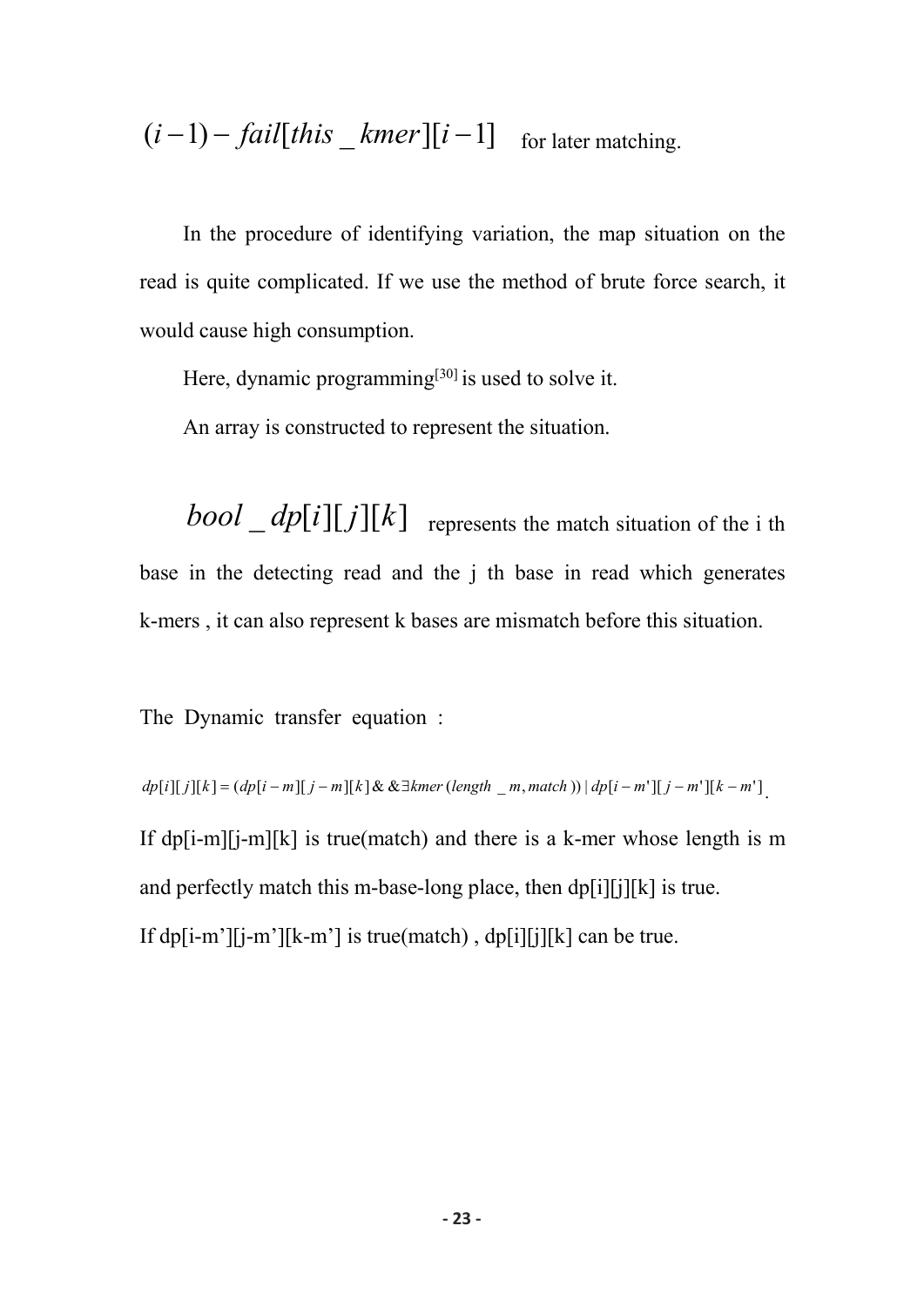# **2.3. Detecting SV in adjacent reads**

Though we have finished the procedure of similarity check and the identification of variation, some reads are still out of our consideration.

If reads are defined as not similar to other reads, they probably have SVs overlapping two reads or they are waste reads.

Three kinds of reads need to be connected with their adjacent reads to detect structural variations:

1.Reads that are not similar to other reads according to the standard in similarity check.

2.Reads overlap a large part on each other.

3.Reads have SV at their ends.

In the de bruijn graph<sup>[16,19]</sup> which was mentioned in Introduction, two adjacent reads could be found with some same nodes which represent k-mers they have ,and there is a distinct link which contains nodes and edges in which they exist simultaneously.



**- 24 -**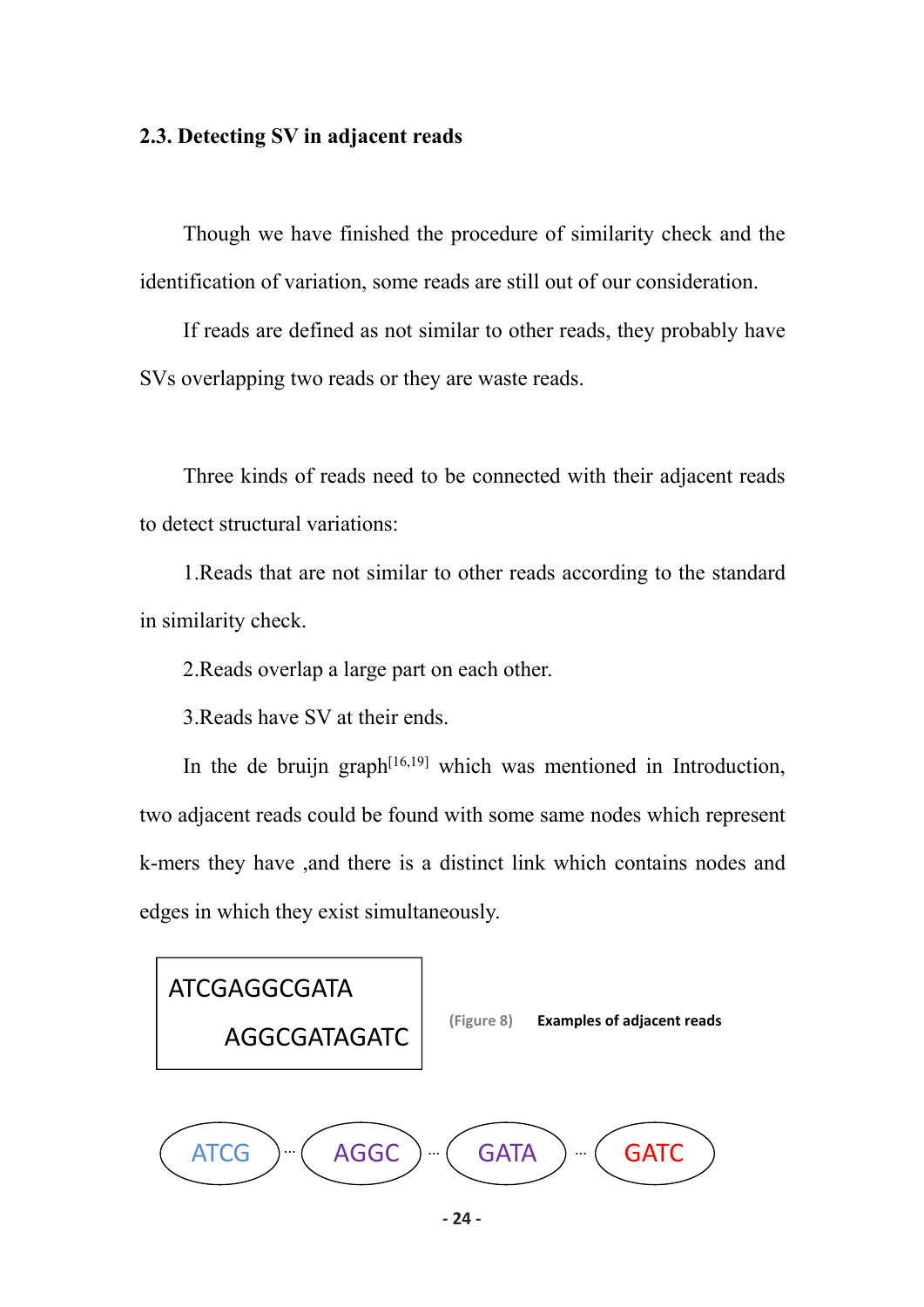In the figure above, k-mers extracted from two probably adjacent reads are located under two reads. The purple bases are located in the overlapping region, while the blue and red ones belong to two reads respectively.

Many k-mers between each pair of adjacent k-mers are not shown in Figure 8 , such as purple k-mers: GGCG,GCGA,CGAT, etc.

For reads that are not similar to other reads according to the standard in similarity check , we will find the most distinct overlap reads on both of its ends to connect with it, try to match a normal read and detect possible structural variations.

For reads overlap a large part on each other, after connecting them and detecting structural variations in the connected read, we will check whether the new detected SV is the same as the former one. If not, we will try to identify all possible combinations of SVs that can explain this change in the DNA sequence and obey the rule of KISS [31] ( keep it simple stupid ) to accept the most simple combination as its variation.

For reads that have structural variations at their ends, we will check whether its adjacent read also has structural variation, at the end which they overlap each other. If so, we will consider that there is a large structural variation.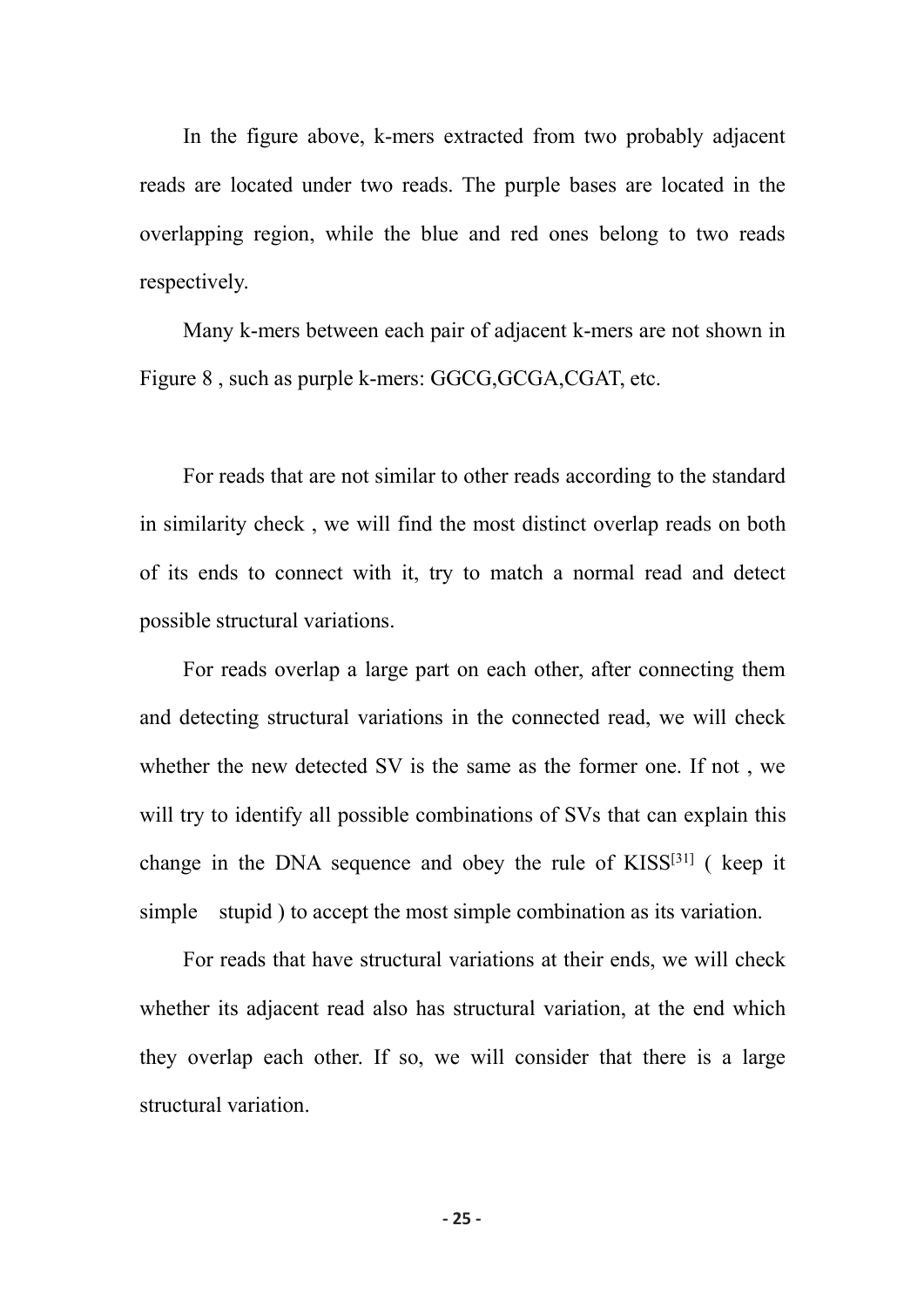# **2.4. Genome construction [20]**

## **2.4.1 Data processing**

Each read has already been cut into k-mers. In the procedure we generate k-mers from reads, we can simultaneously construct a de bruijn graph. Every pair of adjacent nodes which represent k-mers must have the same (k-1) bases. If the previous node is ATG, the following node must be TGX, X could be any kind of base of DNA. It guarantee each pair of nodes can represent exactly  $(k+1)$  bases and the continuous property of the graph.

The best length of k-mers , which is also the value of k is controversial. And it is consuming to construct de bruijn graphs with all kinds of k-mers. We will still choose several kinds of k-mers to construct de bruijn graphs.

### **2.4.2 Graph modification**

1.Some edges with distinctly low coverage are removed, because they are probably accidental errors.

2.All the nodes whose degree is one are marked, because they are important and not likely to appear in the Euler path we are looking for, expect for the situation that they are the starting points.

3.The structure shown in the figure below will be turned into a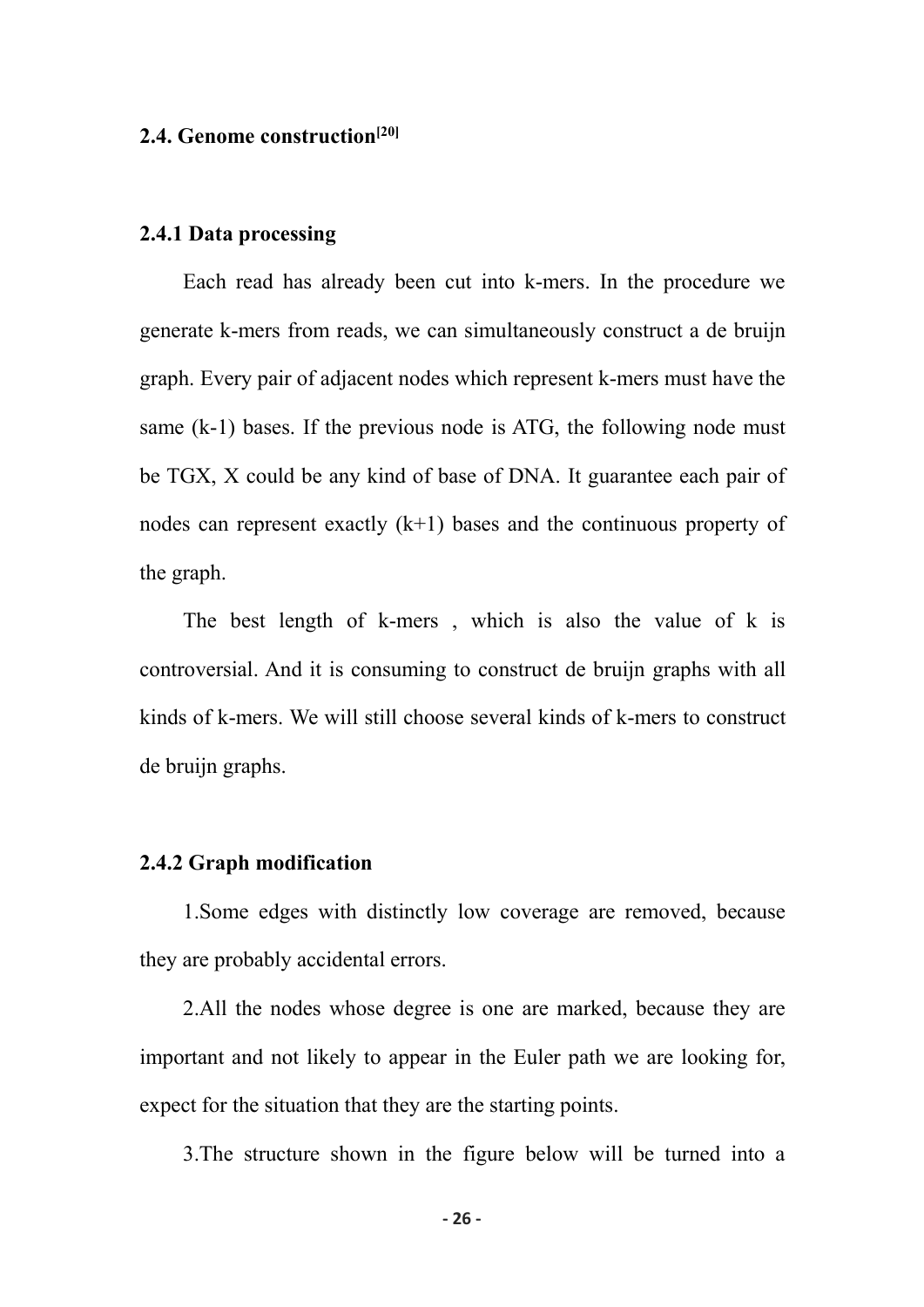structure with two dependent paths, because the former structures would be obstacles for us to find an ideal Euler path.



**(Figure 9) Modification of a certain structure**

4.Some circles in the graph are merged and some edges will be removed from the graph in order to find Euler path, because circles in the graph will not likely provide us with a ideal Euler path.



**(Figure 10) Modification of circles in the graph**

# **2.4.3 Find Euler path [32]**

Fleury's algorithm[33] is an elegant algorithm which dates to 1883 when "Deux problèmes de Géométrie de situation" was published.

Choosing start node: If all nodes on the graph have an even degree, the start node can be a random one. If there are two nodes with odd degree, the start node would be either of them.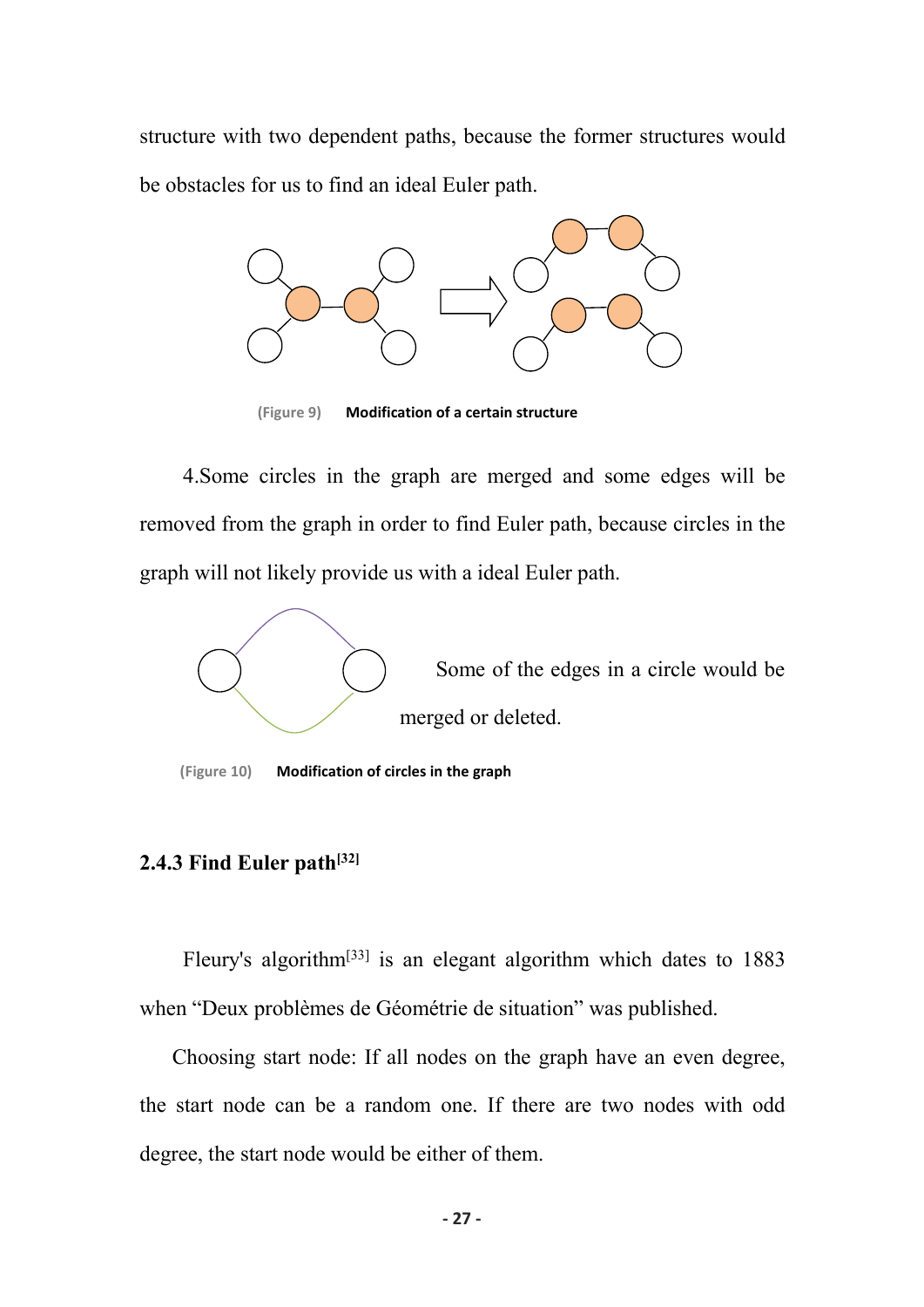Choosing edges: Setting off from the start node, we will delete all edges we have chosen from the original graph. In no case except for there are not any alternatives will we choose the edge whose deletion will make the graph disconnected.

The original complexity of the Fleury algorithm is  $O(|E|^2)$ . E is the set of edges. A dynamic bridge-finding algorithm of [Thorup](https://en.wikipedia.org/wiki/Eulerian_path) (2000) [34] allowed this to be improved to  $O(|E|(\log |E|)^3 \log \log |E|)^{[35]}$ .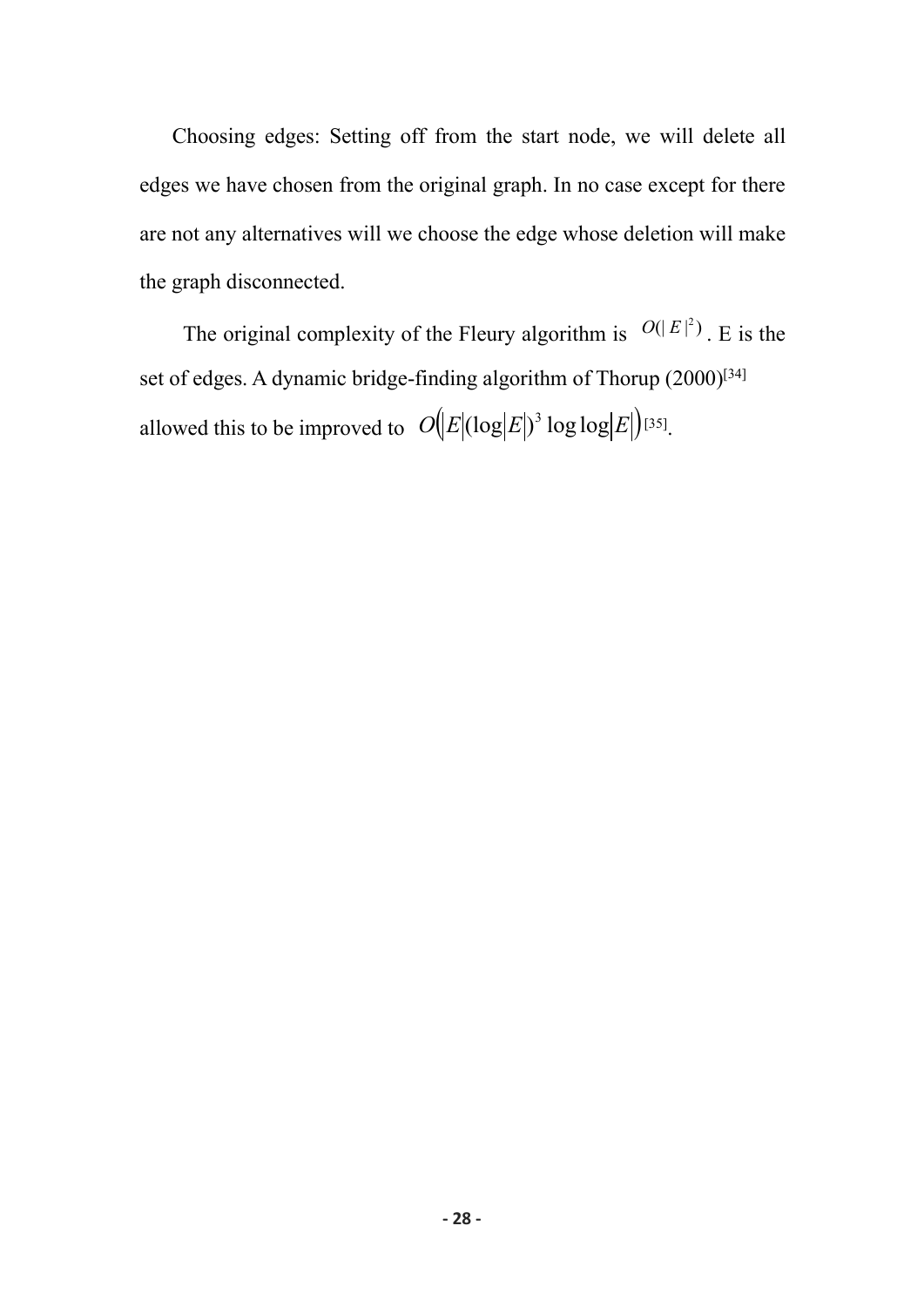# **2.5. Primary check and output**

After detecting the structural variations and constructing the genome,<br>we will check:

1.whether the genome we constructed matches the information in the reads and the genome constructed by the normal reads.

2.whether the adjacent reads we have checked are still adjacent.

3.whether the result of SV detection is simple and quite perfectly explains the variation in the genome.<br>We will also arbitrarily choose a certain number of structural

variations to check whether it can explain the current situation in the genome and the similarity between our genome and some reference genomes.

In the output file, similarity between reads, results of detection of structural variations and the genome we construct will be provided.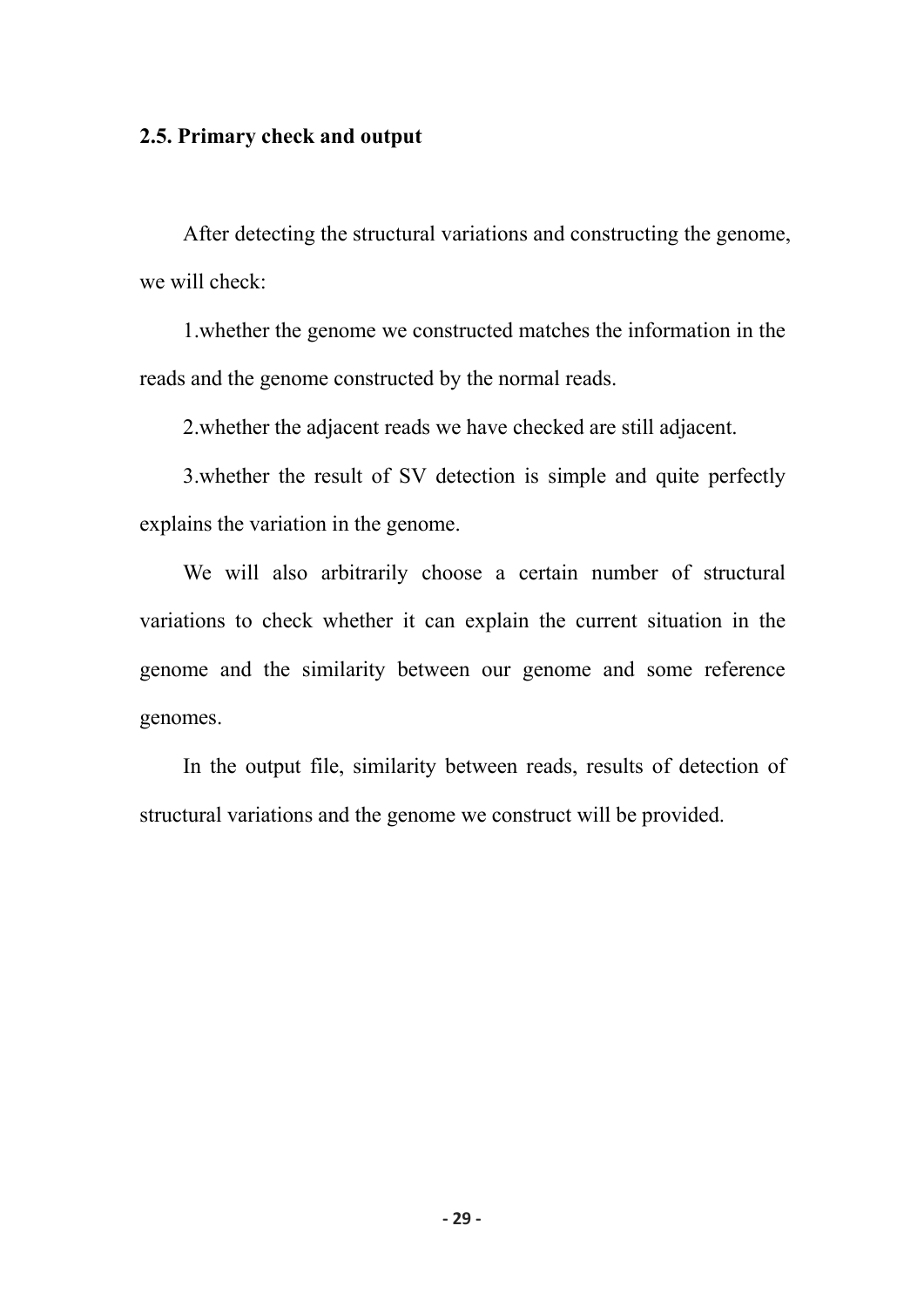#### **3.Comparison with another method**

Mainly based on the idea of SUMFIN<sup>[13]</sup>, we have a framework of its method which constructs a tree and compare it with our algorithm using k-mers.

It constructs a "Quaternary sequence tree" and uses it as a generalized suffix array. This method puts all reads from tumor and normal cells and their suffixes whose length is larger than a certain number into the tree. The memory this method uses to construct the tree will be huge. If we assume that all reads has the same length, the upper

bound of the memory it uses would be estimated as  $2 \nmid n$  (M is the *n*  $\frac{1}{2}(\frac{M}{n})^2 n$  (M is the ,(M is the total number of bases of all reads , n is the number of reads) and it can be

simplified as  $\frac{2}{3}$ *Average* <u>*length of \_read*</u>  $\times$  *Number \_of \_bases* 2 and  $\frac{1}{2}$  and  $\frac{1}{2}$  and  $\frac{1}{2}$  and  $\frac{1}{2}$  and  $\frac{1}{2}$  and  $\frac{1}{2}$  and  $\frac{1}{2}$  and  $\frac{1}{2}$  and  $\frac{1}{2}$  and  $\frac{1}{2}$  and  $\frac{1}{2}$  and  $\frac{1}{2}$  and  $\frac{1}{2}$  and  $\frac{1}{2}$  and  $\frac{1}{2}$  and  $\frac{1$  $\frac{\textit{length}\_\textit{of}\_\textit{read}}{\textit{of}\_\textit{number}}$   $\times$  Number of bases . Because of the length restriction of the sequences to insert in the tree, the real

memory can be calculated as  $\frac{2}{\pi}$  (n is the number of reads,  $n \times \frac{a^2 - c^2 + a + c}{2}$ (n is the number of reads,a is the average length of the reads, c is the length of the shortest sequence) which is smaller than its upper bound. But if we consider the memory our method uses in the similar procedure, we will find that if we first register all frequently used k-mers whose length is under or equals to 12 (22,369,620 k-mers in all), the memory our method need will be controlled in a low level. And our method performs distinctly well when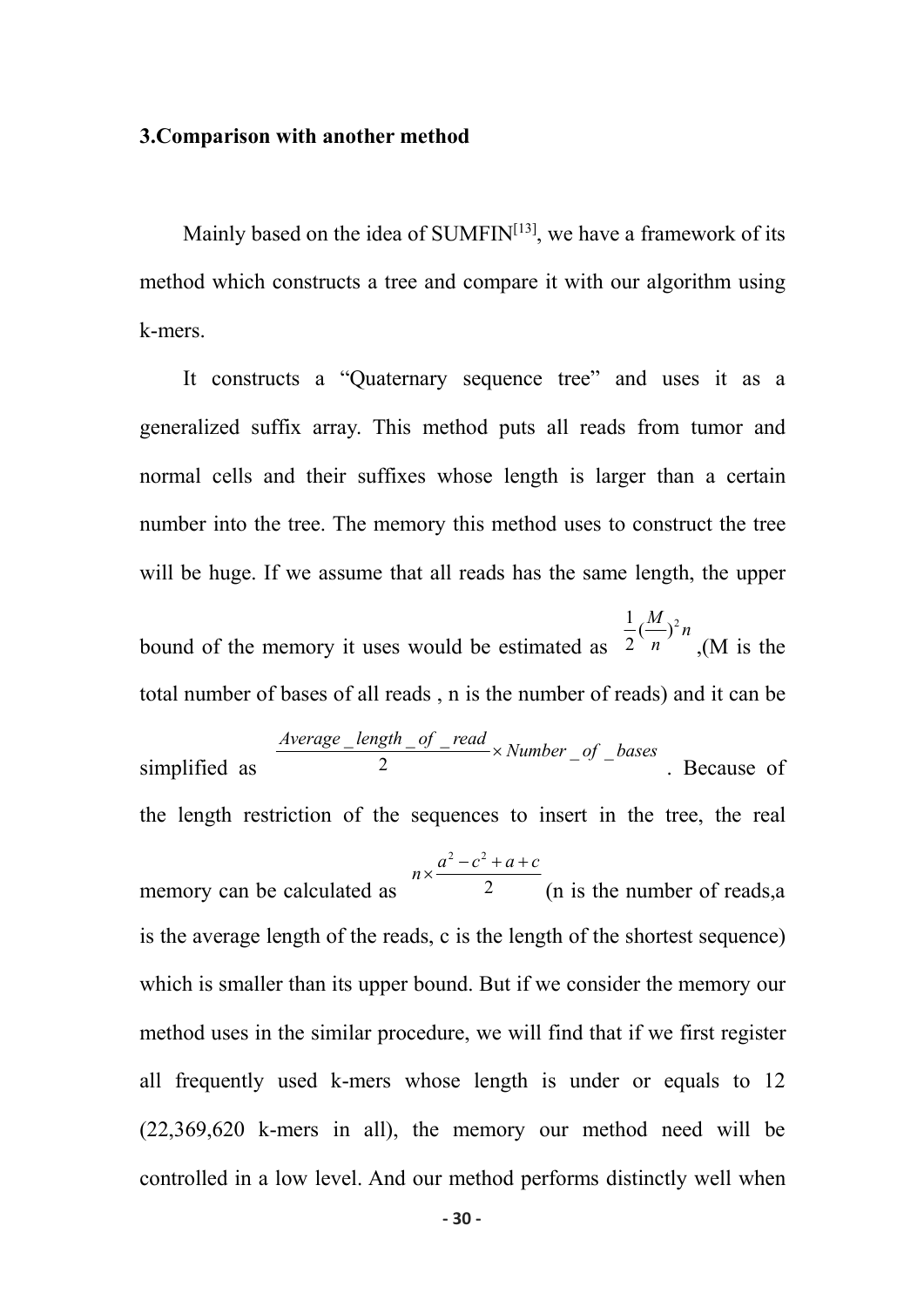the coverage of sequencing is high and the length of reads is low.

![](_page_34_Figure_1.jpeg)

The figure below demonstrates the difference in required memory

between two methods.

|             | Number | $\alpha$ f<br>$\blacksquare$ Lenoth     | $\alpha f$ | <b>Sequencing</b> | ∣ Our method | Framewor |
|-------------|--------|-----------------------------------------|------------|-------------------|--------------|----------|
| (Figure 11) |        | <b>Required Memory of Two Methods</b>   |            |                   |              |          |
|             | т      | п<br>■ Our Method ■ Framework of SMUFIN |            | Ш                 | IV           | v        |
| $\Omega$    |        |                                         |            |                   |              |          |
| $2E+10$     |        |                                         |            |                   |              |          |
| $4E + 10$   |        |                                         |            |                   |              |          |
|             |        |                                         |            |                   |              |          |

|                                                        | Number of<br>reads(n) | of<br>Length<br>reads(1) | Sequencing<br>coverage(c) | Our method                                                                                     | Framework<br>of SMUFIN                                                                                      |  |
|--------------------------------------------------------|-----------------------|--------------------------|---------------------------|------------------------------------------------------------------------------------------------|-------------------------------------------------------------------------------------------------------------|--|
|                                                        | 10million             | 60                       | 30x                       | $\frac{n \times l}{c} \times \sum_{n=1}^{20} i + p \quad n \times \frac{60^2 - 20^2 + 80}{2}$  |                                                                                                             |  |
| $\mathbf{I}$                                           | 10million             | 90                       | 30x                       |                                                                                                | $\frac{n \times l}{c} \times \sum_{i=12}^{30} i + p \quad \Big  \quad n \times \frac{90^2 - 20^2 + 110}{2}$ |  |
| Ш                                                      | 10million             | 150                      | 30x                       | $\frac{n \times l}{c} \times \sum_{i=1}^{50} i + p \quad n \times \frac{156 - 20^2 + 170}{2}$  |                                                                                                             |  |
| IV                                                     | 10million             | 60                       | 10x                       | $\frac{n \times l}{c} \times \sum_{i=13}^{30} i + p \quad n \times \frac{60^2 - 20^2 + 80}{2}$ |                                                                                                             |  |
| $\rm V$                                                | 10million             | 90                       | 10x                       |                                                                                                | $\frac{n \times l}{c} \times \sum_{n=1}^{30} i + p' \left[ n \times \frac{90^2 - 20^2 + 110}{2} \right]$    |  |
| P is the number of bases which have been processed     |                       |                          |                           |                                                                                                |                                                                                                             |  |
| $p \approx 261,000,000$ and $p' \approx 1,130,000,000$ |                       |                          |                           |                                                                                                |                                                                                                             |  |

![](_page_34_Figure_5.jpeg)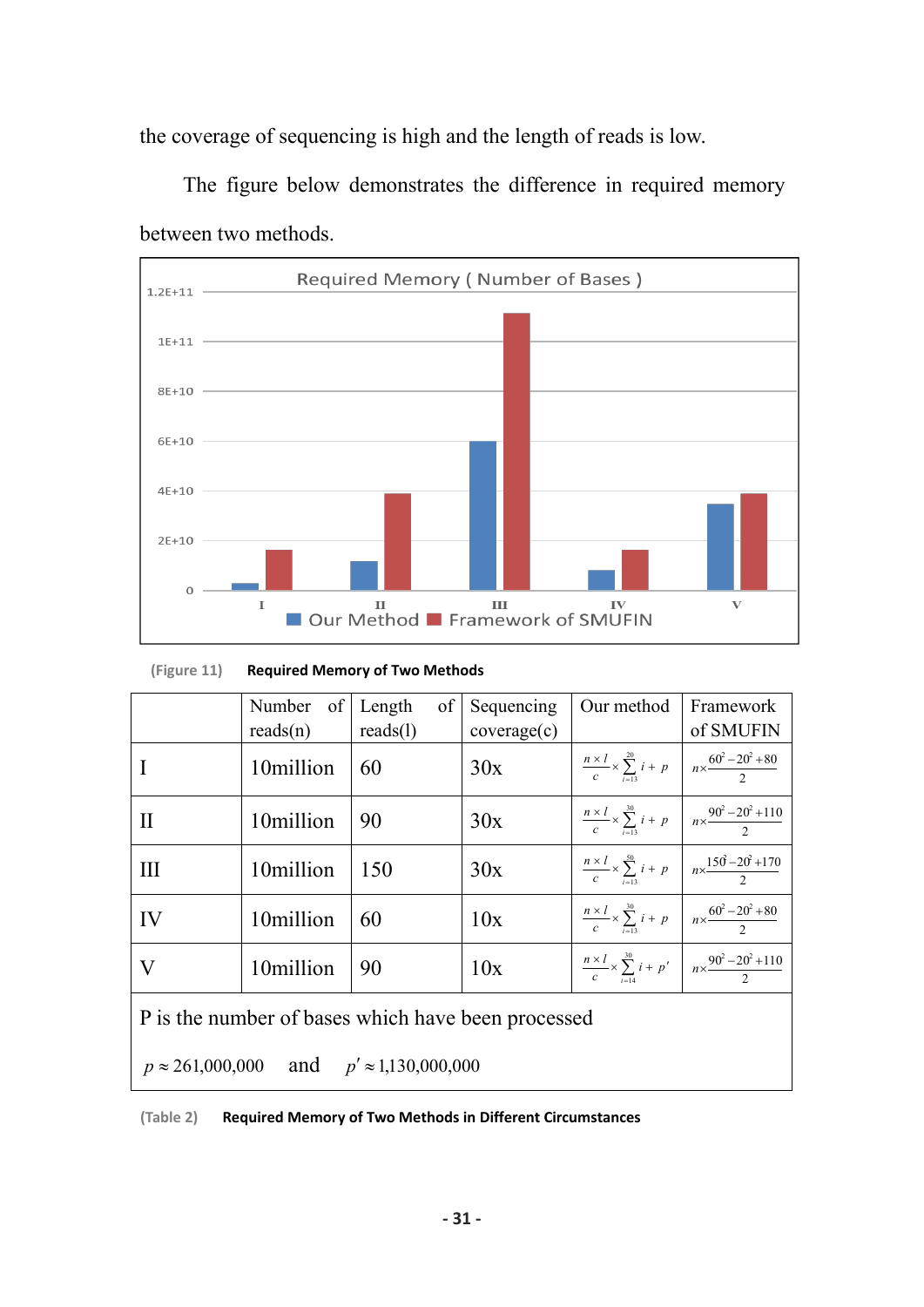This method depends on the tree to cluster the tumor-specific reads which are form by the same variation. Since the method inserts a lot of sequences including reads and their suffixes into the tree, the number of this kind of comparisons and sequence extractions will be large. Our method with k-mer can control the number of comparisons with an upper

bound 2 and 2 and 2 and 5 and 5 and 5 and 5 and 5 and 5 and 5 and 5 and 5 and 5 and 5 and 5 and 5 and 5 and 5 and 5 and 5 and 5 and 5 and 5 and 5 and 5 and 5 and 5 and 5 and 5 and 5 and 5 and 5 and 5 and 5 and 5 and 5 and number \_of \_reads<sup>2</sup> + number \_of \_reads . In fact, if we classify the reads by k-mers first and optimize the procedure of similarity check, the real number of comparison is smaller than the upper bound and the complexity of a single comparison is shown as the above , which is not too high .

Due to the clustering requires that beginnings of a certain length of two sequences must be exactly the same, the certain length must not be too big. If two sequences must be the same in a large number of bases, the method will lose much of its sensitivity. When the certain length is short, it leaves the task of ruling out the false-positive to the following procedures. As is said in the paper of SMUFIN $[13]$ , a large fraction of false-positive structural variations are rules out when constructing "break point block".

After comparing and clustering the mutated reads, the method using the tree will do several interrogations in the tree to find "all detectable reads that are overlapping and complementary" to construct break point blocks. This procedure consumes a lot while our method has already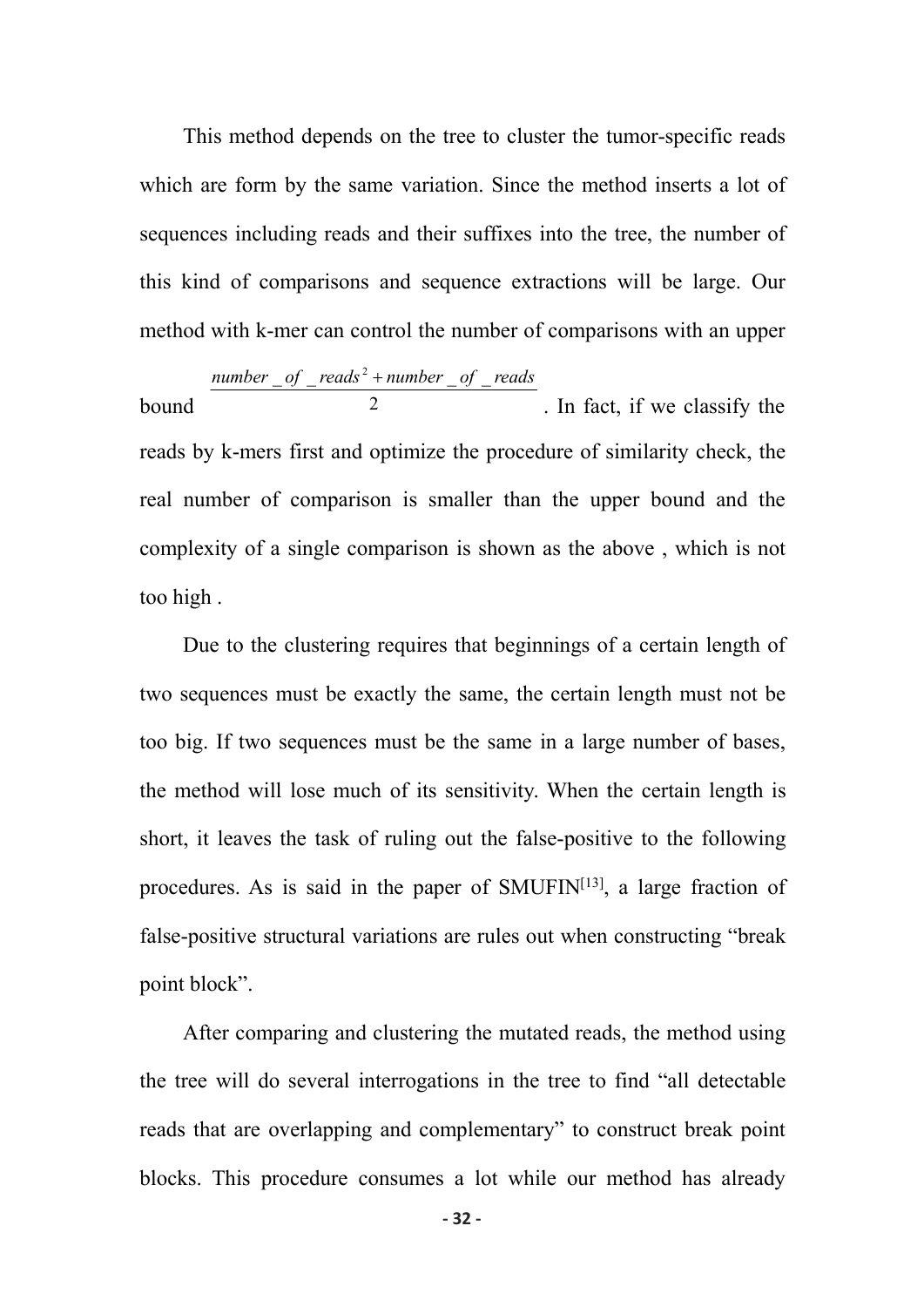found the related normal reads in the procedure of similarity check.

In the procedure of identification of SV and the detection of large SVs, two method don't have too much difference.

In the procedure of showing the location in the genome, SMUFIN doesn't use any method like sequence assembly. Instead, it maps the reads onto areference. Its results would be affected by the polymorphic differences between the patient's genome and the reference genome.If we adopt this procedure of SMUFIN, our algorithm will be accelerated but the results will also be affected.

|                                                | Our method                                   | <b>Framework of SMUFIN</b>                               |
|------------------------------------------------|----------------------------------------------|----------------------------------------------------------|
| Comparison                                     | Upper bound $\frac{n^2 + n}{2}$              | $\frac{n^{2}*(a-c+1)^{2}+n^{*}(a-c+1)}{2}\times \varphi$ |
|                                                |                                              | $\varphi$ (percentage of similar reads)                  |
| Finding overlapping and<br>complementary reads | X                                            | $\sqrt{\text{time-consuming}}$                           |
| Showing results                                | Sequence assembly OR<br>Mapping to reference | Mapping to reference                                     |

**(Table 3) Difference in procedures of two methods**

In summary, our algorithm can use less memory and ensure sensitivity and specificity with a distinctly higher speed than another method.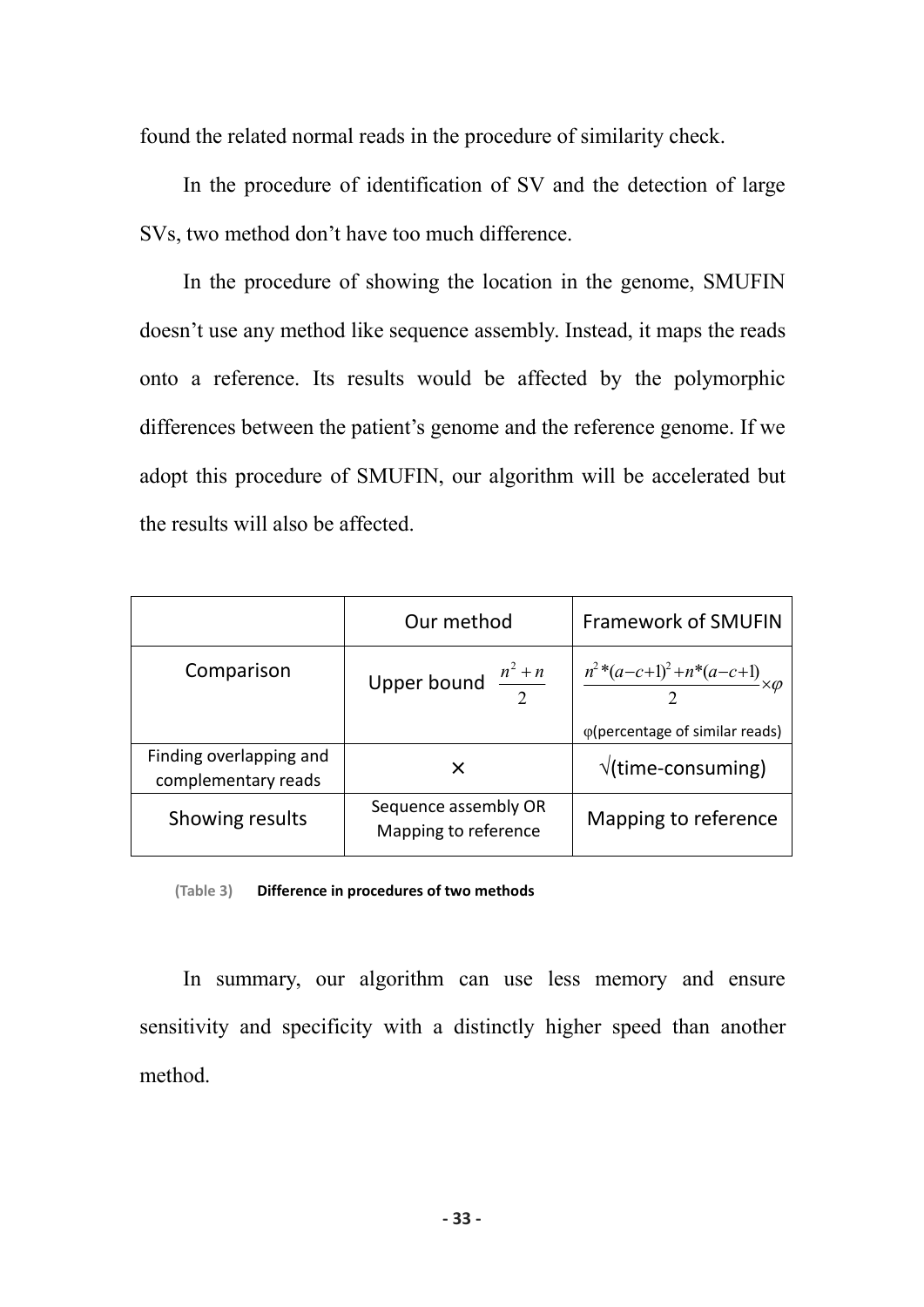|               | Our method | SUMFIN <sup>[13]</sup> |
|---------------|------------|------------------------|
| Insertion     |            |                        |
| Deletion      |            |                        |
| Inversion     |            |                        |
| SNV(SNP)      |            |                        |
| Translocation |            | X                      |
| <b>CNV</b>    |            | X                      |

#### **(Table 4) Difference in detectable variations of two methods**

The method using k-mers can detect the variations shown in the table above. SMUFIN's competence in detecting translocations and CNV is weak. There are also many complex variation types that were defined by researchers of other method using reference, such as mirror duplication and co-amplification. But the simple ones can also explain these situations.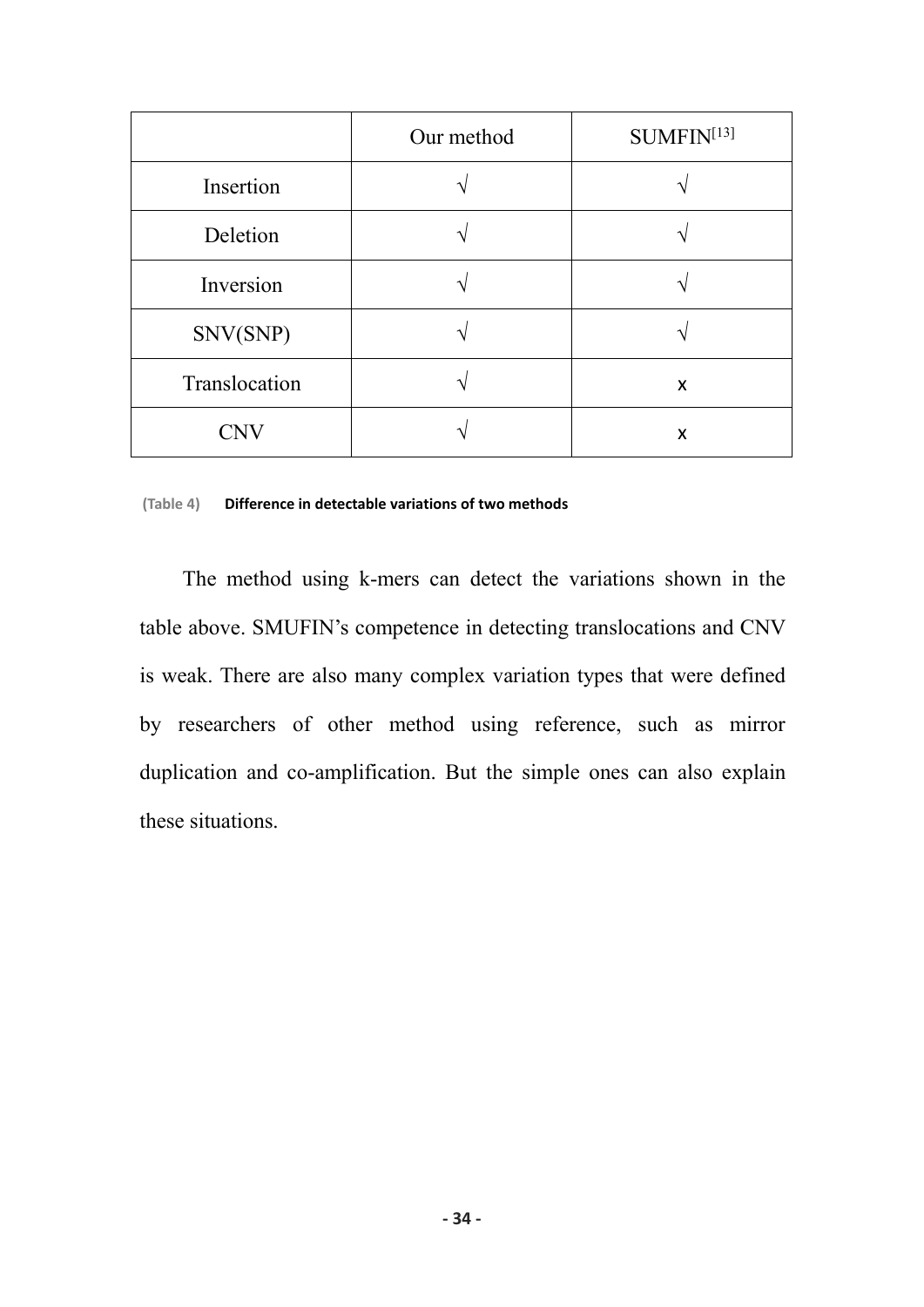# **4. Result of test running**

# **4.1 Similarity check**

With a simulation program , an adequate number of reads were generated to test the performance of the algorithm.

The original data and programs for generating reads can be seen in the supplement material.

|                      |          | Length of    | Rate of being         |
|----------------------|----------|--------------|-----------------------|
| Type of variation    | length   | variation    | recognized as similar |
| SNP(Single-Nucleotid | 30 bases | $\mathbf{1}$ | $100/100(100\%)$      |
| e Polymorphism)      | 50 bases | $\mathbf{1}$ | 1000/1000(100%)       |
|                      | 30 bases | 3            | $100/100(100\%)$      |
| TNP(Three-Nucleotide | 50 bases | 3            | $100/100(100\%)$      |
| Polymorphism)        | 50 bases | 3            | 999/1000(99.9%)       |
|                      | 30 bases | 3            | $100/100(100\%)$      |
|                      | 30 bases | 5            | $100/100(100\%)$      |
| Insertion            | 50 bases | 5            | $100/100(100\%)$      |
|                      | 50 bases | 10           | 100/100(100%)         |
|                      | 50 bases | 30           | $100/100(100\%)$      |
| Deletion             | 30 bases | 3            | 100/100(100%)         |

**(Table 5) The result of test running of similarity check**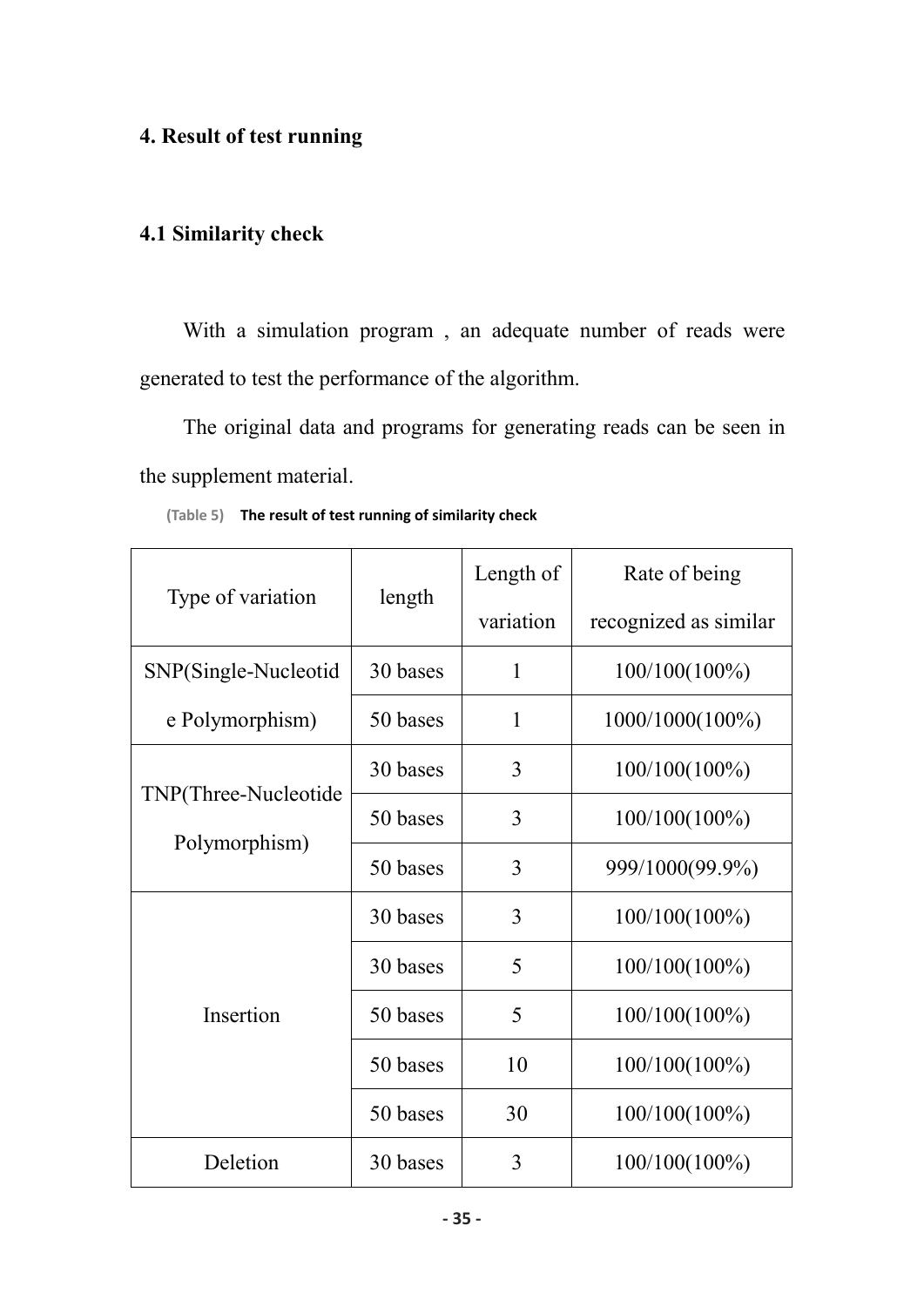| (Table 5)<br>continued        |          | 5  | 100/100(100%) |
|-------------------------------|----------|----|---------------|
|                               |          | 5  | 100/100(100%) |
|                               | 50 bases | 10 | 100/100(100%) |
|                               |          | 30 | 100/100(100%) |
|                               |          | 3  | 100/100(100%) |
|                               |          | 5  | 100/100(100%) |
| Translocation                 | 50 bases | 12 | 100/100(100%) |
|                               |          | 20 | 100/100(100%) |
|                               |          | 30 | 99/100(99%)   |
|                               | 50 bases | 3  | 100/100(100%) |
| Inversion                     |          | 5  | 100/100(100%) |
|                               |          | 10 | 100/100(100%) |
|                               |          | 20 | 100/100(100%) |
| CNV(Copy Number<br>Variation) |          | 3  | 100/100(100%) |
|                               | 50 bases | 5  | 100/100(100%) |
|                               |          | 10 | 99/100(99%)   |

We generated 9000 reads and did 27 test running. The variation types are SNP, TNP, insertion, deletion, translocation, inversion,and CNV. Our method achieved an average successful rate 99.92%(calculated by the results of each test ) or 99.93% (calculated by the number of pairs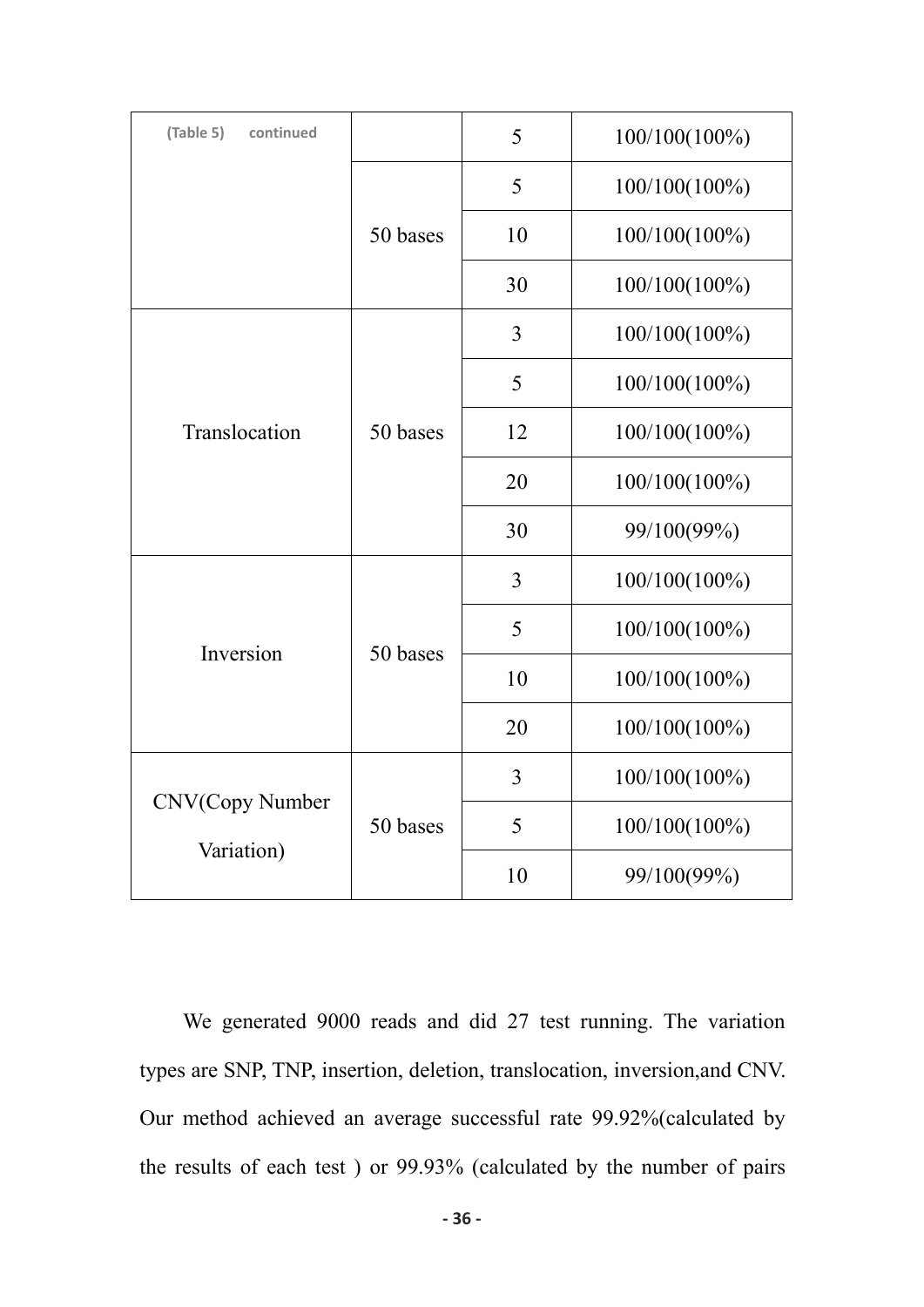being recognized as similar) . Most of the reads with the specific structural variations according to the table above can pass the similarity check under the assumption of SV.

# **4.2 Identification of structural variations**

As is shown in the discussion in the paper of the algorithm COSMOS [11], it is difficult to identify how complicated structural variations were formed. The programme to identify the type and location of structural variations can have high rate of success to identify simple insertion or deletion. For the complex structural variations, it can also provide a certain number of possible explanations of the variation which are corresponding to the actual variation .

When the structural variations are found and identified, the SVs can be easily marked in the genome by a low complexity process according to the position of the reads.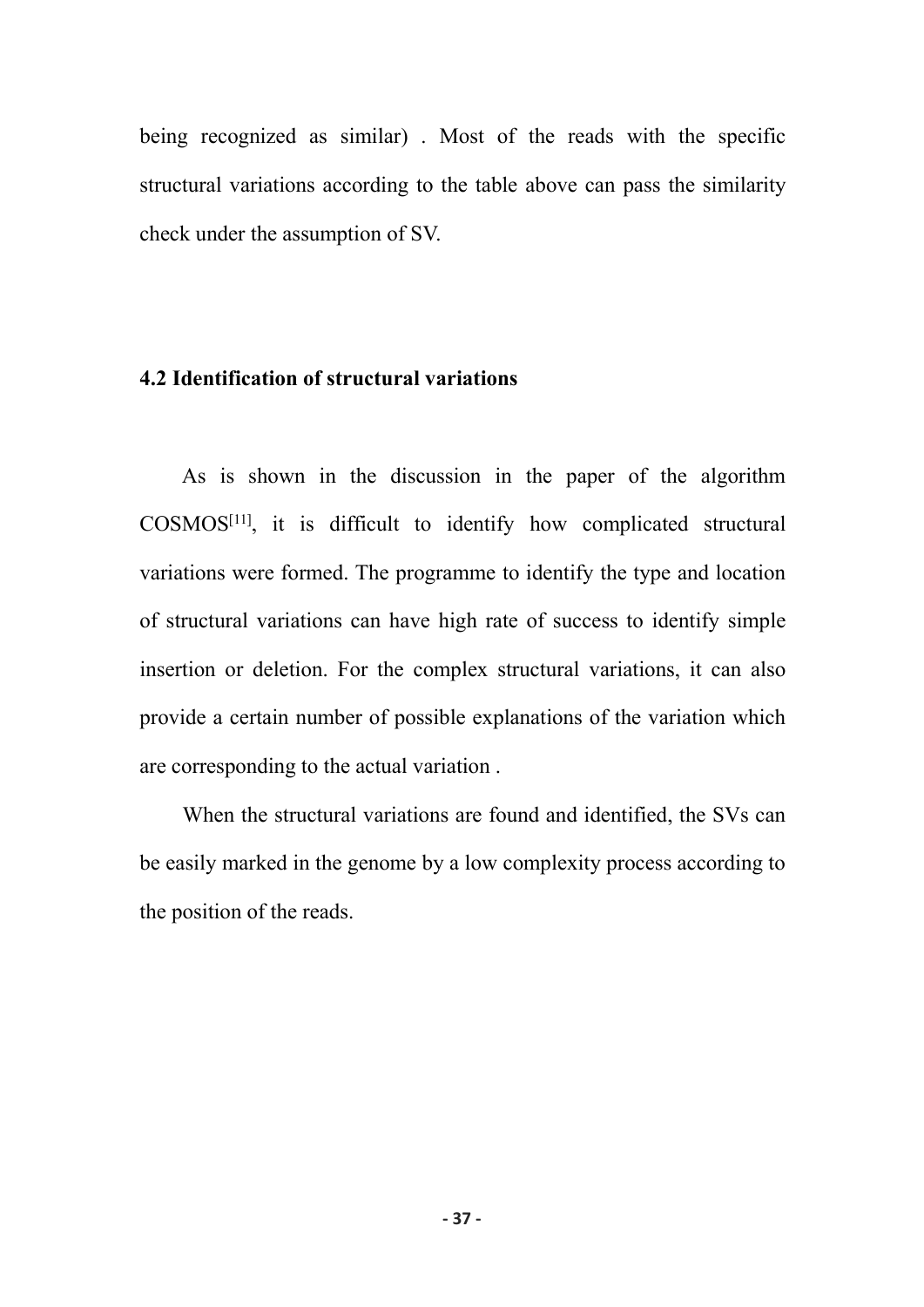#### **5. Discussions**

There are also many possible and achievable improvements for the algorithm.

According to the feature of the calculation in the algorithm, its computation would be accelerated if a parallel-computing [36] or distributed-computing [37] version of the algorithm can be developed.

Many features of variations caused by some diseases are being found by researchers in the biological field. Moreover, features of variations can be obtained by the techniques of machine learning. If we can use these features correctly, it will enhance the ability of the algorithm to identify certain variations.

At the same time, our method provides a new way to solve similar problems with big data. We can use similar methods to check the changes between two sets of big data by certain information generated from them and the detailed steps are to be explored.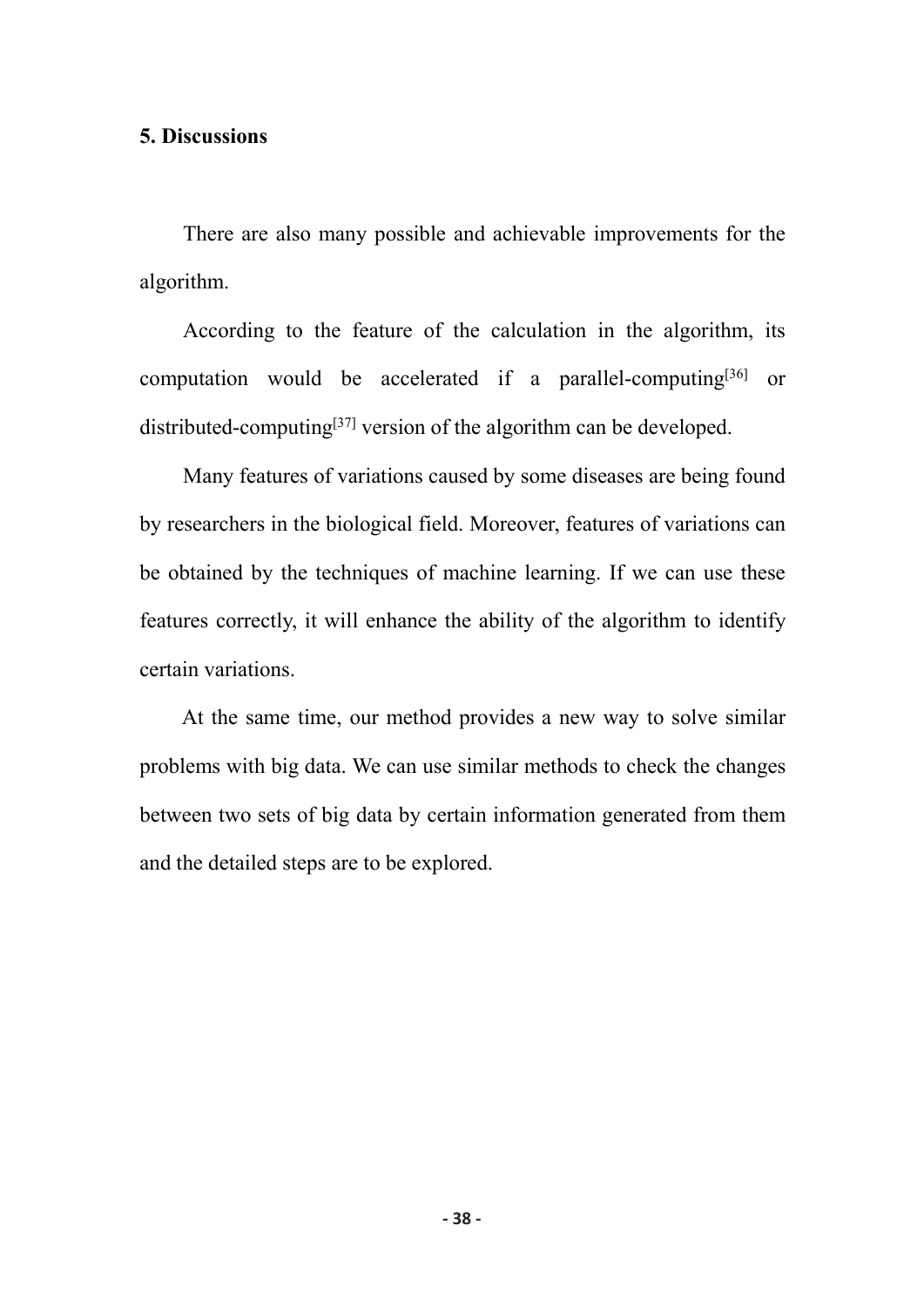### **6. Conclusions**

Detecting structural variations is essential to the cure for illness<sup>[1~8]</sup>. Methods without using reference avoid a lot of problems caused by the difference between the genome of the patient himself and the reference. Computer science can certainly help to detect SVs and provides reliable, accurate and efficient algorithms.

In this work, we proposed a method without using reference. The process of the algorithm can be divided as similarity check, identification of structural variations, detecting SVs in adjacent reads and genome construction. By using k-mers, the algorithm combined the process of SV detection with sequence assembly with only the normal reads and tumor reads of the patient. With several procedures in similarity check, we can rule out the reads that are not similar though we have the assumption of SV, and recognize reads which have SV as a similar one to a non-mutated one. The algorithm can use less memory and have a higher speed than the framework of SUMFIN<sup>[13]</sup>, another method which dose not use reference. The successful rate of similarity check of reads with SV is about 99.926% . At the same time, the result of identification of SV can explain the change in the genome at a high percentage of success.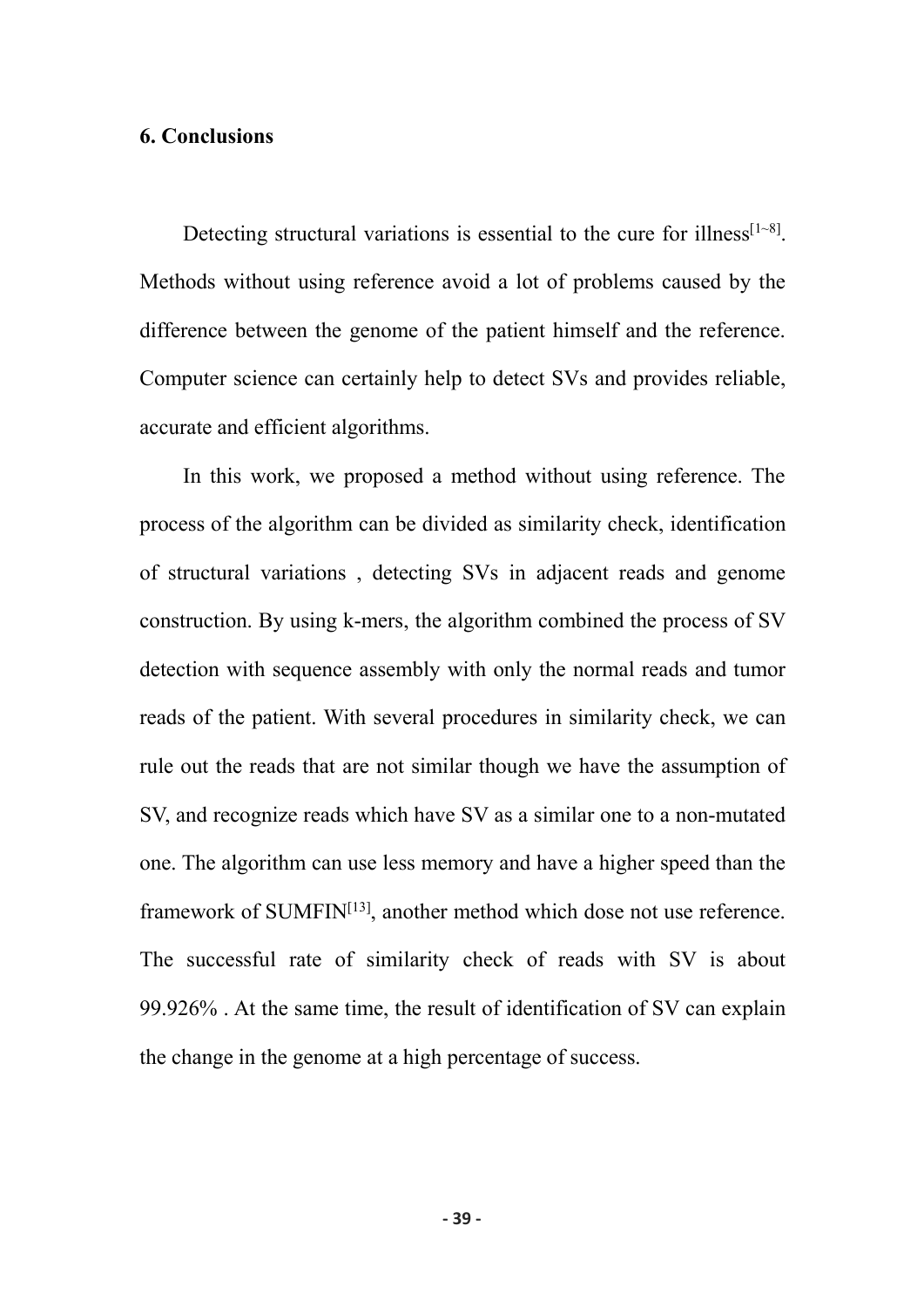### **References**

- [1]SACHIDANANDAM R, WEISSMAN D,SCHMIDT S C, et al. A map of human genome sequence variation containing 1.42 million single nucleotide polymorphisms[J]. *Nature*,2001, 409 ( 6822): 928933.
- [2] IAFRATE A J, FEUK L,RIVERA M N, et al. Detection of large scale variation in the human genome[J] . *Nature Genetics*, 2004, 36( 8) : 949-951.
- [3] SEBAT J, LAKSHMI B,TROGE J, et al. Largescale copy number polymorphism in the human genome[J]. *Science*,2004,305 ( 5683): 525-528.
- [4] REDONR, ISHIKAWA S, FITCH K R,et al. Global variation in copy number in the human genome[J].*Nature*, 2006, 444( 7118) : 444-454.
- [5]BOCHUKOVA E G,HUANG N, KEOGH J, et al. Large, rare chromosomal deletions associated with severe early-onset obesity[J]. *Nature*, 2010, 463( 7281) : 666-67.
- [6]DISKIN S J, HOU Cui-ping, GLESSNER J T,et al. Copy number variation at 1q21. 1 associated with neuroblastoma [J].*Nature*, 2009, 459( 7249) : 987-991.
- [7]FANCIULLI M, NORSWORTHY P J, PETRETTO E, et al. FCG3B copy number variation is associated with susceptibility to systemic,but not organspecific , autoimmunity[J].*Nature Genetics,* 2007, 39 ( 6) : 721-723.
- [8]STEFANSSON H,RUJESCU D,CICHON S,et al. Large recurrent microdeletions associated with schizophrenia[J]. *Nature*, 2008, 455 ( 7210): 232-236.
- [9]GAO Jing yang, QI Fei,GUAN Rui, Highthroughput based algorithm of detecting genome structural variation[J],*Chinese Journal of Bioinformatics*, 1672-5565(2014)-01-005-05 (in Chinese)
- [10]SCHUSTER S C. Next-generation sequencing transforms today's biology[J] .*Nature Methods*,2008,5( 1) :16 -18.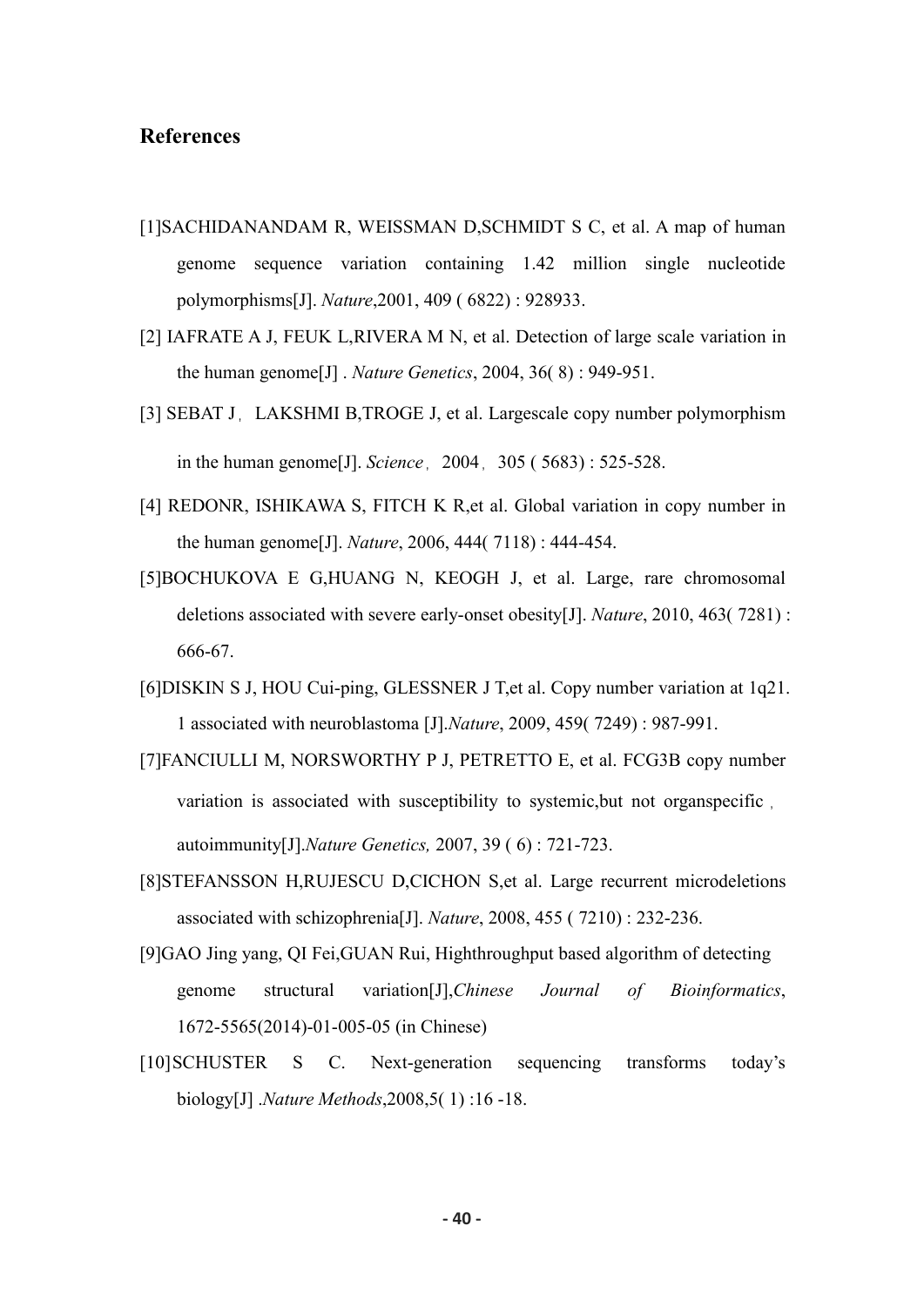- [11] Yamagata *et al*. COSMOS: accurate detection of somatic structural variations through asymmetric comparison between tumor and normal samples[J] . *Nucleic Acids Research*, 2016 ,1, doi: 10.1093
- [12]Iakovishina *et al*. SV-Bay: structural variant detection in cancer genomes using a Bayesian approach with correction for GC-content and read mappability. *Bioinformatics Advance Access* ,January 6, 2016
- [13]Valentí Moncunill *et al* .Comprehensive characterization of complex structural variations in cancer by directly comparing genome sequence reads , 2014, *Nature Biotechnology ,* doi:10.1038/nbt.3027
- [14] Yi Zhang, Xianhui Wang, Le Kang.A k-mer scheme to predict piRNAs and characterize locust piRNAs [J]. *Bioinformatics*,2011,27:771-776.
- [15]ZHANG C. Research on piRNA identification based on naive Bayes classifier, [D] Shanghai Normal University (2013).(in Chinese)
- [16] MILLER J R, KOREN S, SUTTON G. Assembly algorithms for next-generation sequencing data[J]. *Genomics*, 2010, 95(6):315-327.
- [17] LI R, ZHU H, RUAN J, et al. De Novo assembly of human genomes with massively parallel short Read sequencing[J]. *Genome Research*, 2009, 20(2):265-272.
- [18]ZENG Peilong, WANG Yadong, Research Progress of Whole Genome Assembly[J] .(2012) *INTELLIGENT COMPUTER AND APPLICATIONS* (in Chinese)
- [19]https://en.wikipedia.org/wiki/De\_Bruijn\_graph De bruijn Graph in wikipedia.
- [20]Ruiqiang Li, Hongmei Zhu ,Jue Ruan,*et al*. De novo assembly of human genomes with massively parallel short read sequencing [J]. *Genome Research*.(2010),20:265–272
- [21]Huang *et al* .ART: a next-generation sequencing read simulator [J]. *BIOINFORMATICS APPLICATIONS NOTE*. Vol. 28 no. 4 2012, pages 593–594 doi:10.1093
- [22] The web of Bowtie. http://bowtie-bio.sourceforge.net/index.shtml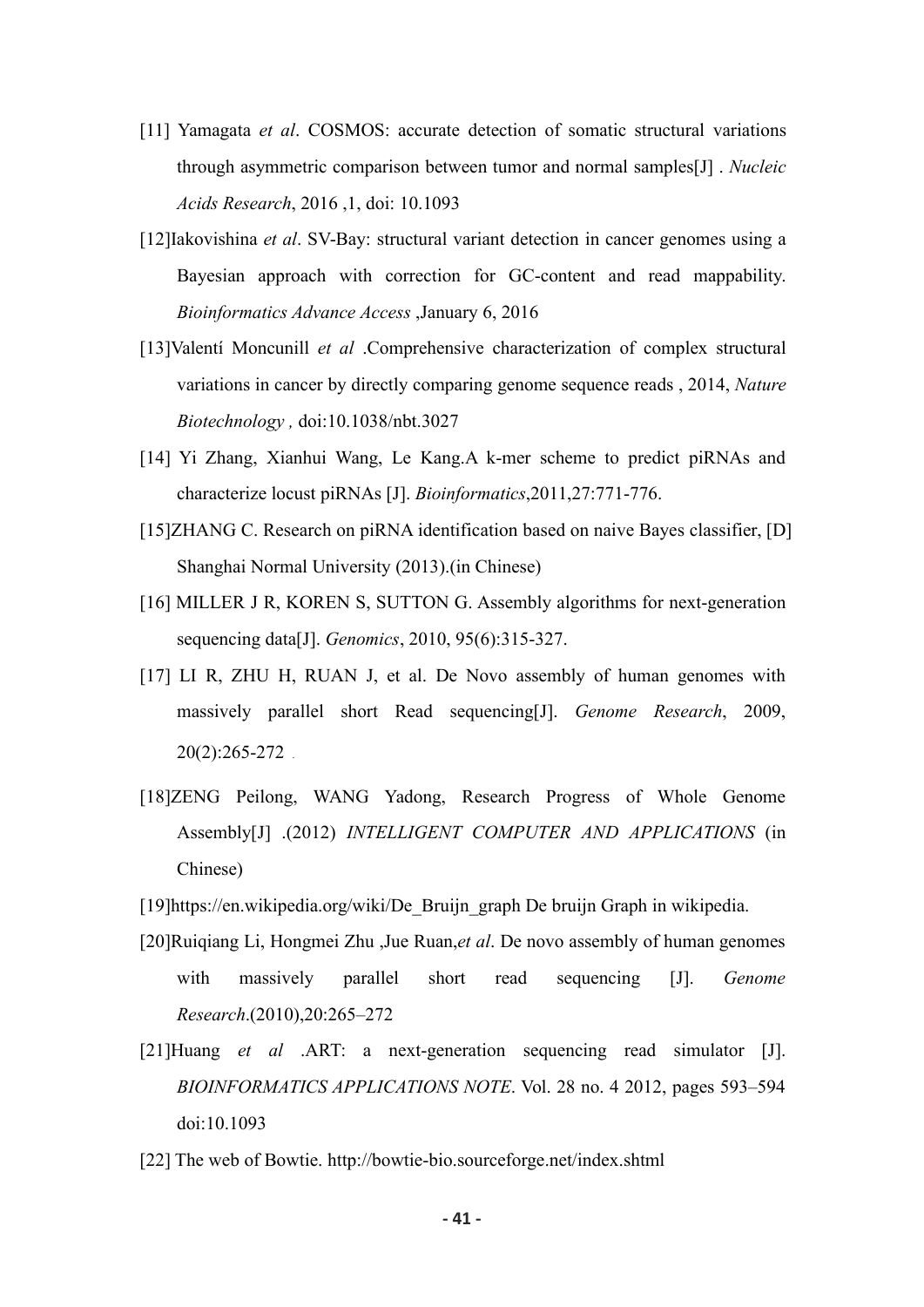- [23]Bowtie:Manual <http://bowtie-bio.sourceforge.net/manual.shtml>
- [24]Escalona,*et al.* A comparison of tools for the simulation of genomic next-generation sequencing data[J]. *Nature Reviews Genetics* doi:10.1038/nrg2016.57
- [25]Sequence Alignment/Map Format Specification. The SAM/BAM Format Specification Working Group.18 Nov 2015
- [26]de la Briandais, René (1959). File searching using variable length keys. Proc. Western J. Computer Conf. pp. 295–298.
- [27] Aho, Alfred V.; Corasick, Margaret J. (June 1975). "Efficient string matching: An aid to bibliographic search".*Communications of the ACM*. 18 (6): 333–340. MR 0371172. doi:10.1145/360825.360855.
- [28]LIN Yong. Survey on structural variants detection algorithms for next generation sequencing technology [J]. *Application Research of Computers*. 1001-3695 (2014) 02-328-05doi:10.3969/ j.issn.1001-3695.2014.02.002(in Chinese)
- [29]Knuth, Donald; Morris, James H.; Pratt, Vaughan (1977). "Fast pattern matching in strings". *SIAM Journal on Computing*. 6 (2): 323–350. doi:10.1137/0206024
- [30]https://en.wikipedia.org/wiki/Dynamic\_programming. Dynamic Programming in wikipedia.
- [31]The Routledge Dictionary of Modern American Slang and Unconventional English, Tom Dalzell, 2009, 1104 pages, p.595, webpage: BGoogle-5F: notes U.S. Navy "Project KISS" of 1960, headed by Rear Admiral Paul D. Stroop, Chicago Daily Tribune, p.43, 4 December 1960.
- [32]N. L. Biggs, E. K. Lloyd and R. J. Wilson, Graph Theory 1736–1936, Clarendon Press, Oxford, 1976, 8–9, ISBN 0-19-853901-0.
- [33]Fleury, M. (1883), "Deux problèmes de Géométrie de situation", *Journal de mathématiques élémentaires*, 2nd ser. (in French), 2: 257–261.
- [34]Thorup, Mikkel (2000), "Near-optimal fully-dynamic graph connectivity", Proc. 32nd ACM Symposium on Theory of Computing, pp. 343–350, doi:10.1145/335305.335345.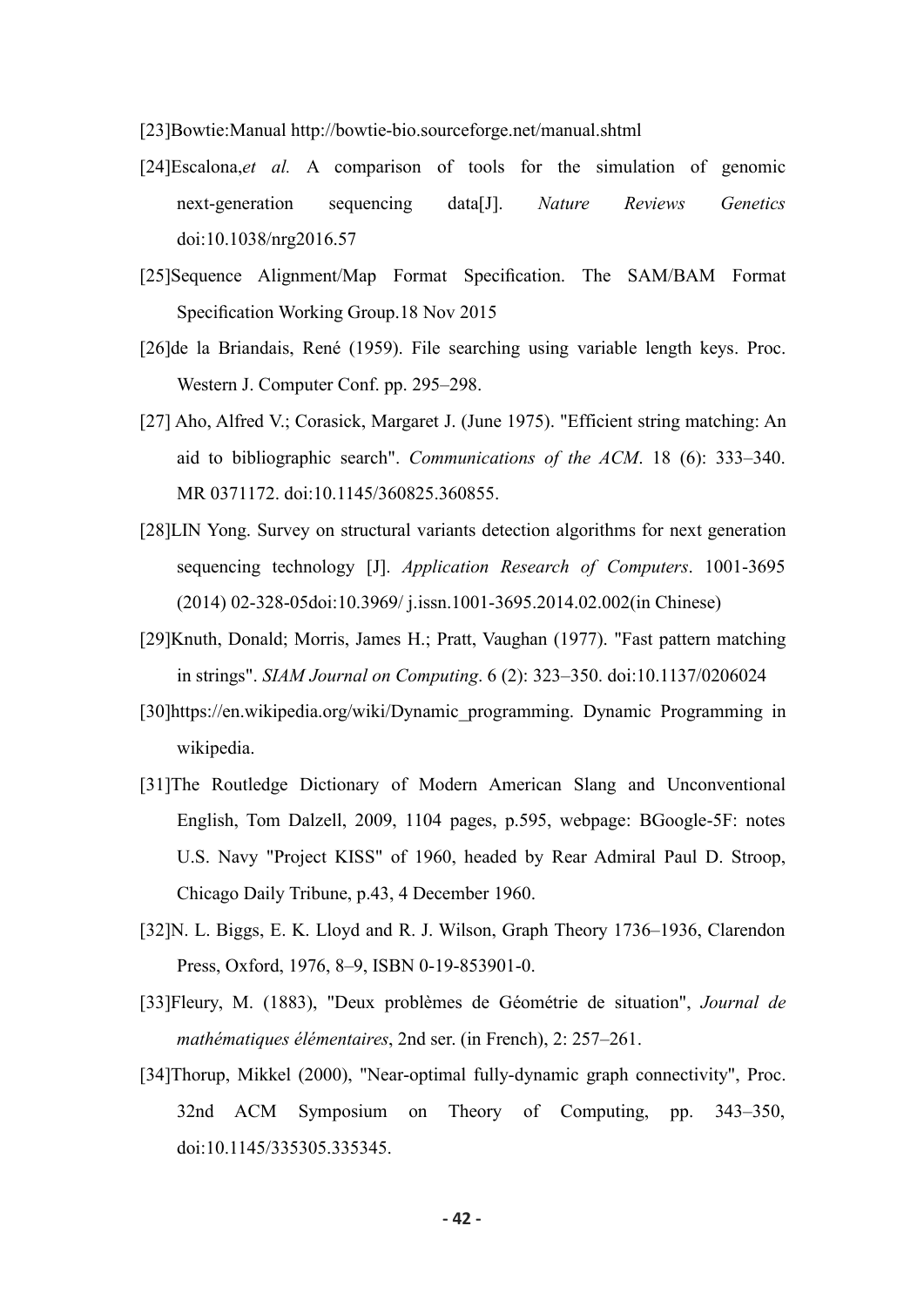- [35]https://en.wikipedia.org/wiki/Eulerian\_path. Eulerian path in wikipedia.
- [36]https://en.wikipedia.org/wiki/Parallel\_computing. Parallel computing in wikipedia.
- [37]https://en.wikipedia.org/wiki/Distributed\_computing. Distributed computing in wikipedia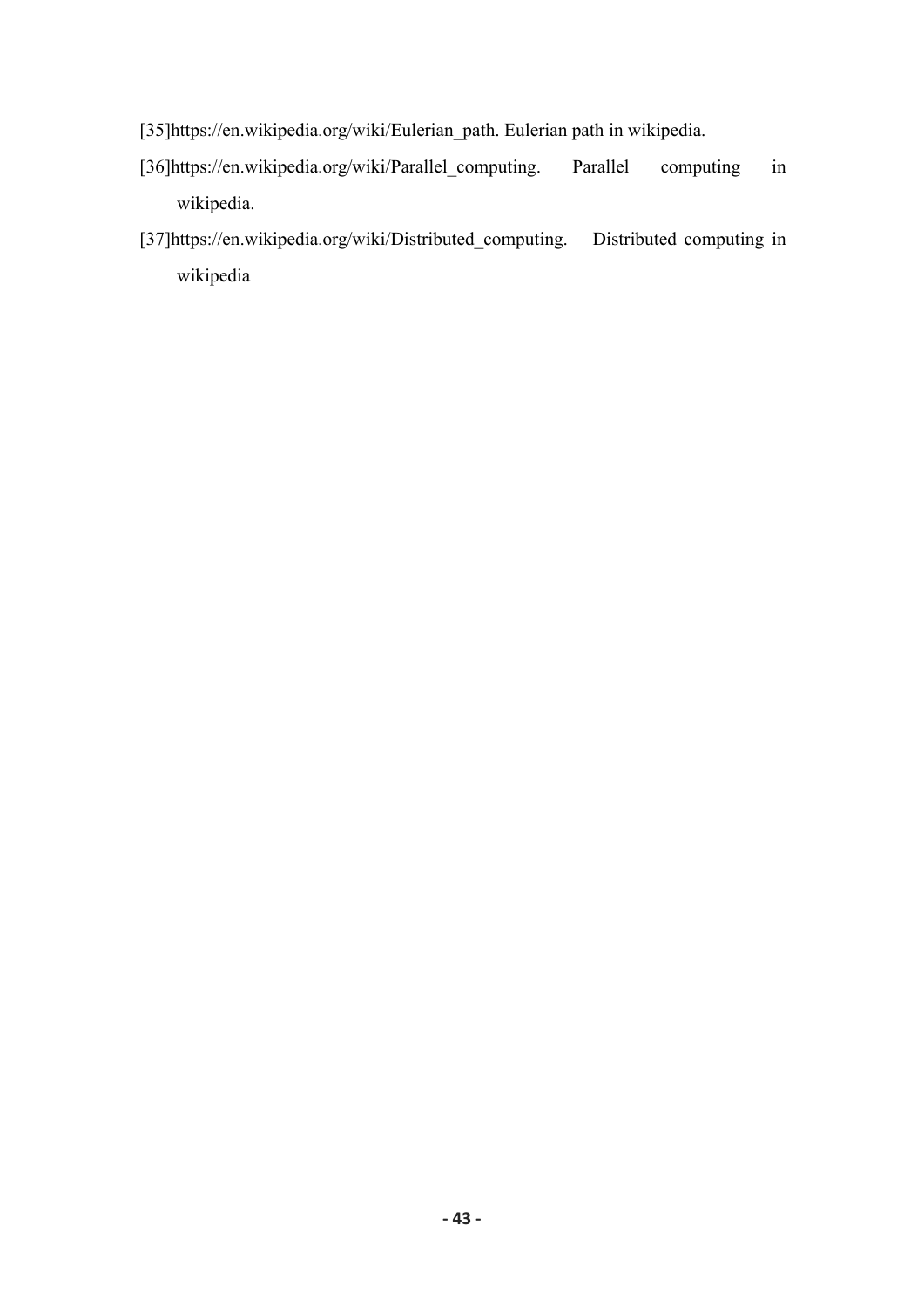## **Acknowledgments**

I sincerely thank the organizers and sponsors of Dongrun-Yau Science Awards. I sincerely thank my tutor Zhiming Dai for his guidance. I sincerely thank Zhengyong Hu in Guangdong Experimental High School. I sincerely thank Xiao Ma in School of Data and Computer Science, Sun Yat-Sen University. I sincerely thank the organizers of Science Talent Program and China Association for Science and Technology. I sincerely thank Sun Yat-sen University for its support. I would also like to extend my sincere thanks to Chun Xie, Peigong Zhuo, Leyi Shi in Guangdong Experimental High School, as well as my parents and classmates.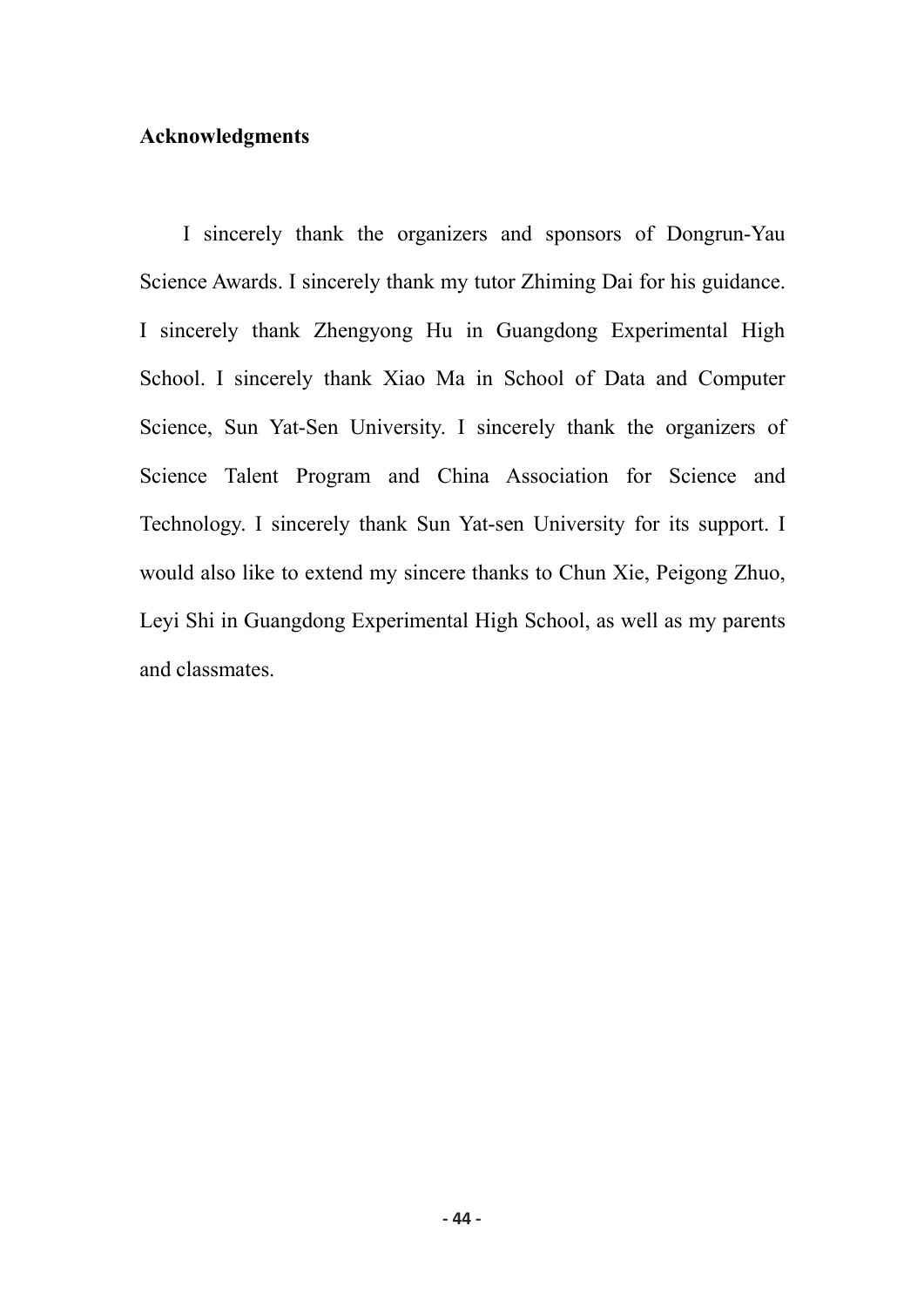**Statement of Academic Integrity**

本参赛团队声明所提交的论文是在指导老师指导下进行的研究 工作和取得的研究成果。尽本团队所知,除了文中特别加以标注和致 谢中所罗列的内容以外,论文中不包含其他人已经发表或撰写过的研 究成果。若有不实之处,本人愿意承担一切相关责任。

![](_page_48_Figure_2.jpeg)

# 2017年 11月 1日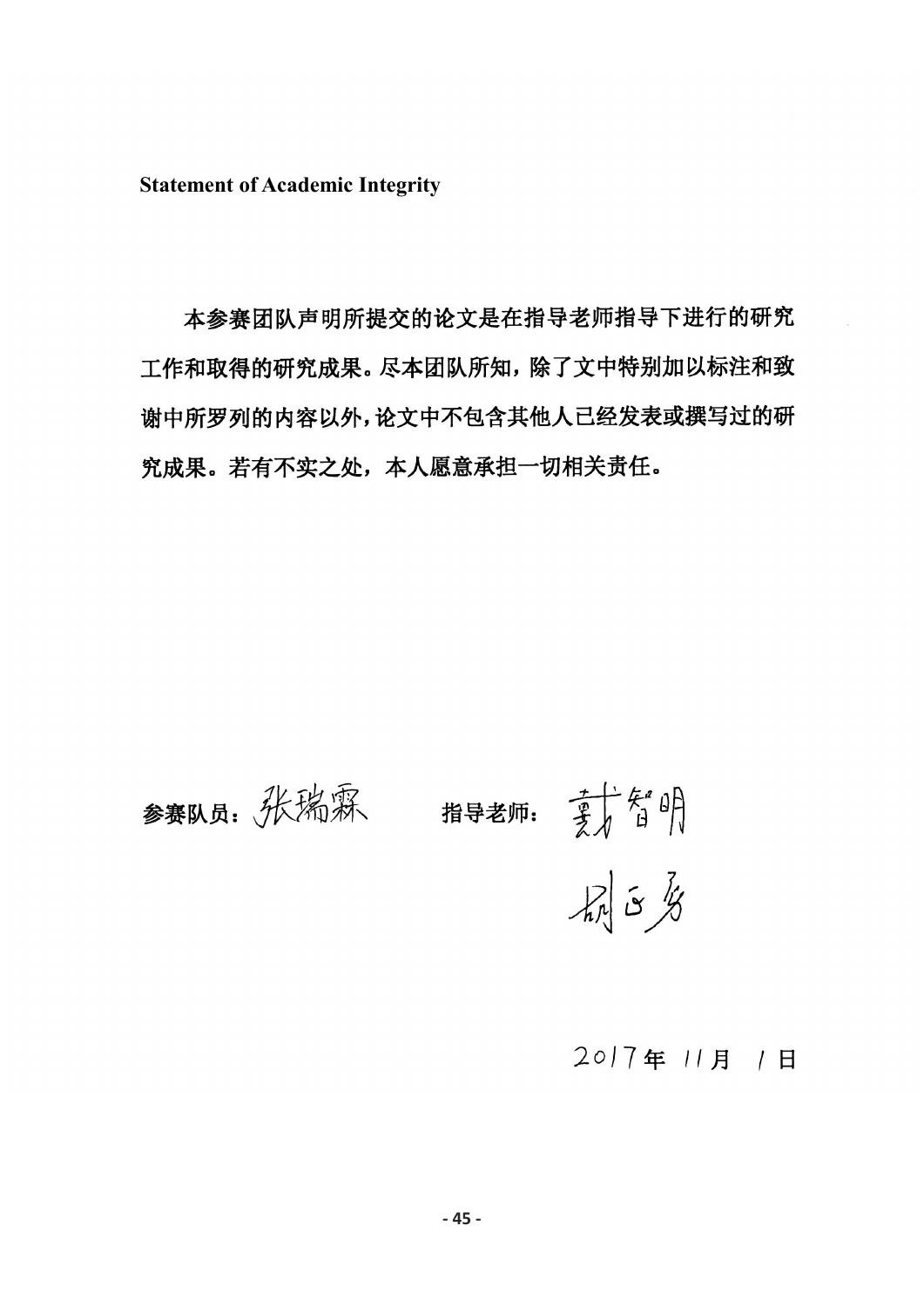*Resume*

# **Ruilin Zhang** 张瑞霖

Scientific Researcher Training Class in honor of Academician Zhong Nanshan, Senior 3,**Guangdong Experimental High School**, Guangzhou 510375, China. xhruilin@126.com

### *Experience*

- ·**YAU Science Award World's Final**, (2017) Organized by **Prof. Shing-Tung Yau** and Dongrun Foundation Subject: Computer Science, President: **Prof. Andrew Chi-Chih Yao**
- ·**Science Talent Program**, (2016 & 2017)

Organized by Ministry of Education and China Association for Science and Technology (CAST) Subject: Computer Science Tutor: **Prof. Xiao Ma**, Vice Dean of School of Data and Computer Science , Sun Yat-Sen University, Guangzhou 510006, China

- ·**"Explore the world of Computer Science "Winter Camp,**(2016) Organized by CAST & Tsinghua University
- ·**Summer School for Outstanding High School Students,** (2017) Organized by Peking University
- ·**The 6 th National Conference of the Young Pioneers of China**, (2010) Representative
- ·**Scientific research of Scientific Researcher Training Class**, (2015-2017) Organized by GDEHS and Guangzhou Institute of Chemistry, CAS

# *Academic Marks*

| $\cdot$ 1 <sup>st</sup> term, Senior 1 | Total Score: 938.5/1050 | Rank: <b>7</b> /1146<br>(9 subjects) |  |
|----------------------------------------|-------------------------|--------------------------------------|--|
|                                        | 673.5/750               | Rank: 5 /1146<br>(6 subjects)        |  |
| • 2 <sup>nd</sup> term, Senior 1       | Total Score: 954.5/1050 | Rank: 4 /1146<br>(9 subjects)        |  |
|                                        | 676.5/750               | Rank: 5 /1146<br>(6 subjects)        |  |
| $\cdot$ 1 <sup>st</sup> term, Senior 2 | Total Score: 828.5/900  | Rank: 1 /891                         |  |
| $\cdot$ 2 <sup>nd</sup> term, Senior 2 | Total Score: 662/750    | Rank: 1 /891                         |  |
|                                        |                         |                                      |  |

·**UTEST**, academic test for excellent students **Top 6** in Guangdong Province